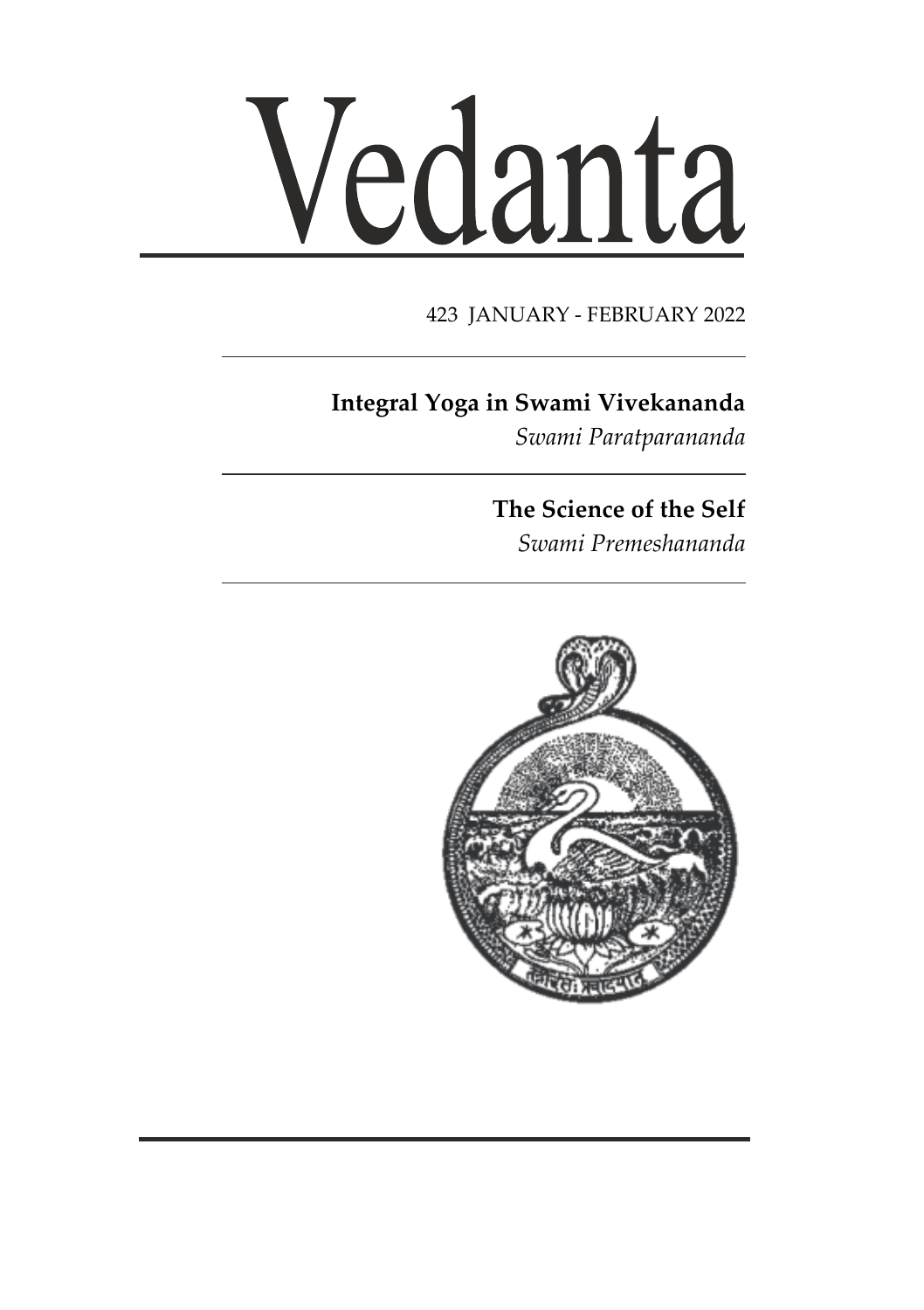#### **Divine Wisdom**

Illustrated Tales and Parables of Sri Ramakrishna - 20



#### **WHAT THE WORLD MAKES OF MEN**

As a boy, at Kamarpukur, I loved Ram Mallick dearly. But afterwards, when he came here, I couldn't touch him. Ram Mallick and I were great friends during our boyhood. We were together day and night; we slept together. People used to say, "If one of them were a woman they would marry each other." Both of us used to play at his house I remember those days very well. His relatives used to come riding in palanquins. Now he has a shop at Chanak. I sent for him many a time; he came here the other day and spent two days. Ram said he had no children; he brought up his nephew, but the boy died. He told me this with a sigh; his eyes were filled with tears; he was grief stricken for his nephew. He said further that since they had no children of their own, all his wife's affection had been turned to the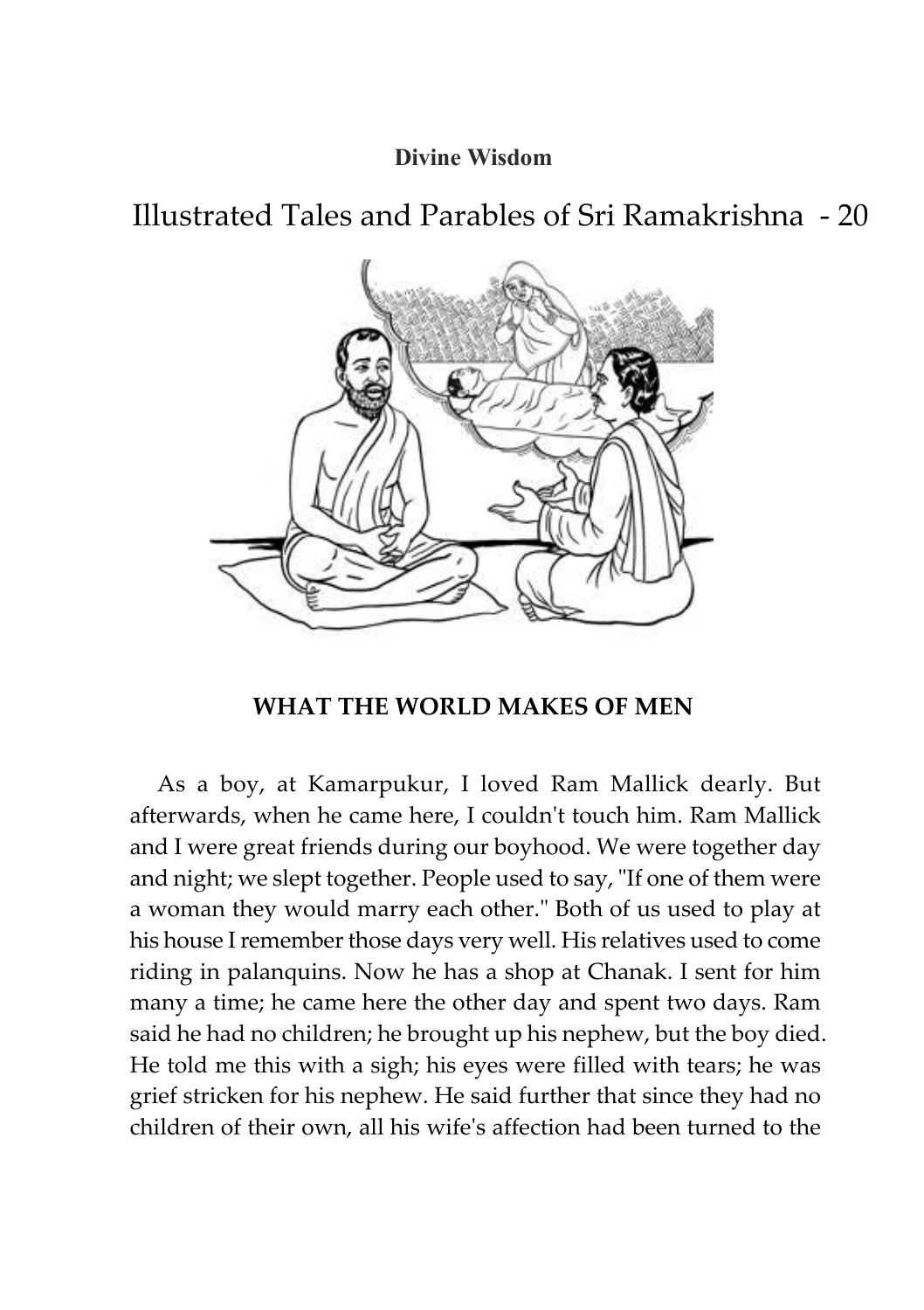# Vedanta

423 JANUARY - FEBRUARY 2022

# **Contents**

|    | Editorial                                                  |
|----|------------------------------------------------------------|
|    | Mantra Japa or Repetition of the Holy Name $-9$            |
|    | Integral Yoga in Swami Vivekananda<br>Swami Paratparananda |
| 24 | The Science of the Self<br>Swami Premeshananda             |
| 41 | The Spiritual Problem of Modern Man - 2<br>Carl G. Jung    |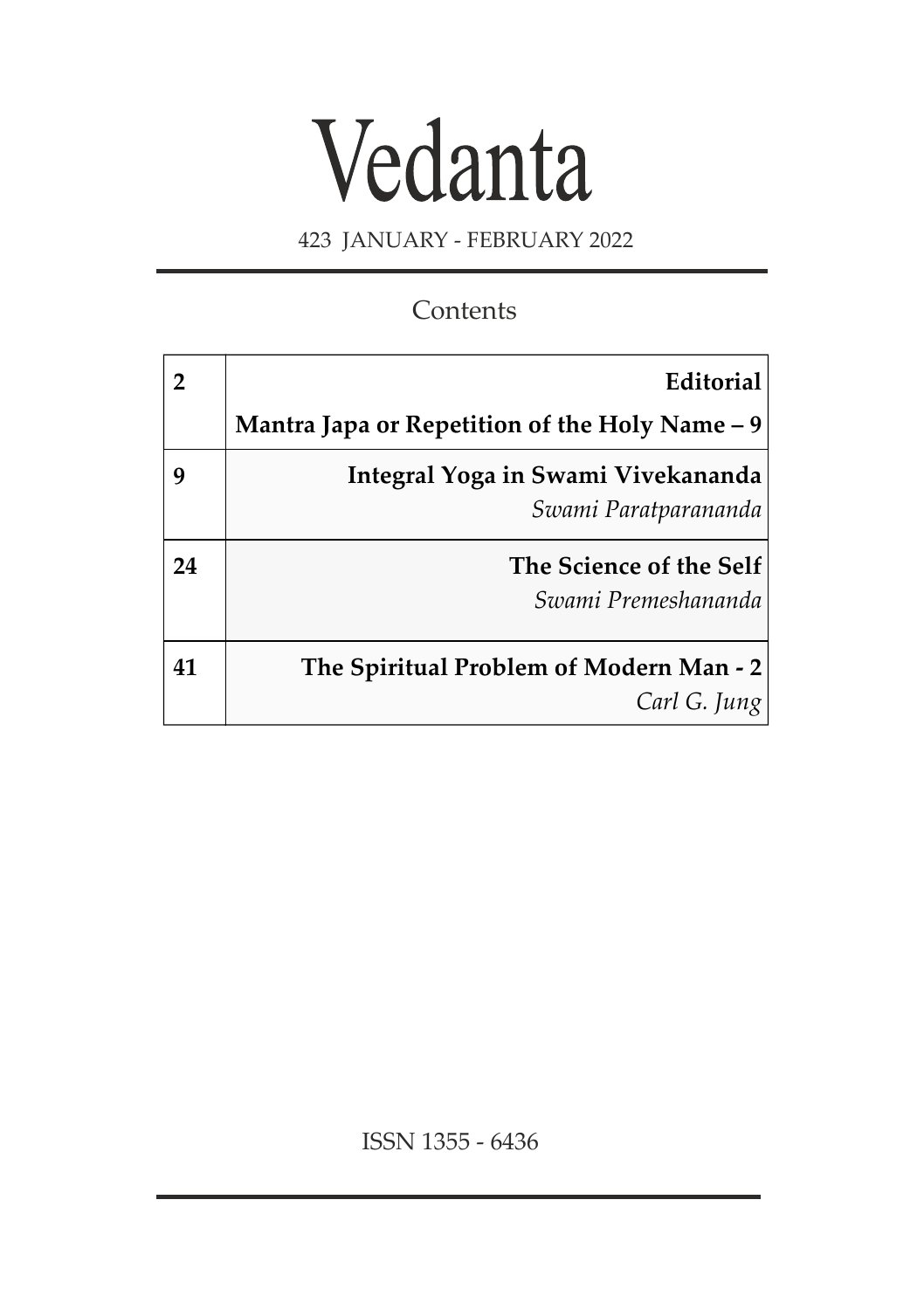#### **Mantra Japa or Repetition of the Holy Name – 9**

*A Devata,* i.e., a Divine manifestation, is the real content of the *Mantra* that is used for *Japa* or invocation of the *Devata*. Just as *Devata*, i.e., a Divine manifestation, is the real content of the we see a *Devata* (Deity) or Divinity or the Supreme Reality, or what we call God in general, in a *Yantra* (diagrammatic representation), or in a *Ghata* (pot filled with water) or in a *Pratima* (a stone/metal/clay image), in fact anywhere the Divinity is invoked, so is the *Mantra* the embodiment of a *Devata*. The ideas that flow in our mind, that is, thought movement, is the substance of our speech in general, but the substance of a *Mantra* is '*Chit*', or Pure Consciousness. This is the difference between any word and the *Mantra*. The *Mantra* is thus a *living* force, a *conscious* Power. Thoughts are the result of our interaction with the world and are our reactions to the external world, whereas a *Mantra* generates interaction with and commune with the inner Spirit or Divinity, or the Reality that is beyond our bodily physical existence and beyond the universe or Cosmic existence.

Interaction with the external world brings pain and pleasure, whereas communion with the Spirit/Divinity brings everlasting Peace and Bliss. Interaction with the external world binds us to the world, whereas communion with the Spirit gives release from all bondages. All thoughts of the world originating from attachments and aversions (*Raga*, *Dvesha*) cause bondage and suffering. Thoughtcurrents that eventually release our bondage, such as discrimination (*Viveka*), or those that generate dispassion (*Vairagya*), sanctify life and help to recognise Divinity, or those that rouse feelings of compassion for other beings, and so forth, are no doubt great and invaluable, but their point of reference still rests in the world, even though they aim at Divinity. Although the *Mantra* holds its point of reference in Divinity, its entire focus is on Divinity, its aim and culmination is in Divinity, God, the Supreme Reality that is Eternal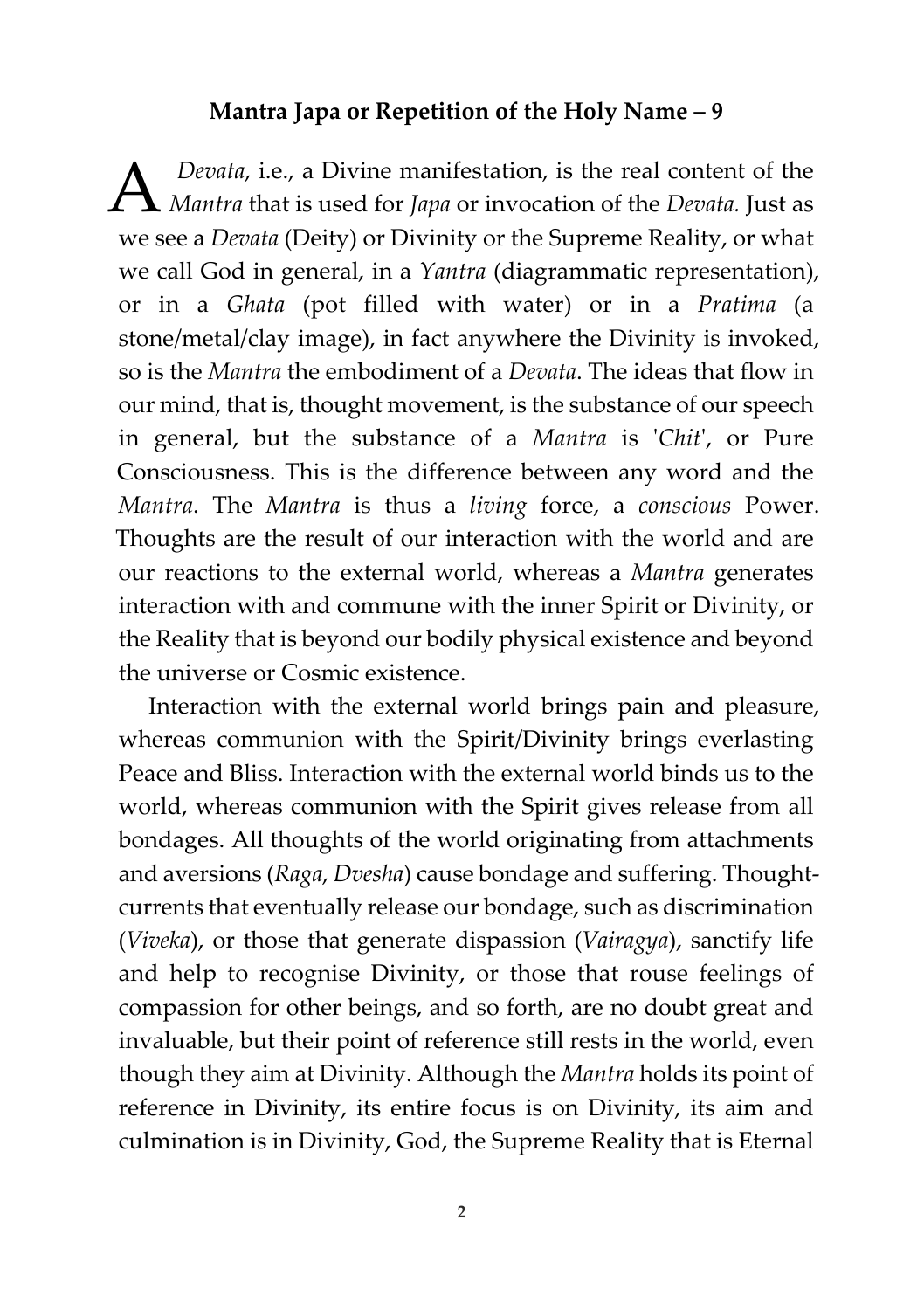Immutable Bliss Absolute. Religious life is to shift our attention to a spiritual world that exists beyond our sense perceptions and hence beyond the reach of mind and intellect.

Thus, God or Nature has provided man with a *heart* which can awaken within itself a higher intellect (*Dhi*) that can infer and catch an inkling of that 'Beyond' and cause it to search for a path or course that leads to its realisation. This is the very 'heart' where love is generated, pangs of separation from the beloved are felt, or loneliness is experienced. It is the direct expression of the Self, the *Atman*. Almost all people invest it on the world and worldly affairs and get lost. We must be wise to protect it from being captured by the world. We must develop spiritual sensitivity in order to feel the Divine. Our heart must learn to love the Eternal and eschew seeking the temporal; love God intensely and intimately and serve mankind, especially those beings that are indifferent to their blames and praises. The love of God at this early stage is merely *working-love*.

Hearing the names and glories of God man develops love and attraction towards the Spirit and Spiritual; God and the godly. The love after realisation of God is the Love-Absolute, the Love-Eternal. Sri Ramakrishna says: while living in the world—(i) sing the names and glories of God, (ii) seek the company of holy men, (iii) enter into solitude as often as one can, and (iv) practice intense prayer—these four generate love of God in the heart of a devotee.

Religious life is a preliminary for the practice of this love divine, but spiritual life is the outcome of a devoted religious life. Some may spontaneously arrive at it often early in life by merit or good karma they carry with them from their previous lives. In either case, it is the matured state of man's existence wherein the Spirit and Spiritual world have become a constant part of his awareness and are fully accepted as the *achievable realities* beyond all doubts. At this stage, man comes out of his religious moorings and tries to establish a direct relationship with that Spiritual ultimate, the Supreme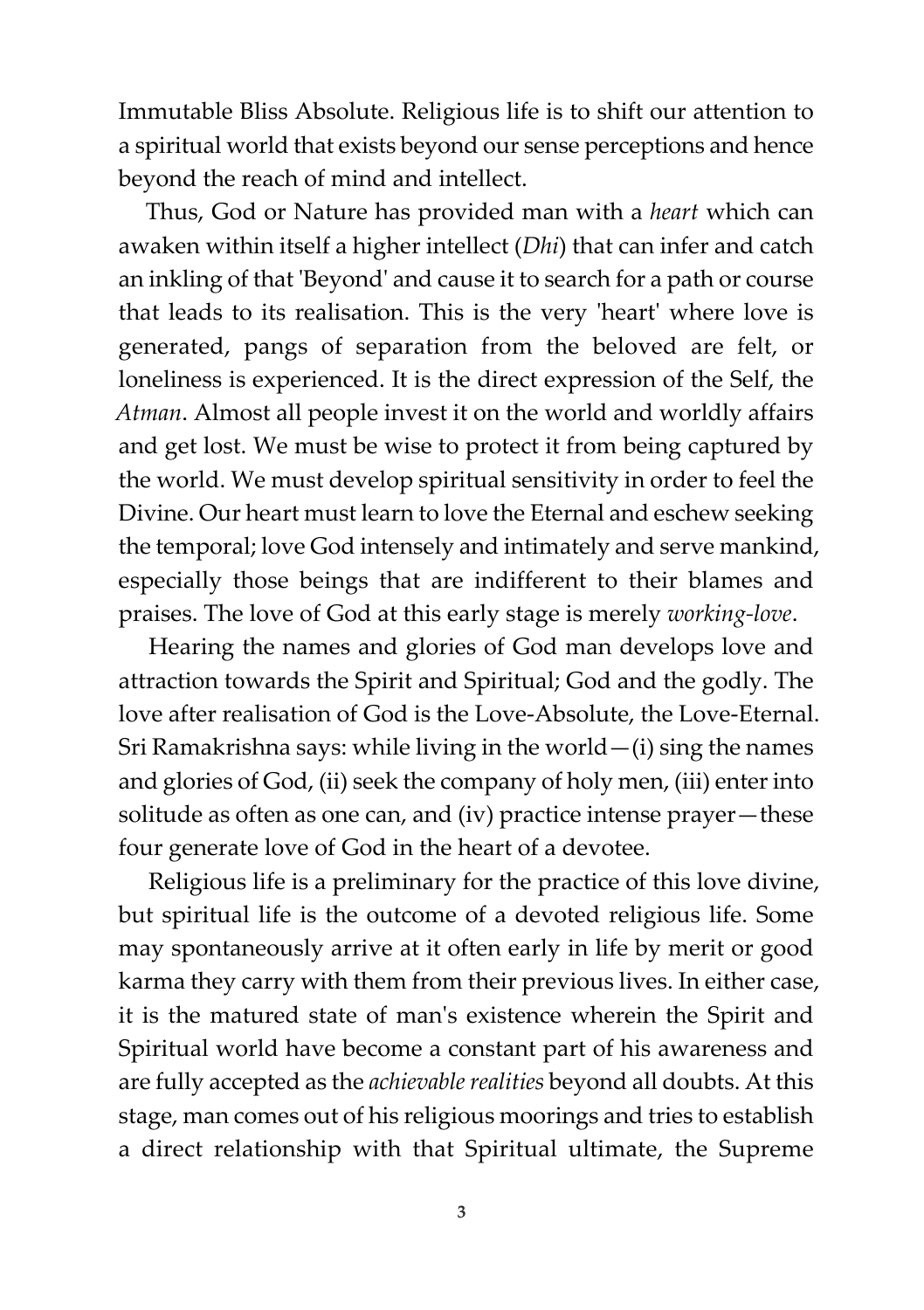Reality, or God. Here the real meaning of God flashes into the human mind as innermost treasure—eternal, infinite and inexhaustible, so real, so intimate—heart of the heart, and the ocean of Bliss beyond all bondage and misery. God attains a new status, being perceived in a new background independent of this cosmic existence and worldly set-up. It is here, in this lead-up setting, that one clearly perceives the *Mantra* as one with and inseparable from the *Devata* (Deity).

Therefore, before we chant the *Mantra* we have to dislodge the Divinity/Deity from the worldly set-up and place it in the background of the Eternal Immutable Reality, Existence-Consciousness-Bliss-Absolute, and repeat the *Mantra* with love and dedication. It is then that the *Mantra* becomes the spiritual awakener within us. Let us look at some concrete examples, for instance Sri Ramakrishna, or Buddha or Christ. When we think of Sri Ramakrishna, we are reminded of his wonderful life, from his birth at Kamarpukur to his ending of the Divine play at Cossipore, his glory, his supremacy, his realisations, his love and compassion for others, his message for mankind of one world of 'love and purity dipped in the Divinity' and the ideal of God realisation and service to mankind. Similarly, Buddha's name reminds us of his birth at Lumbini in the Himalayan ranges, his dispassion and renunciation, his determination and his illumination, his message to mankind, his eightfold path and his doctrines. Likewise, thoughts of Christ remind us of his birth at Bethlehem, his realisations, his love and compassion for the suffering of mankind, his assurances, and his greatest sacrifice and culmination on the cross. Thus we find, for man to feel, accept, follow and lift himself, every divine scene has been set and presented in a world-background; and to set it as an ideal, goal or support, a bit of supernatural touch too is imparted.

 Once the Divinity is accepted, the message is carried forward and followers throng. Blending with culture, traditions are forged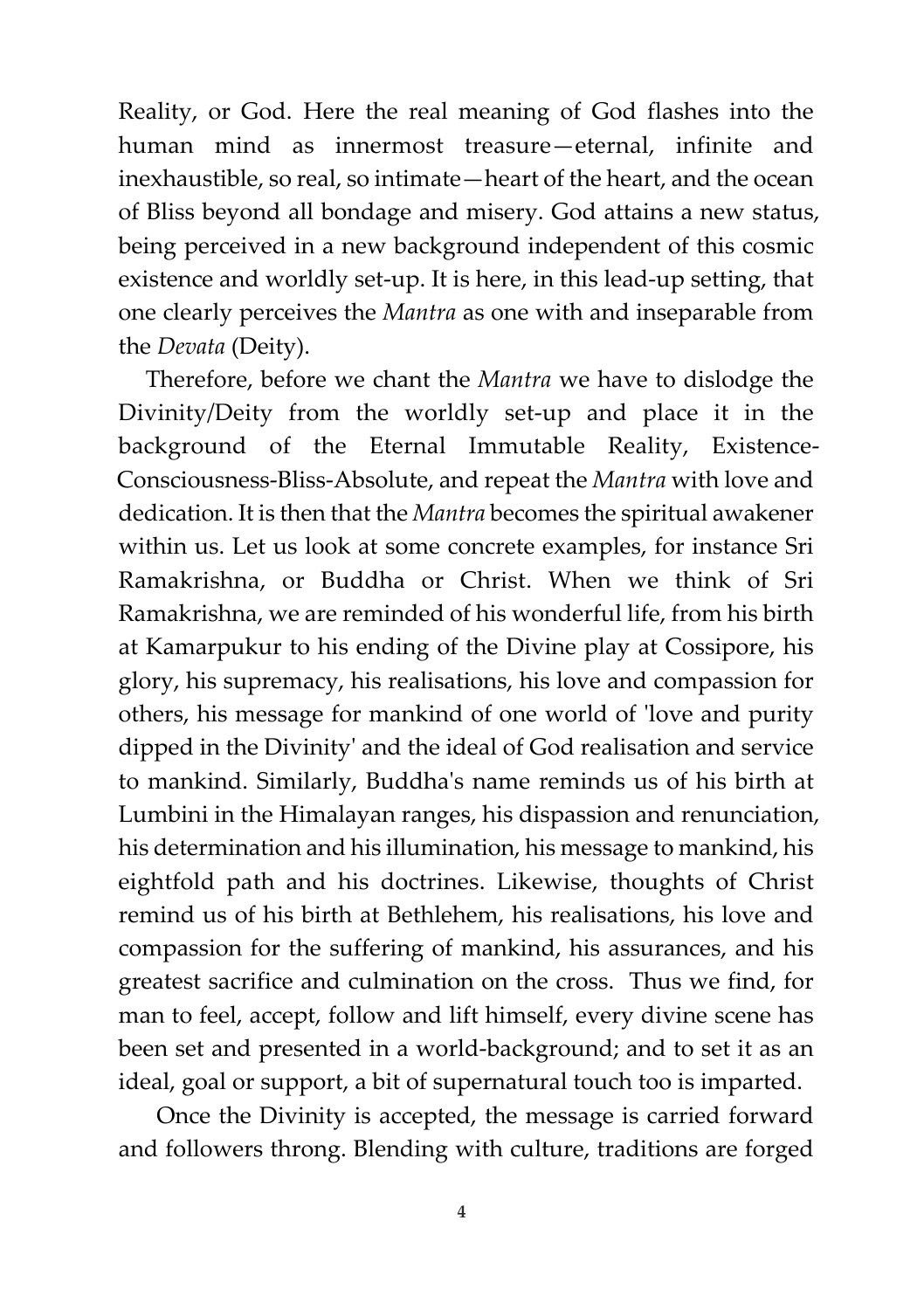and thus Religions form. Three elements contribute to the survival and extension of a religion: literature, rituals, and a band of renunciates entirely given to the realisation of the Ideal and its propagation. However, Man's natural tendency and course is to veer away from divine ideals, so a constant reminder *at a glance* becomes inevitable. This necessitates symbolisation, and symbolisation is also part of human psychology and is perfectly logical and indicative of man's evolved intellectual status. Symbolisation and codifications used in our ancient Indian systems were exclusively for human evolution to divine-hood and never for selfish purposes or to serve secular purposes. In contrast, modern science has been using it exclusively for its own purposes in the physical realm of the material world. Its utilization of natural forces to invent and build machinery is at a critical level and could lead to the extinction of the human race if not brought under control. But man has lost self-control, he has become a puppet in the hands of the scientific world he himself has created; and now in the twentieth century machines are controlling man.

 In a reflexive way, symbols work instantly to bring the symbolised object or objectives into cognition. This helps man to be aware of the spiritual ideals amidst his purely secular pursuits in the world. Thus, the Cross reminds us of Christ, his holy life, and is a reassurance of a way out from human bondage and suffering. The wheel of *Dharma* or Buddha's image or idol reminds us of Buddha, his supreme life, his noble teachings, and the path to transcend human suffering in its entirety forever, with the promise of an illumined state of *Nirvana*, the supreme Blessedness. Ramakrishna's picture or idol reminds us of his divine life centred in God, the supreme ideal of renunciation and service, and the supreme goal of God-realisation. It also reminds us of all paths, all religions, all aspects of Divinity and all objects as manifestations of Divinity; and vice-versa. Every picture of Ramakrishna keeps on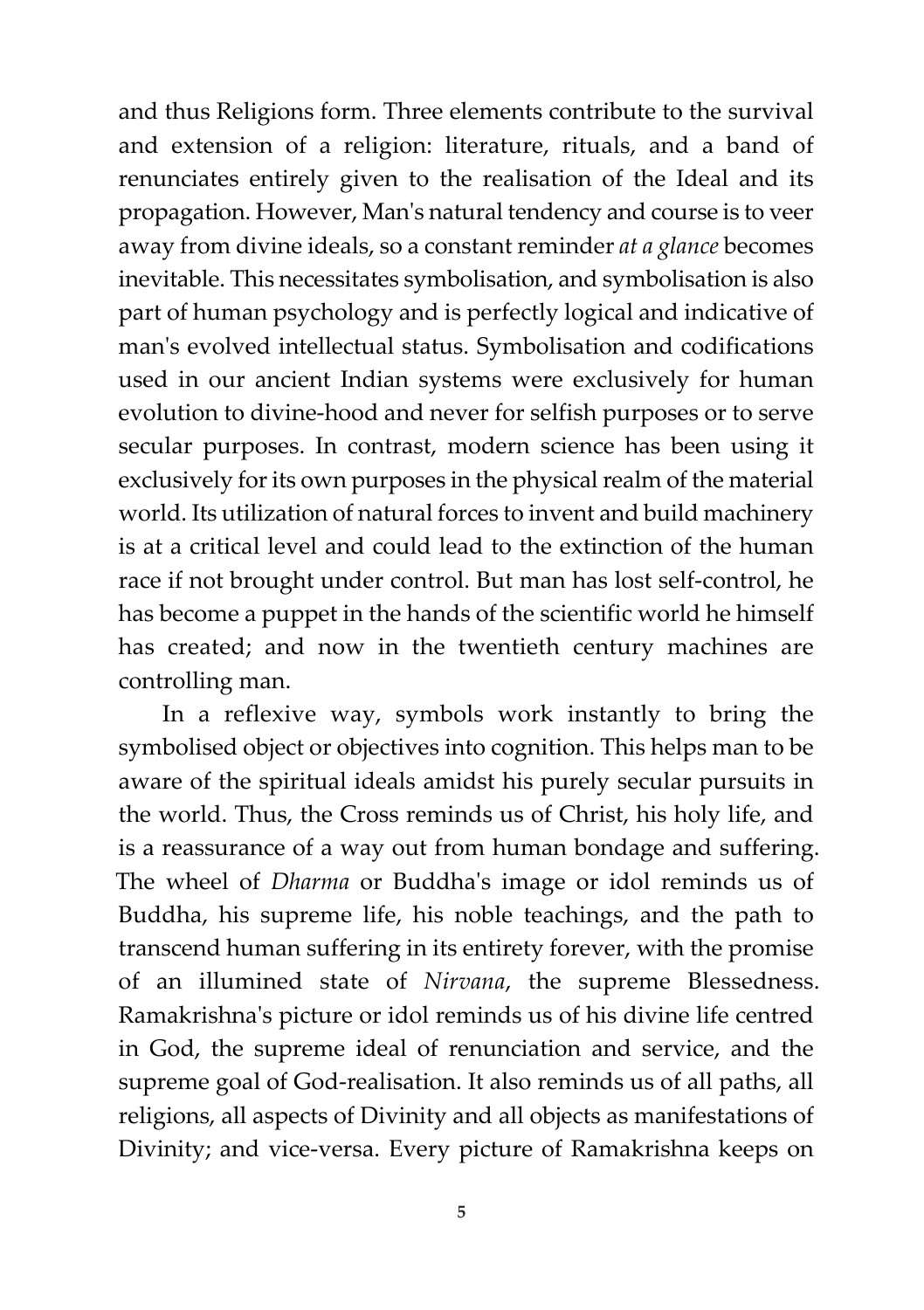reminding man that the only purpose of human life is to realise God, and through it guarantees the attainment of Everlasting peace and unending Bliss and eternal Freedom. These and such other Divine personalities provoke religious sentiments in us, and make us walk on the path of righteousness and protect us from frequent falls from the higher ideals and higher human values.

In religious settings we find the Divine Personalities in the background of the world and in relation to mankind receiving worship, honour and admiration by their followers. Thus, these Divine personalities occupy the place of a Deity. Man, in offering his devotion and dedication to that Deity, feels himself to be safe and secure. The Eastern mind, however, does not find itself satisfied being safe and secure within the prison house of Nature, be it on earth or in heaven. It wants to transcend Nature and attain absolute Freedom. The potentiality and capability to transcend Nature are inherent in man—intense desire to attain immortality and eternal Freedom awakens them. But the religious setting of a world background limits our unfoldment to attainment of purity, perfection, nobility, goodness, righteousness, piety, and so on—all at a physical level and within Nature. Therefore, we fail to transcend the physical existence and go beyond to the spiritual realm as long as the object of our dedication and love, our adoration and worship, the Deity, remains limited to a world setting (from Bethlehem to the Cross; from Lumbini to the abandoned jungles of Kusinara; from Kamarpukur to Cossipore). To transcend Nature, we have to dislodge the Divine personality/Deity from the world-background and place the Deity in a pure Spiritual background wherein we can have personal relationship independent of this world and the cosmos.

The best place thought of by our ancient sages is man's heart, the core of his being, beyond the body and mind, and where man's pure Spiritual existence is located. Herein, the devotee can have an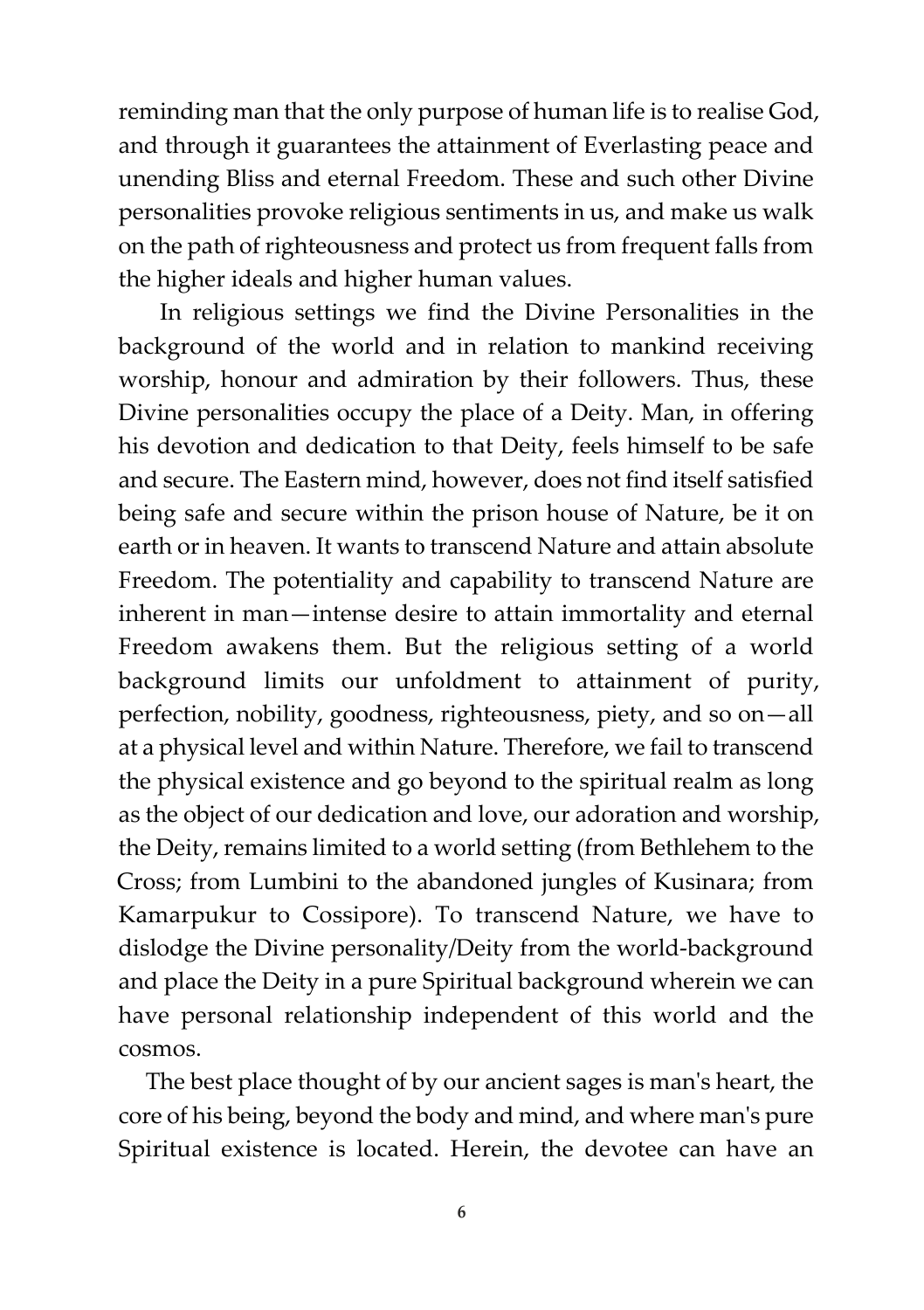intimate personal relationship with the Deity that transcends all human seeking and is an expression of unearthly divine love rooted in self-offering. This is the very purpose of the *Mantra*, that is, to shift the Deity to the background of the transcendental Spiritual realm and make this divine love more intimate. Thus, the main content of the *Mantra* is *Om,* which represents the Absolute, the ultimate Reality, the Eternal Existence, of which the Deity is a manifestation and against which background the Deity is adored. Therefore, all *Mantras* invariably begin with *Om* and all *Mantras,* when repeated with intense passionate love for God and utter dispassion towards the world, invariably merge in *Om*; one's own bodily existence, so dear to man and the world that looks so real—both disappear without a trace and one experiences directly Existence-Consciousness-Bliss-Absolute, or *Sacchidānanda*, the *Om*. Sri Ramakrishna used to say *Sandhya* (the ritualistic observances) merges in *Gayatri Mantra* and *Gayatri* merges in *Om*.

Sri Ramkrishna also used to say that love of God is the essence of human life and its existence. It makes man immortal, since the object of love where the heart is centred is the Eternal and Infinite Reality, the God. Further he used to say: the means to achieve it is renunciation of the temporal, which he used to describe as "*Jagate virag* and *Bhagavane Anurag*" (dispassion towards the world and passionate attachment to God.)

It is like a river merging into an ocean, losing its name and form and becoming the ocean itself. But before one experiences *Sacchidananda*, the Absolute, the Ultimate Reality, one gets the vision of the Deity. The intense sacrificing love of the devotee forces the Absolute, the Pure Consciousness (*Shuddha chaitanya*), to condense into a form and appear as the Deity in the same way as conceived by the devotee. Sri Ramakrishna compares this to the formation of small blocks of ice here and there in an infinite ocean of water because of the cooling effect of the love of the devotee. To enforce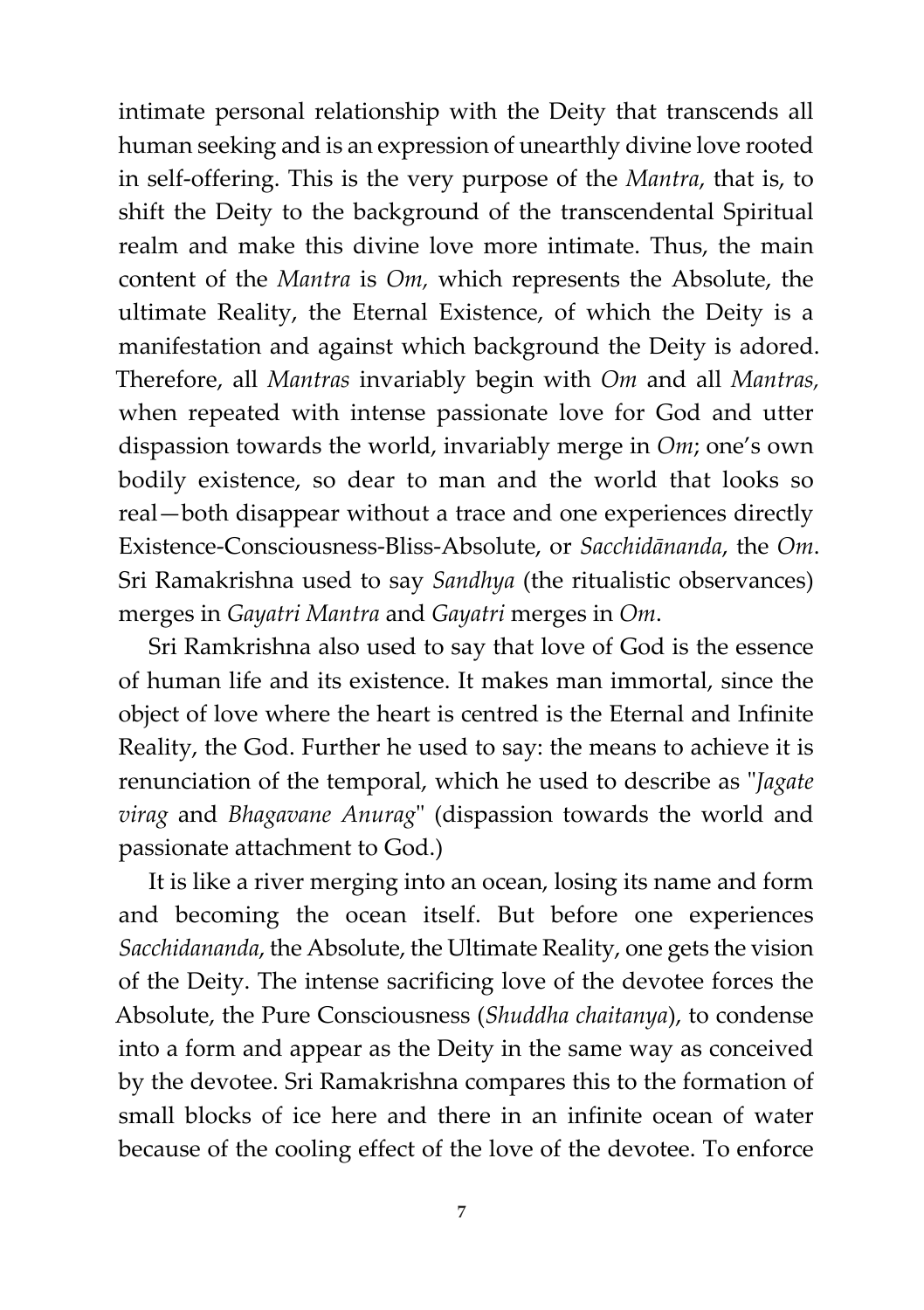this manifestation and to invoke the form of the Deity, and as a loving call to whom the devotee has offered his/her heart and soul, a seed-letter, usually a single syllable ending with "*m*", known as a *Bija Mantra,* is used along with and following the *Om*. It is called a Seed *Mantra* or seed-letter (*Bija Mantra* or *Bijakshara*) because, like a plant having come out of a seed makes flower or fruit to manifest, so does the *Bija Mantra* make the *Devata* manifest from the Absolute.

There can be more than one *Bija mantra* in a *Mantra*. By altering the *Bija mantra,* different aspects of the *Devata* are obtained. Just think of a nuclear bomb: an iota of matter releasing such a vast destructive energy. Stand before an ocean and look at its roaring and onrushing waves, look at the vast galaxies, erupting volcanoes and the burning Sun; imagine, if you can, the power within this Creation; the Power to manifest, sustain and retract this universe; the power of attraction and repulsion in beings; the energies of subtle existence; energies in the different dimensions and different planes of existence; the power that generates *Jivas*, binds and releases them—all these powers within and beyond the Creation and as the created universe together are represented by the *Bija*.

*Om* is the Absolute and *Bija* is the entire Relative Existence. It originates from and merges in *Om*. We may consider *Om* as the *Vaidika Bija,* but it is the source of and culminating point of all other Tantric *Bijas.* Although the meaning of a *Bija mantra* is not taken at face value, the initiate gets to know that its meaning is the own form (*Svarupa)* of a particular *Devata* to whom the *Mantra* belongs. All *Bija mantras* are monosyllabic, containing one or more letters. A *Bija* is used in the *Mantra* of the *Devata* with which it is associated, and is used in the *Japa* and in the worship of the *Devata*.

(To be continued)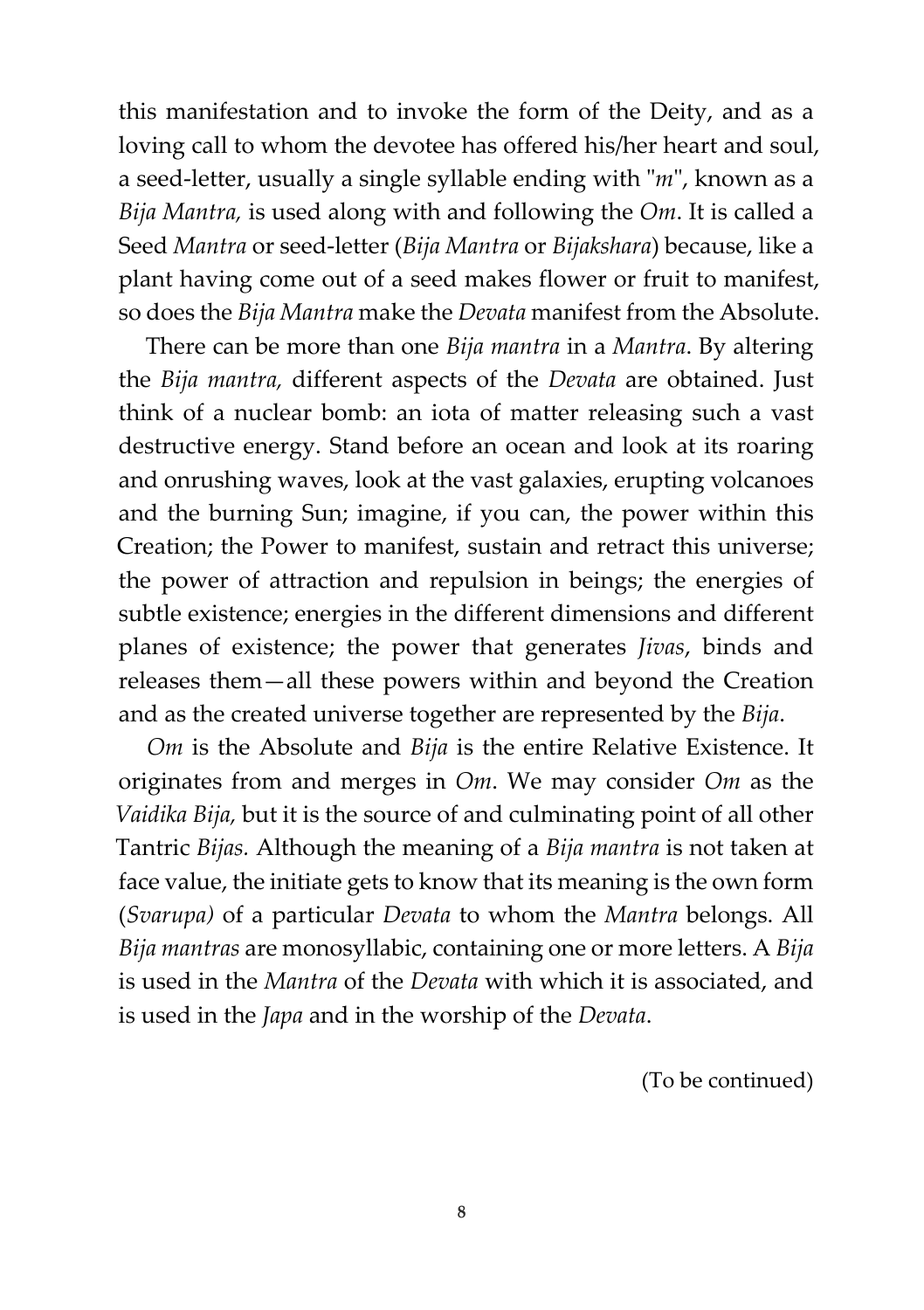# **Integral Yoga in Swami Vivekananda** Swami Paratparananda

T o understand the profundity of the life of a spiritual luminary<br>of many facets like Swami Vivekananda is extremely difficult  $\perp$  of many facets like Swami Vivekananda is extremely difficult and requires years of deep study. Every time one engages in such an attempt, a new horizon, as it were, reveals itself, and one finds really how little one can comprehend about this great life. Again, no human being is born with a mind like *tabula rasa.* A child comes into this world with a store of impressions of past experience and knowledge. So the spiritual grandeur that we see in Swami Vivekananda was there in its seed form from his very birth. Therefore, to have a comprehensive idea of how the yogas are combined harmoniously in him, we will have to begin from the very start, from his boyhood. Also, we will be compelled to refer to the estimation of him by his Master, Sri Ramakrishna, to have a true picture of his spiritual magnitude, for, as the Master used to say, only a jeweller can evaluate correctly the price of a diamond. And who else in this age could be a better jeweller in the religious field than Sri Ramakrishna?

In the biography of Swami Vivekananda, by his Eastern and Western Disciples, we come across three incidents of his boyhood days, which show with what ease he could lose himself in a given idea, totally unaware of the surroundings. Hearing the tales from the Ramayana and the Mahabharata from his mother, as a boy, he was captivated by the life of Rama to such a great extent that one day he bought an image of Sita-Rama and, installing it in a room on the terrace of the house, he, along with a little brahmin boy, sat for meditation in front of the image after securing the door from inside. Soon the people in the house missed Naren (as Swami Vivekananda was called in those days) and a search was begun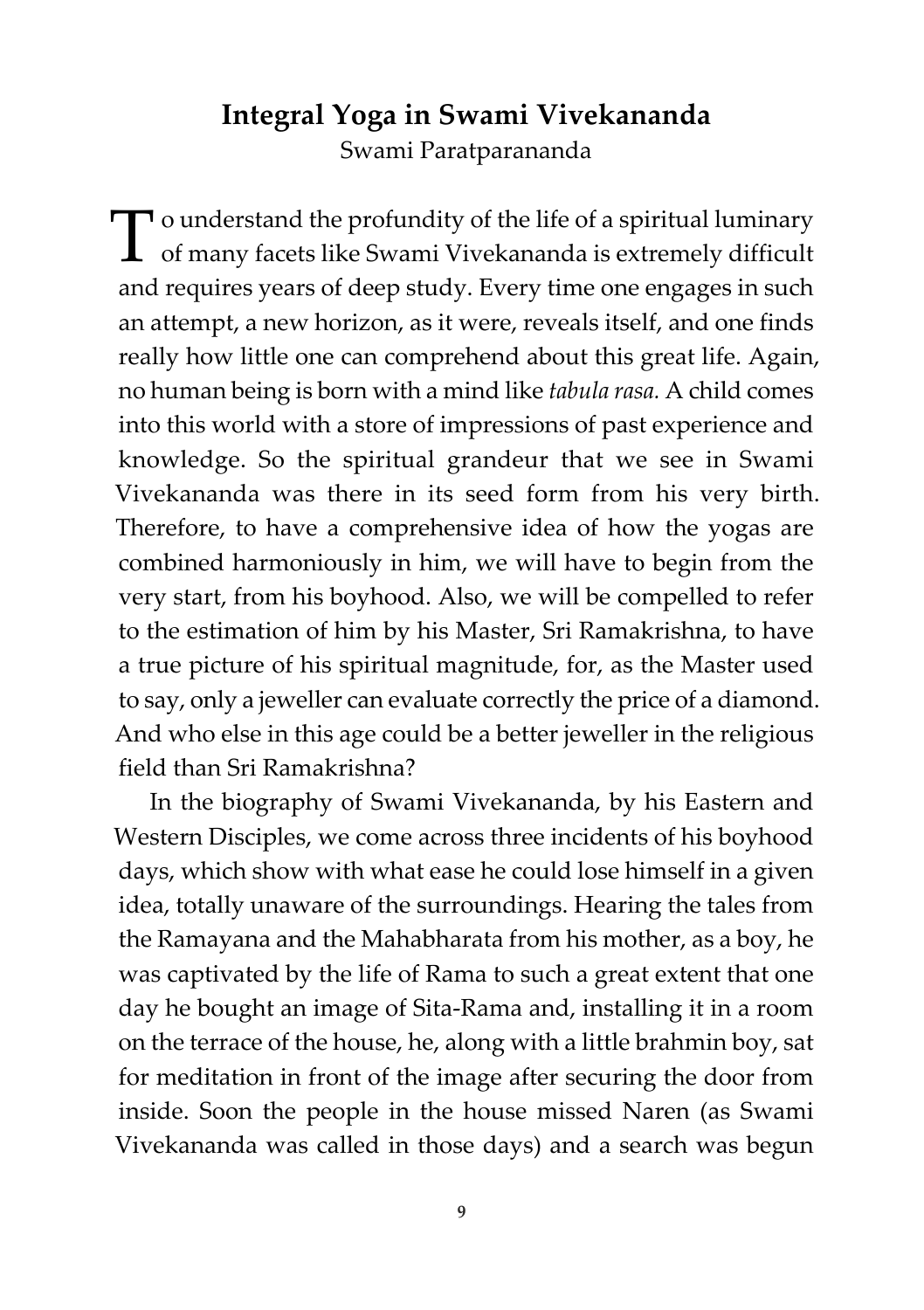which at last led to the little attic. "The searchers", say the biographers, "knocked and shouted, but there was no response. In great fright, fearing that something had happened to Naren, they forced the door and found the two boys seated in deep meditation before the flower-decked image." He was then perhaps five or six years of age. This playing at meditation aroused in him deep spiritual emotions and in this pastime the boys of the neighbourhood sometimes joined him. One day when they had sat for meditation there appeared a cobra, on seeing which the other boys, shouting a warning to Naren, ran away from the place. But Naren remained where he was. The serpent stayed about for a while and then slowly crawled away and disappeared. When his parents later on asked him why he too had not left the place, he seems to have replied, "I knew nothing of the snake, or anything else. I was feeling inexpressible bliss."<sup>1</sup>

The third incident took place at a much later period, when he was fourteen. In the year 1877 his father went to Raipur and arranged that his family follow him under the charge of Naren later on. The journey was long and a stretch of it was through dense forests, to be done in bullock-carts on unfrequented roads. The party had been travelling several days in this manner and Naren was charmed with the beauty and grace the Almighty had bestowed on the rugged earth. An indescribable bliss filled Naren's heart on one particular day when he contemplated the "lofty hills on either side of the road, the verdant trees and creepers laden with flowers and joyous with the warbling of birds of variegated colours. Suddenly his eyes alighted on a very large hive in a cleft in one of the hills. His mind in thinking of that colony of bees was soon lost in wonder at the majesty and power of the Divine Providence. Lost to all outward consciousness he lay in the bullock-cart—how long he could not remember."²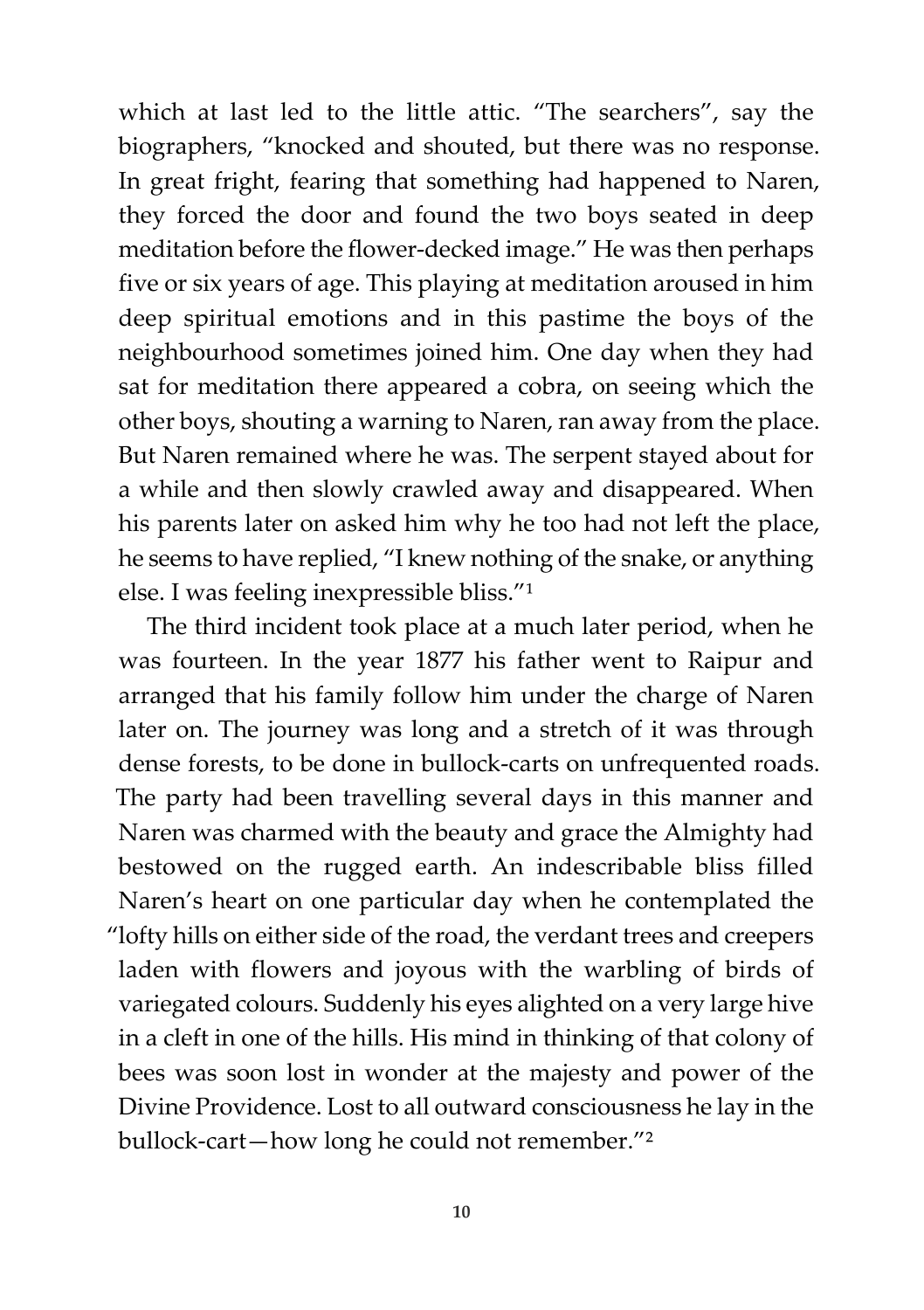These three incidents show his inherent capacity to concentrate the mind on one single theme to the exclusion of all other thoughts. And this is the very power that enables man to reach God, realize Him. All our efforts are to reach this stage of concentration, for without it, it is impossible to attain the Highest.

There was another peculiar phenomenon which was natural in Naren. Every night brought him a singular type of vision. Strange was the manner in which he was ushered into sleep. As soon as he lay down and closed his eyes there appeared between his brows a wonderful light that changed its colour and which went on expanding until it burst and bathed his whole body with its brilliance, and as the mind occupied itself in contemplating this phenomenon, the body fell asleep. The boy Naren thought that it was a common feature with all human beings and to satisfy himself regarding this, he asked one of his friends if he had such an experience. When the friend replied that he did not have, Naren asked him to observe well just before he fell asleep. This phenomenon remained with Naren until his last days, though in the latter part of his life, it was neither so frequent nor so intense. All these things show us to what deep a state of meditation had the soul of Naren attained even as a boy and how natural it had become with him. Later on, when Naren, in his search of a man who had seen God, approached Sri Ramakrishna, the Master once asked him: "My boy, do you see a light when you go to sleep?" Naren said: "Yes, Sir." Sri Ramakrishna exclaimed: "Ah! It is true. This one is a Dhyana Siddha—an adept in meditation even from his very birth."<sup>3</sup>

Meditation is an important limb of spiritual life. All the three yogas, viz., Jnana, Raja and Bhakti yogas, include it in their discipline. It consists in directing the mind uninterruptedly to one single object. Narada in his Bhakti Sutras, referring to the spiritual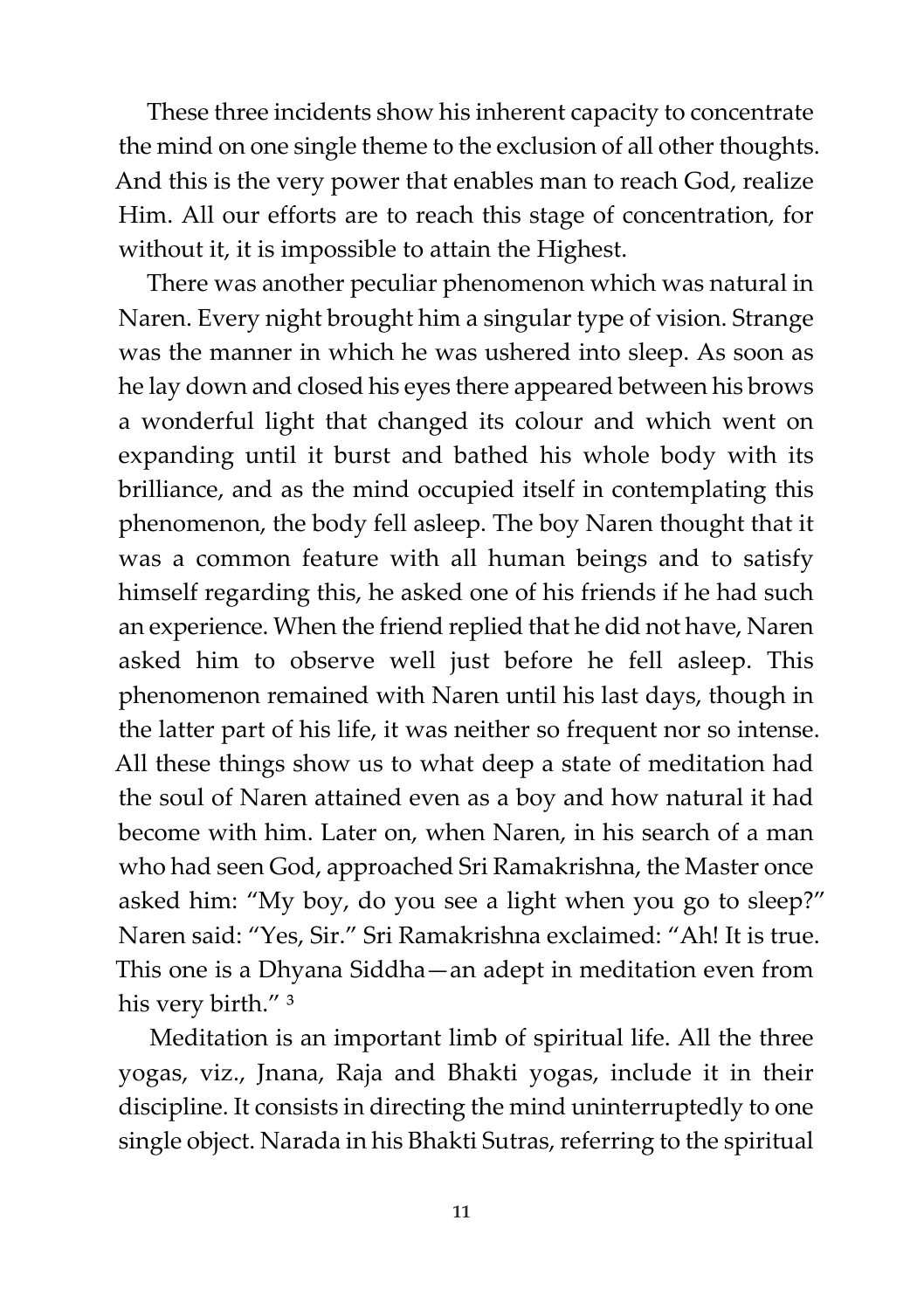practices which lead one to attain devotion, mentions *avyavrta bhajana*, uninterrupted loving service, as one of the means, and what this loving service signifies he makes clear in the subsequent sutra: "By hearing and singing the glory of the Lord, even while engaged in the ordinary activities of life.<sup>4</sup> An aspirant following Bhakti yoga tries to remember the Lord by engaging himself in the repetition of the *mantra*, His name, and at the same time trying to keep before his mind's eye the form of his Chosen Deity." When the mind flows, as it were, like a stream, without a break, towards the object of its adoration, there develops in man a special power of concentration and subsequently of meditation. To the follower of Jnana yoga, meditation forms the chief discipline once he has acquired the power of discrimination between the Real and the unreal and a spirit of renunciation of enjoyment here and hereafter. For example, in the Upanishads we read "Atman is to be seen", and then immediately the means to attain this goal are mentioned, "Should be heard, cogitated upon and then meditated."<sup>5</sup> Also we come across a number of passages in the same Scriptures which recommend "Upasana", which means worship, or meditation. In Raja yoga it is the penultimate step, the next being Samadhi, or union with the Ideal, or the Absolute. Without this power to concentrate the mind with one-pointed devotion to God, realization is not possible. An ordinary human being requires a lifetime or several lives to gain this power, even if it be in a small measure. On the contrary, we have seen how abundantly endowed was Swami Vivekananda with this capacity from his very boyhood. We are reminded here of the words of Sri Ramakrishna regarding some of his young disciples: "Devotees like Rakhal and Narendra may be called nityasiddhas. Their spiritual consciousness has been awake since their very birth. They assume human bodies only to impart spiritual illumination to others."<sup>6</sup> And the Master never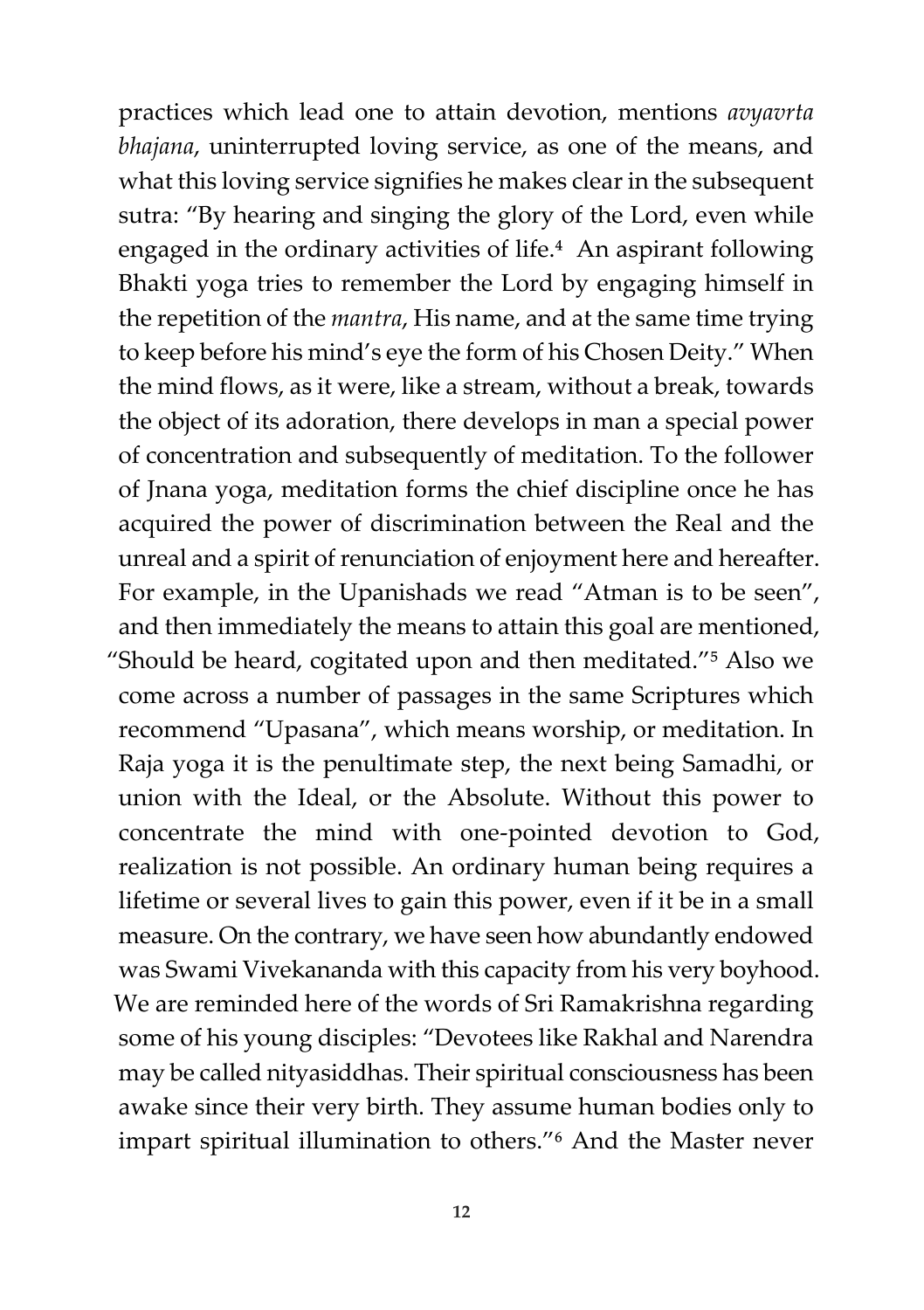erred in his judgment, for having attained Nirvikalpa Samadhi, he had the power to identify himself with the cosmic mind, which is the source of all creation, and thus could read the past, present and the future of the devotees who came to him, as if from an open book.

A description of Narendra by Sri Ramakrishna himself further explains the inherent nature of the former. "Narendra entered this room," says the Master, "by the western door. He seemed careless about his body and dress, and unlike other people, unmindful of the external world. His eyes bespoke an introspective mind, as if some part of it were always concentrated upon something within. I was surprised to find such a spiritual soul coming from the material atmosphere of Calcutta. The friends with whom he had come appeared to be ordinary young men with the usual tendencies towards enjoyment. He sang a few Bengali songs at my request. One of them was a common song of the Brahmo Samaj, which begins—'O my mind, go to your own abode. In the foreign land of this world, why roam uselessly like a stranger!' He sang the song with his whole heart and put such pathos in it that I could no longer control myself, but fell into an ecstatic mood."<sup>7</sup> This description speaks volumes for Narendra's disregard for the things of the world, a quality of prime necessity for a life of renunciation.

In his very first meeting, Sri Ramakrishna recognised Narendra as one who would spread his message in the world, as one whom he had seen in a vision. However, to reassure himself, the Master, by his divine touch, induced Narendra on his second and third visits to dive deep into his soul and obtained all the information regarding the antecedents, as well as the future of the disciple. When he got answers that corroborated his visions, Sri Ramakrishna started training Narendra in a manner totally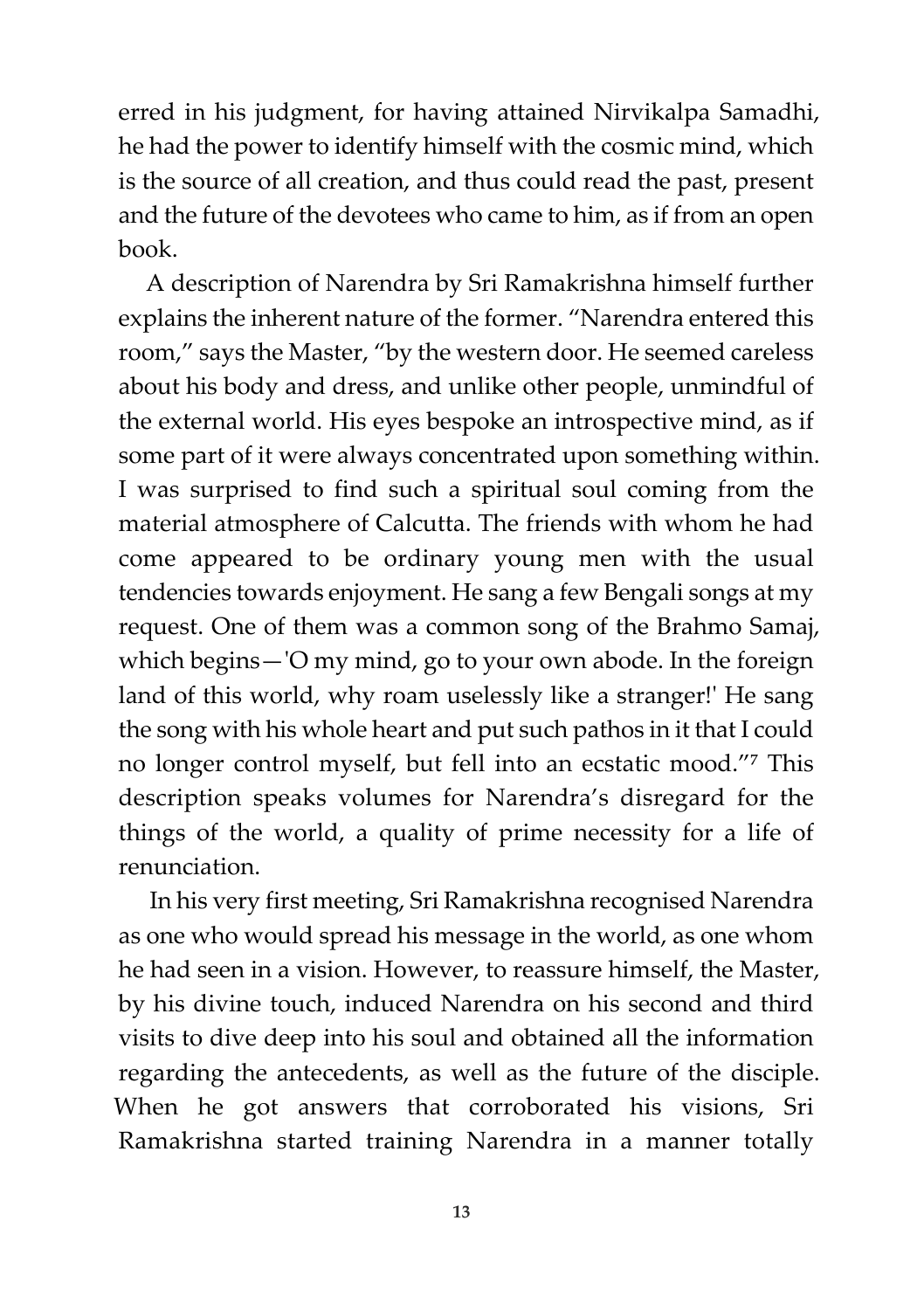different from that of the other disciples. During the visits Naren paid to the Master, the latter would ask the disciple to read to him from the *Ashtavakra Samhita* or some such treatise on Advaita, with a view to familiarize him with its philosophy. For, Sri Ramakrishna had come to know through his visions and through the tests to which he submitted Narendra, that the path of this disciple of his was that of Knowledge. However, to Narendra, then a firm adherent of the Brahmo Samaj, which advocated worship of God without Form but with attributes, the philosophy of Advaita seemed to be nothing but heresy and he would argue: "It is blasphemous, for there is no difference between such philosophy and atheism. There is no greater sin in the world than to think of myself as identical with the Creator. I am God, you are God, these created things are God—what can be more absurd than this! The sages who wrote such things must have been insane." The Master would be amused at this bluntness but would only remark, "You may not accept the views of these seers. But how can you abuse them or limit God's infinitude? Go on praying to the God of Truth and believe in any aspect of His which He reveals to you."<sup>8</sup> But Narendra did not accept these concepts easily. Whatever did not conform with the reason he considered as false, and it was his nature to oppose falsehood. Consequently, he never lost an opportunity to ridicule the Advaita philosophy.

Notwithstanding his resistance, Sri Ramakrishna persisted in speaking to Narendra about Advaita. One day, the Master tried to convince the disciple about the idea that the individual soul, Atman, was identical with Brahman, but without success. Narendra left the room and approaching Hazra began to ridicule and laugh at the idea, saying, "How can this be? This jug is God, this cup is God and we too are God: Nothing can be more preposterous!" Hearing Narendra's laughter Sri Ramakrishna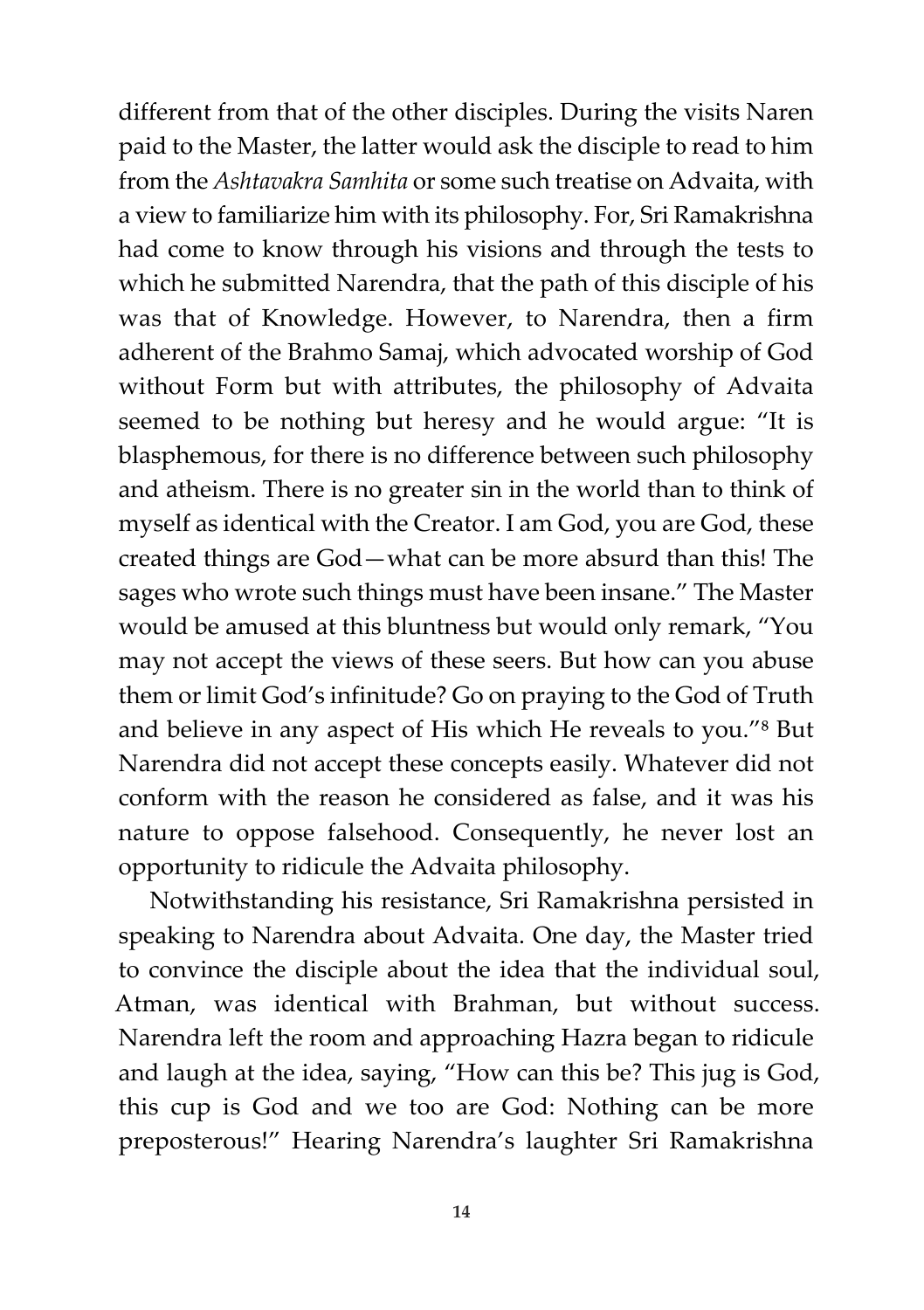came out of his room in a semiconscious state and asking with a smile, "Hello! what are you talking about?" touched Narendra and entered into Samadhi. The effect of the touch was amazing. Narendra himself describes: "The magic touch of the Master that day immediately brought about a wonderful change over my mind. I was stupefied to find that really there was nothing in the universe but God! I saw it clearly but kept silent, to see if the idea would last. But the impression did not abate in the course of the day. I returned home, but there too, everything I saw appeared to be Brahman…This state of things continued for some days. When I became normal again, I realized that I must have had a glimpse of the Advaita state. Then it struck me that the words of the scriptures were not false. Thenceforth I could not deny the conclusions of the Advaita philosophy."<sup>9</sup> In this way gradually he was led from doubt to certainty, from all objective concepts of the Divinity to the awareness of the subjective nature of the Reality, beyond form, beyond thought, beyond the senses and beyond all relative good and evil.

Thus was Narendra being trained by Sri Ramakrishna in the method of Jnana yoga. Narendra, who was until then accustomed to pray and meditate according to the teachings of the Brahmo Samaj, had to give these up and take to a new method of meditation. For any other aspirant the task would have been formidable, but Narendra, having the necessary capacity to isolate his mind from all thoughts which were not conducive to his mode of meditation, began with all his heart to pray, "O God, be gracious and reveal to me Thy real nature which is the embodiment of Truth!" and then merge himself in deep meditation during the nights into the depths of his being to such an extent that he would feel a sort of intoxication, which would make it difficult for him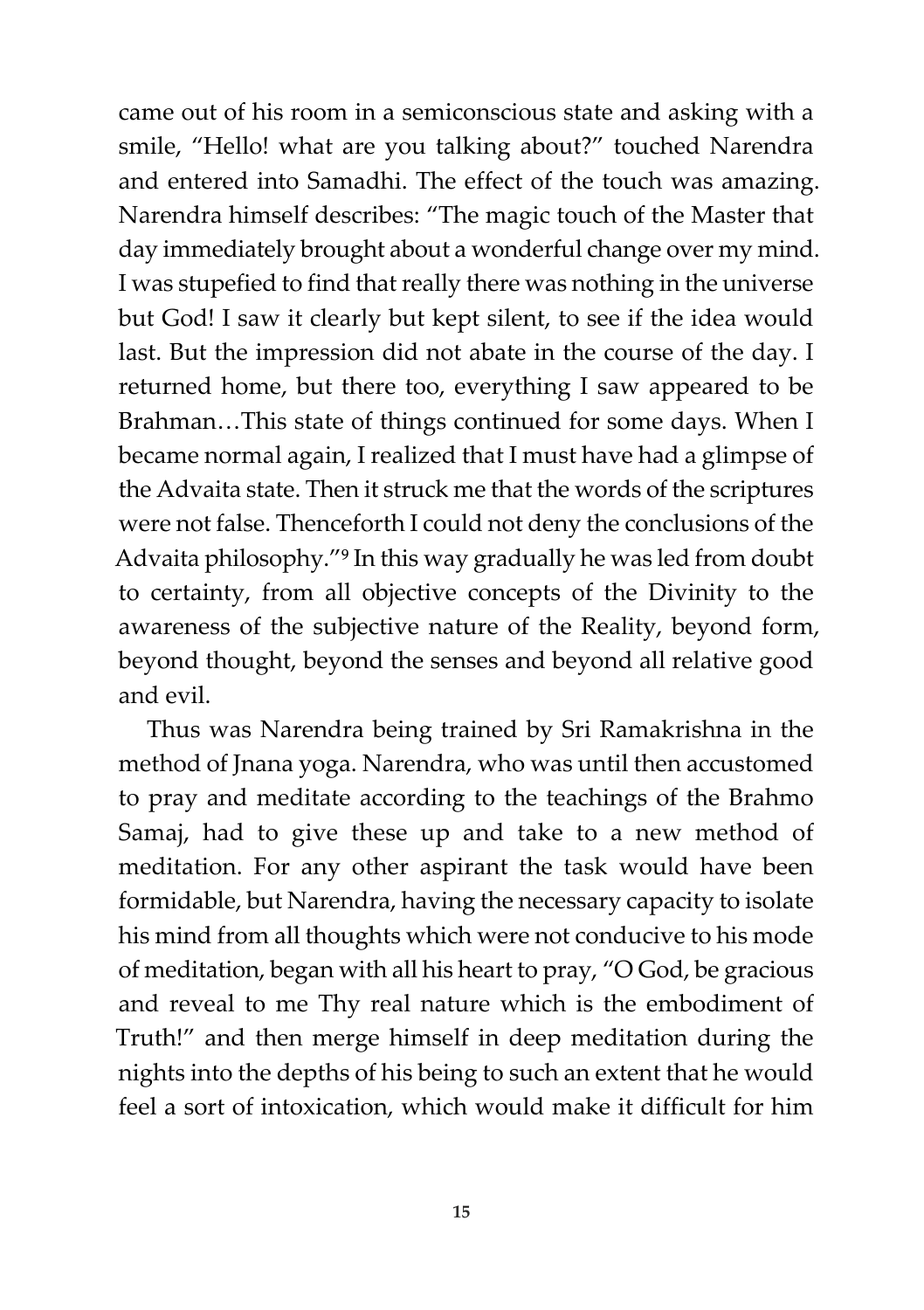to leave his seat. Sri Ramakrishna too taught him various types of meditation.

Though he respected the Master and held him in high esteem as a person of the greatest spiritual attainments, Narendra could not accept Sri Ramakrishna's view regarding God with form, a fundamental conception in the path of devotion, Bhakti yoga. But the Master, the first-rate physician that he was in matters concerning spirituality, after minutely observing the physical features of the disciple, once remarked: "Your eyes show that you are not a dry jnani. In you are blended tender devotion and deep knowledge."<sup>10</sup> And having recognized this fact, Sri Ramakrishna was not going to allow this faculty to go uncultivated, nor permit that the spiritual unfoldment of his favourite disciple be one-sided. Narendra once referred to the visions the Master had had of the Personal Deity as hallucinations and Sri Ramakrishna felt greatly disturbed by this. He approached the Divine Mother and placed the matter before Her and set his mind at rest only when She assured him that before long Naren would accept his visions as true. One day Sri Ramakrishna, tired of trying to convince his disciple about the efficacy of image-worship, said, "Why do you come here if you won't acknowledge my Mother?" To this Naren replied without the least hesitation, "Must I accept Her simply because I come here?" "Alright," said Sri Ramakrishna, "ere long you shall not only acknowledge my Blessed Mother, but weep in Her name."11

And not much long after this, the day arrived. Narendra's father died suddenly, leaving the family in straitened circumstances. Not only was the family not provided with the means of sustenance, but there were also debts to be paid. Narendra tried to get an employment to feed his starving mother and brothers. To this end he did all that was honestly possible, but fortune did not smile on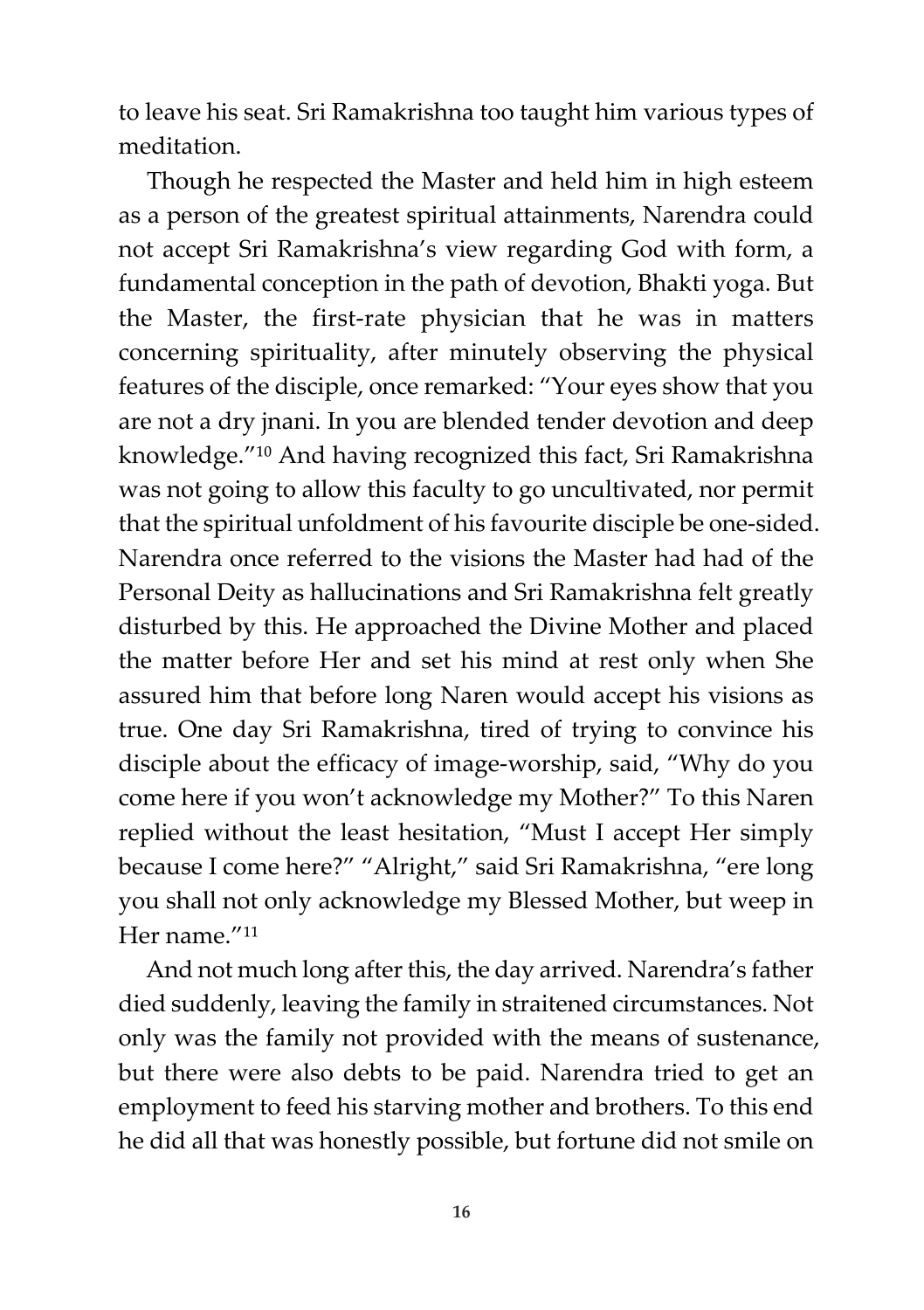him. At last he thought of the Master, the one and only person who had not refused him any favour as yet. He went to Dakshineswar and entreated Sri Ramakrishna to pray to the Divine Mother for the removal of the sufferings of his family. The Master replied: "My boy, I cannot ask such things. Why don't you yourself go and ask the Mother? All your hardships are due to your disregard for Her." Narendra said: "I do not know the Mother, please plead with Her for me." Sri Ramakrishna answered with great tenderness, "My boy, I have told Her again and again, but as you do not accept Her, She does not listen to my prayer. Very well, today is Tuesday—go to the Kali temple tonight, prostrate yourself before the Mother and ask Her any boon you like. It shall be granted. She is Knowledge Absolute, the Inscrutable Power of Brahman, and by Her mere will has given birth to this world. Everything is in Her power to give. $^{\prime\prime}$ <sup>12</sup>

These instructions imparted at the proper moment filled Narendra with faith and devotion, as he himself acknowledges. He anxiously waited for the night and when at nine o'clock the Master asked him to go to the temple, he was overpowered with emotion and felt his legs unsteady. "My heart was leaping" related Swami Vivekananda later on—"in anticipation of the joy of beholding the living Goddess and hearing Her words. I was full of the idea. Reaching the temple, as I cast my eyes upon the image, I actually found that the Divine Mother was living and conscious, the Perennial Fountain of Divine love and Beauty."<sup>13</sup> He was caught in a surging wave of devotion and forgetting all about the trials and tribulations and the penury of the family, he prayed to the Mother for discrimination, knowledge and devotion. As Narada describes, "Devotion is devoid of all attributes and free from all characteristic tendencies to selfish action,"<sup>14</sup> and as he also affirms, "Attaining that, one does not desire anything, neither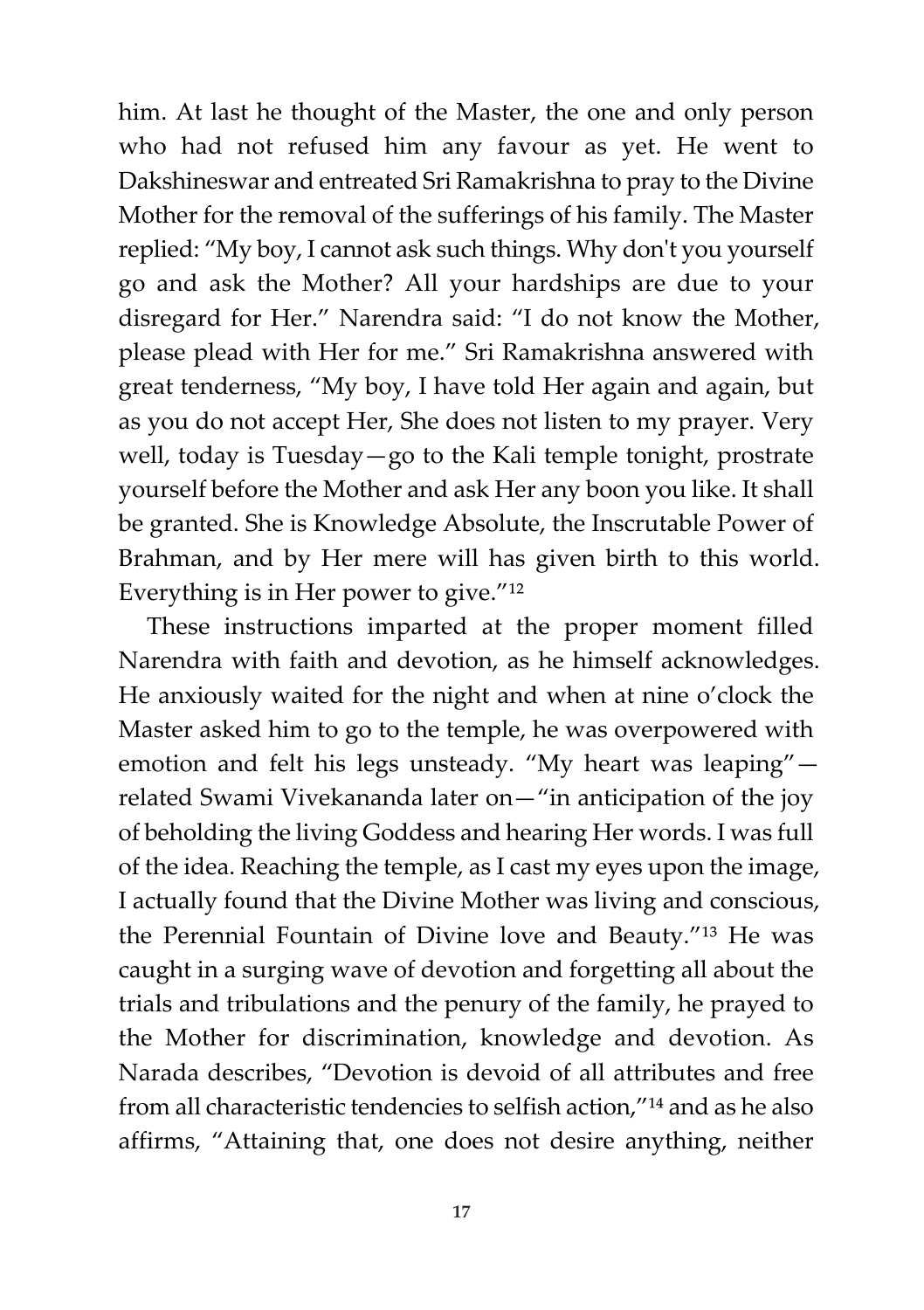grieves, nor hates."<sup>15</sup> Swami Vivekananda, when he felt the living presence of the Divine Mother, forgot all about the mundane things. That night Sri Ramakrishna sent him thrice to the temple to ask for the removal of the poverty of his family, but Narendra could not force himself to ask of the Mother these things. Thus was Narendra introduced to the path of devotion.

Later, in Cossipore, Sri Ramakrishna one day initiated him with the name of Rama, informing him that he himself had received it from his Guru. Consequently, waves of emotion welled up in Narendra to such heights that towards the evening he started going round and round the house repeating the Lord's name in an excited voice. He had lost all outward consciousness and was in a highly ecstatic mood.

In those days, Cossipore garden house was a place of intense *sadhana*, spiritual practices: Sri Ramakrishna sometimes would send the young disciple to meditate, sometimes would ask Naren to sing devotional songs, and Narendra also would urge his brother disciples to redouble their efforts to realize God, before the departure of the Master, for, he told them, that the disease of the Master was a serious one and that he might soon lay down the body. And he himself set the example. Once after spending several days at Cossipore, Narendra went home. The people there scolded him severely for neglecting his studies. He was then preparing to sit for the Law examination. Heeding their words he tried, but a terrible fear invaded his heart, as if to read was a horrible thing to do. He left the books and all but ran to Cossipore and did not stop until he reached the place. That night Sri Ramakrishna, though he could not talk due to the worsening of the disease, referring to the exalted state in which Narendra found himself, said in a whisper, "There was a time when he did not believe in the Personal aspect of God. Now see how he pines for realization." Those who have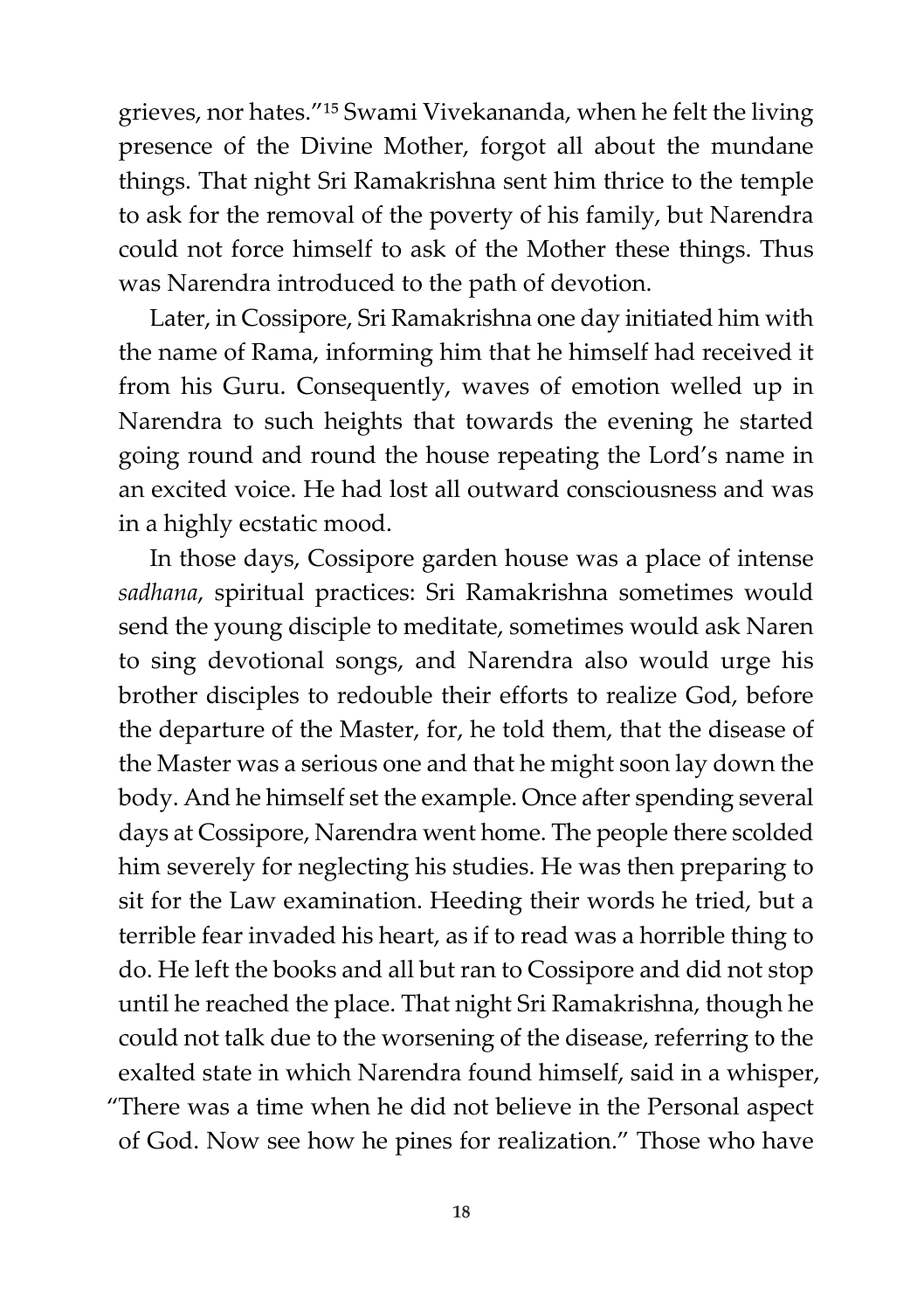read the biography of Swami Vivekananda are well aware with what devotion he visited the cave of Amarnath and the temple of Kshirbhavani in Kashmir and what tremendous emotional effect these visits had on him. Sri Ramakrishna also had once remarked: "Naren is all jnana without and bhakti within." And every word of it proved to be true. Towards the end of his life, Swamiji spoke mostly of the Divine Mother.

Now we come to the most glorious moments of Narendra's life. It was in Cossipore that almost every disciple of the Master was blessed with one or other type of spiritual experience. Narendra, who was hankering after the highest form of realization, one day complained to Sri Ramakrishna, "All have been blessed by some class of experience. Let me, too, have something. When all have got it, shall I alone be left out?" Sri Ramakrishna said: "Make some arrangements for your family, and you shall have all. What do you want?" Narendra replied: "I wish to remain immersed in Samadhi for three or four days at a stretch—breaking it just to take food." The Master remarked, "You are a fool. There is a state even higher than that. Do you not sing, 'Thou art all that there is?' Come here after making some provision for your family, and you shall realize a state even higher than Samadhi."<sup>16</sup> As days passed Narendra's desire for realization increased a hundredfold. He began to spend more and more hours in meditation. One evening unexpectedly this vehement desire of his came to be fulfilled. He was meditating, when all of a sudden he felt a light behind his head, as if a bright torch were placed there. Gradually the light increased in luminosity and grew and finally appeared to burst. Then Narendra's mind merged in the light; what happened afterwards cannot be expressed in words, for this state was Nirvikalpa Samadhi, where all distinctions such as the meditator, the object of meditation and the process of meditation disappear, and the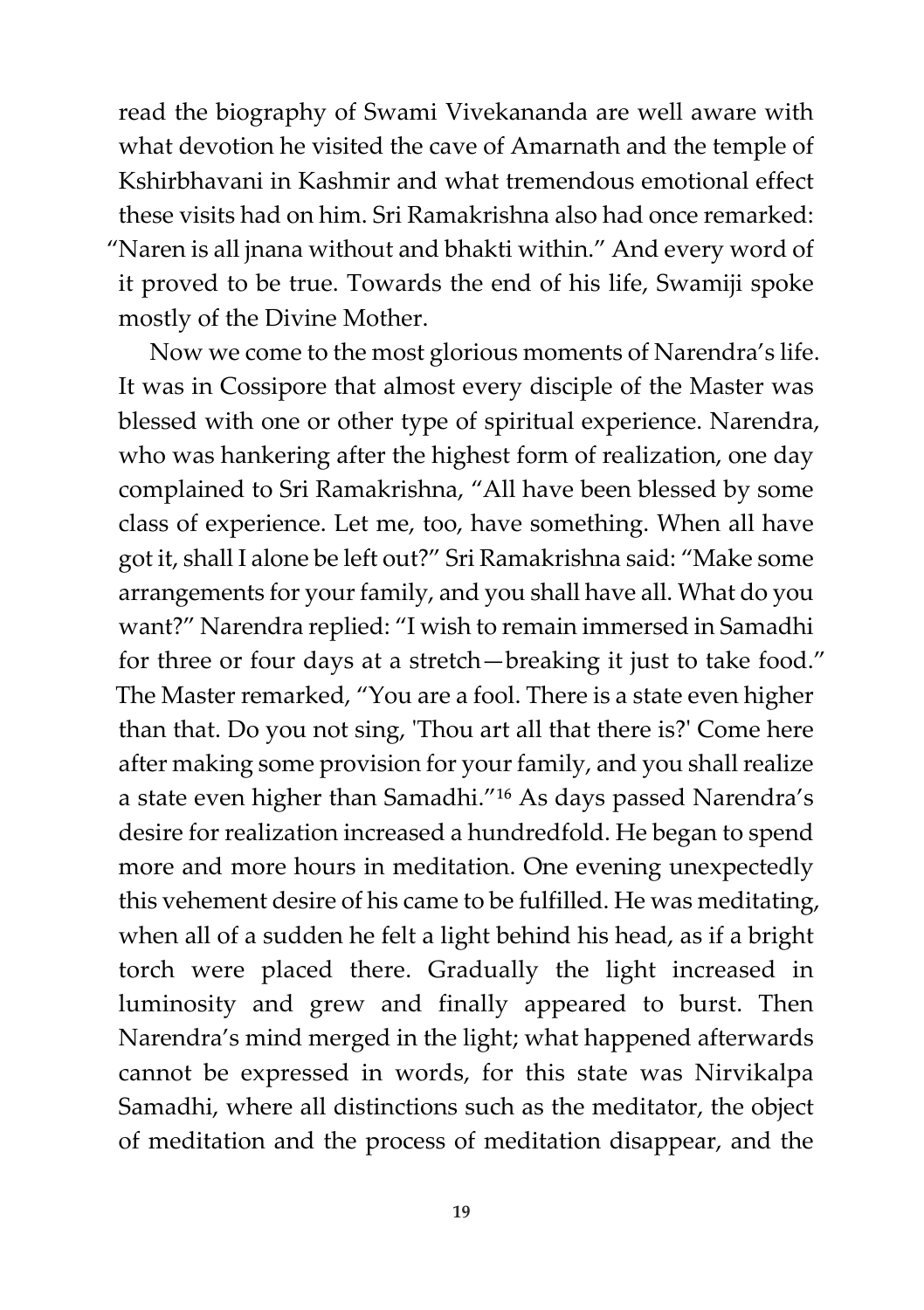Atman, as it were, merges in itself, or unites with the Paramatman or Brahman. The Upanishads say "Wherefrom the word along with the mind returns without comprehending, experiencing that bliss of Brahman, man fears nothing."<sup>17</sup> Again, "By what can you know the Knower?"<sup>18</sup>

At the time in the room there were only Narendra and Gopal the elder meditating; all was perfect silence. Suddenly, the latter heard Narendra cry out, "Gopalda, where is my body?" Partially gaining consciousness, Narendra was only aware of his head. The brother disciple, taken aback, replied, "There it is," and then looking at Narendra's rigid body ran to Sri Ramakrishna for help. He found the Master intensely calm but his countenance deeply serious, as though he knew what was passing in the adjacent room. In response to his request for help, Sri Ramakrishna said: "Let him remain in that state for some time. He has teased me a long time for it."<sup>19</sup> When Narendra regained normal consciousness, he saw himself surrounded by his anxious brother disciples. He felt as if bathed in an ineffable bliss. His heart overflowed with ecstasy. Later, when he presented himself before the Master, the latter looked deep into his eyes and said, "Well, the Mother has showed you everything. Now, as they keep the treasure in a box under lock and key, similarly, the realization you have had just now shall remain locked, and the key shall remain with me. You have work to do. When you have finished the work, it will open again and you will once again know, as you have just now known." Then he asked him to take care of his body for a few days and be selective as regards food and companions, accepting only the most pure.

Thus did Swami Vivekananda's natural tendency towards introversion assist him in attaining the highest of the spiritual realizations, Nirvikalpa Samadhi, the final goal of Jnana yoga. No progress in this path is possible unless one transcends the body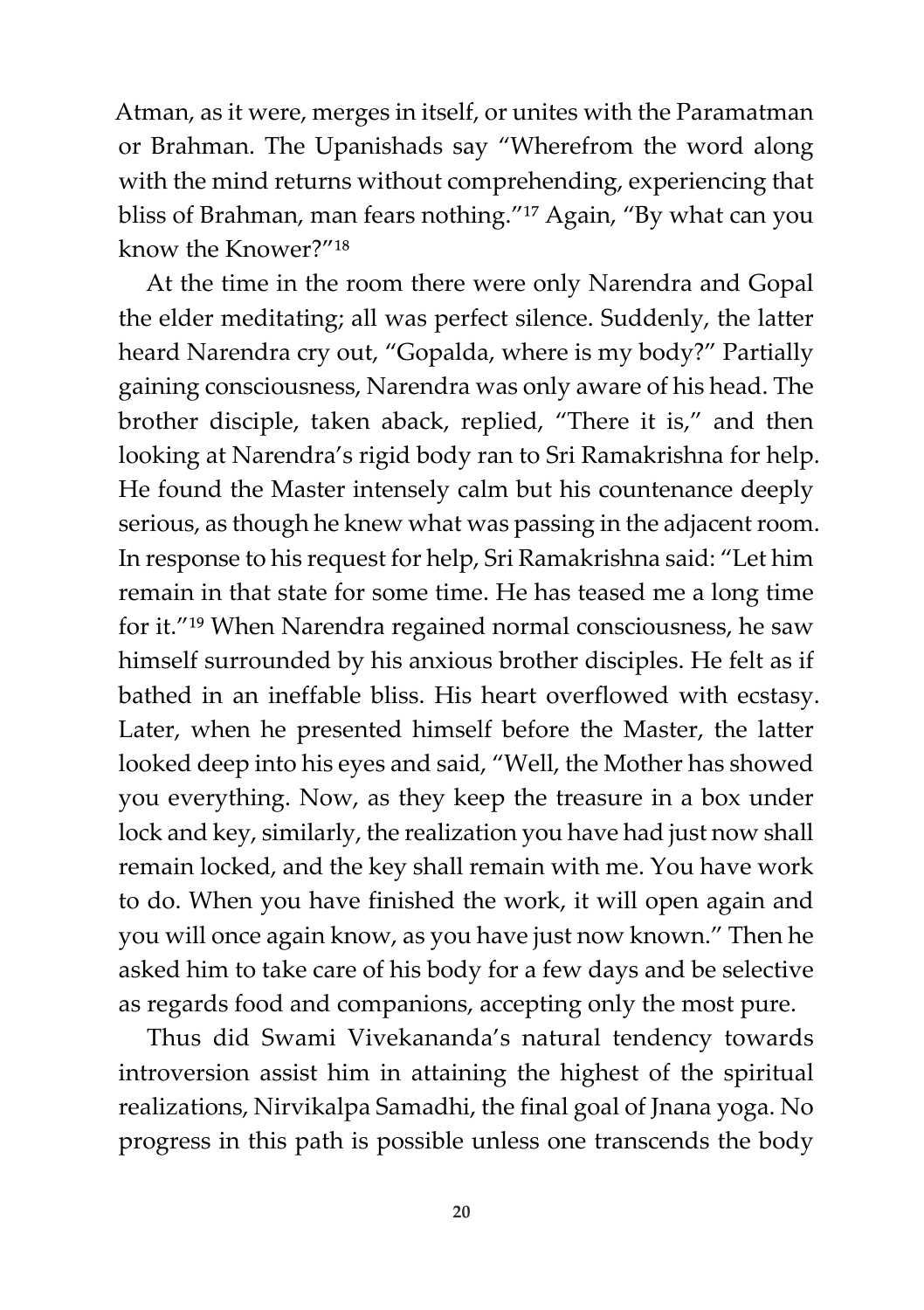idea. Sri Sankara says in the Vivekachudamani: "He who engaging himself only in taking care of the body aspires to realize the Atman, is like the person who tries to cross a river grasping a crocodile, mistaking it for a log of wood."<sup>20</sup> To go beyond body consciousness is the *sine qua non* of this yoga, and we have seen to what a great degree this power was developed in Swami Vivekananda, from his very childhood, and because of this he was able to realize the goal of Jnana yoga in such a short time.

We have referred earlier to the ease with which Narendra could lose himself in meditation. We also said that it is the penultimate step, according to Patanjali, of Raja yoga. We saw the Cossipore garden house transform itself into a place of great yajna, that of *sadhana*, service to the Guru and of spiritual experiences. Here it was, a few months before the event mentioned above occurred, that one day while meditating, Narendra, all of a sudden, felt a peculiar sensation in his heart. 'M.', to whom Narendra was relating the incident, said, "It was the awakening of the Kundalini." "Probably it was," replied Narendra, and added, "I clearly perceived the Ida and Pingala nerves. I asked Hazra to feel my chest. Yesterday I saw the Master and told him about it."<sup>21</sup> Thus we see that Narendra, guided by the Master, was rapidly progressing in the disciplines of all yogas.

After Narendra realized Nirvikalpa Samadhi, Sri Ramakrishna had told him that that experience would remain hidden, as long as Narendra had not finished the Mother's work. The work was to spread the message of the Master not only in India but also outside it. It was an all-comprehensive message and would rejuvenate the religion in all parts of the globe. For this purpose Sri Ramakrishna himself had banded the young men together and bound them with the cord of love. He specially charged Narendra to see that these boys did not go back to the world, but became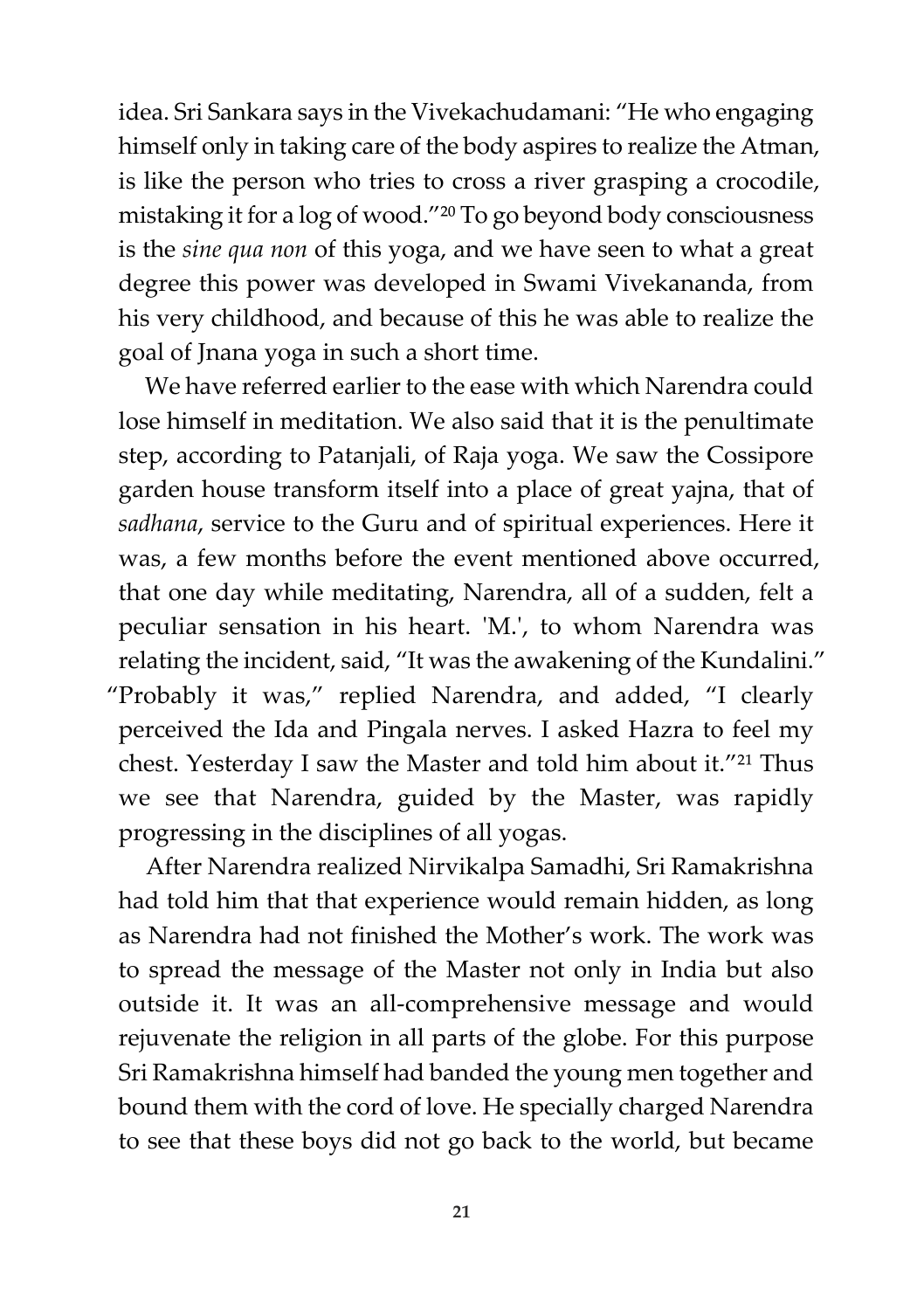instruments in spreading the life-giving message of the eternal religion. These were tremendous tasks, but Narendra faithfully carried them out in spite of the fact that he had to fight against heavy odds and encounter much opposition.

In all these efforts the idea of personal gain, in the shape of riches, or name and fame never for a day entered his mind. Even as a wandering monk, soon after the passing away of the Master, he had tried many a time to retire to a secluded place and immerse in spiritual practices. But every time some one or other of the brother disciples whom the Master had left to his charge would fall ill and he would be compelled to give up his project and attend to their needs.

To do the work that would benefit mankind as a whole and be not attached to the results thereof is what Sri Krishna in the Bhagavad Gita terms as Karma yoga. He also says, "He whose enjoyment is in the Atman, who is satisfied with the Atman and who is content in the Atman alone, has no duty. For such a man there is nothing to gain by action nor lose by inaction. Therefore, be unattached and do all the duties."<sup>22</sup> Here is the path of Karma yoga, but then Sri Krishna gives an example of one established in God, united with Him. He declares: "O Partha, I have no duties whatsoever to perform in the three worlds, nor have I to attain anything that I have not got, yet I engage myself in action."<sup>23</sup> Only the Incarnations of God and their apostles can really do work without any motive, not even of attaining liberation. Swami Vivekananda was a true karma yogi; he did not care even for his personal liberation if he could be of service to humanity. He expressed as much in some of his letters to and talks with his disciples.

Thus we see in Swami Vivekananda a harmonious combination of all the yogas beautifully expressing themselves.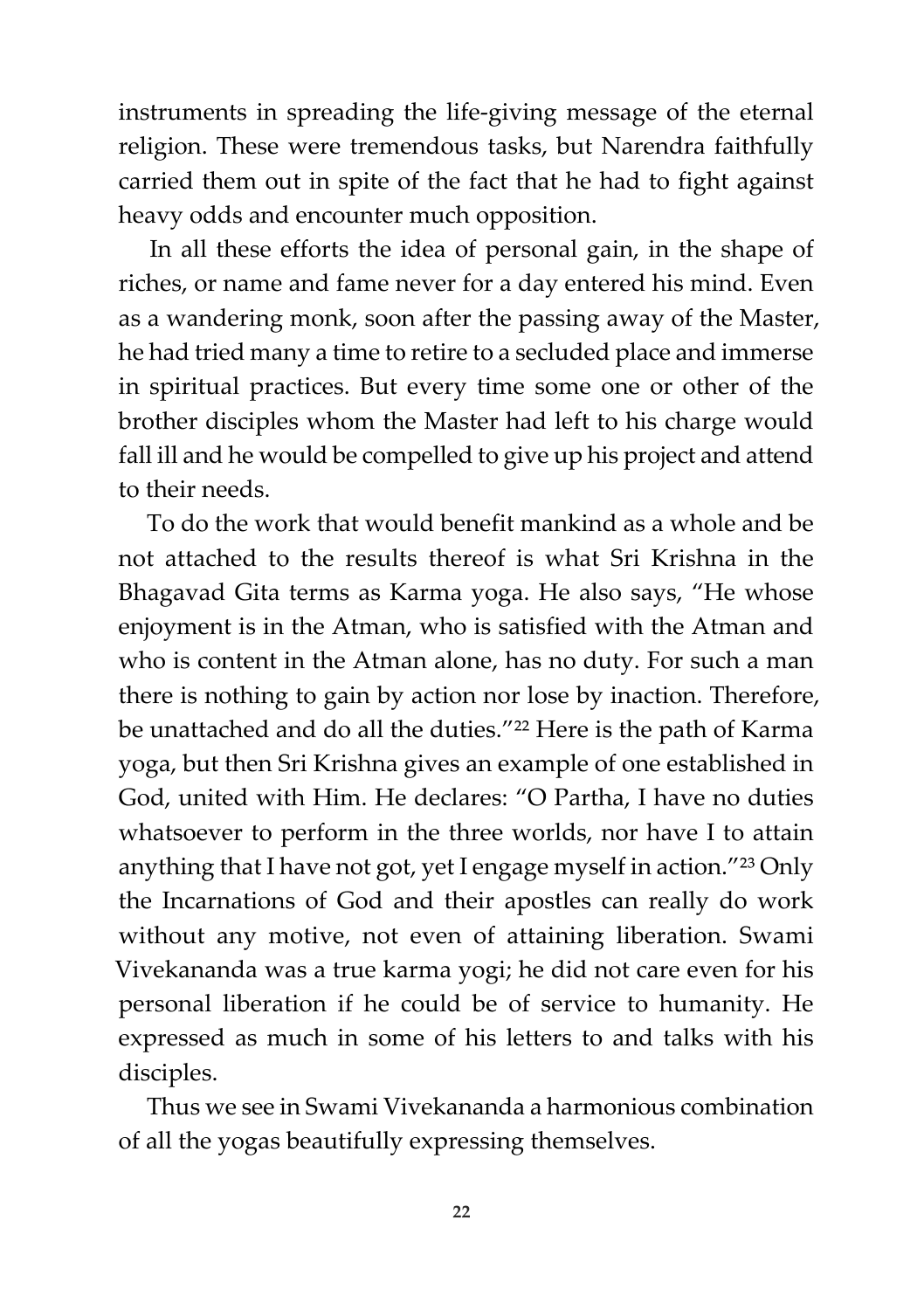### **References:**

- 1. The Life of Swami Vivekananda by His Eastern and Western Disciples, page 13, 8th Edition, 1974.
- 2. Ibid., p.21.
- 3. Ibid., p.46.
- 4. Narada Bhakti sutras 37.
- 5. Brihadaranyaka Upanishad, IV.v.6.
- 6. Gospel of Sri Ramakrishna. Published by Ramakrishna Math, Madras, VI Edition, 1974, p. 115.
- 7. The Life, pp.44-45.
- 8. Ibid., p.65.
- 9. Ibid., pp. 65-66.
- 10. Ibid., p. 67.
- 11. Ibid., pp. 63-64.
- 12. Ibid., p.95.
- 13. Ibid., 9.95.
- 14. N.B. Sutras,54.
- 15. Ibid., p.5.
- 16. Op. Cit., p.131.
- 17. Taittirya Up., 2.9.
- 18. Br. Up. IV.v.15.
- 19. The Life, pp. 144-145.
- 20. Vivekachudamani, 84.
- 21. The Gospel of Sri Ramakrishna, p.928.
- 22. Bhagavad Gita, III.17-19.
- 23. Ibid., III,22.

(Reprinted from Vedanta Kesari, January 1977)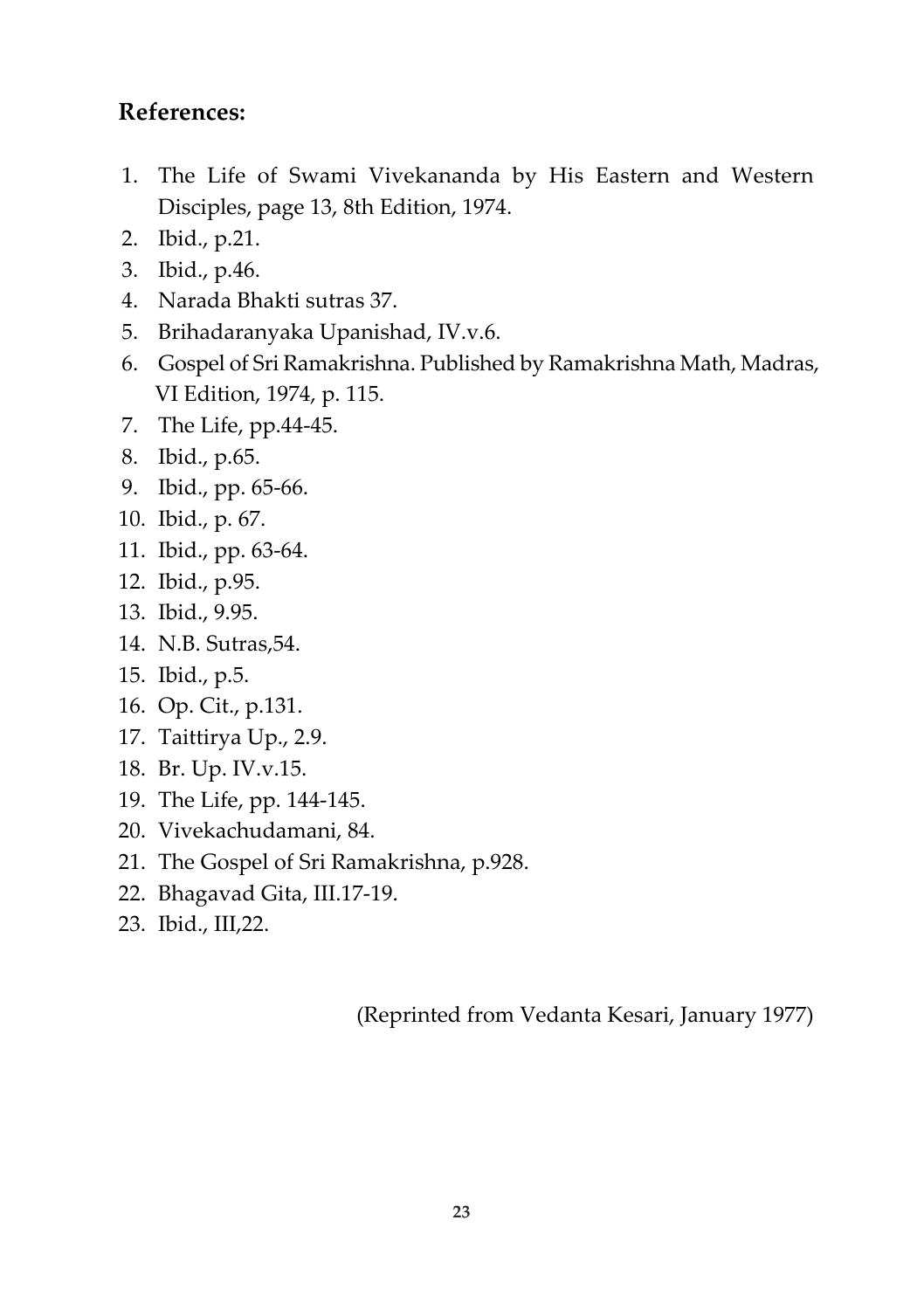# **The Science of the Self** Swami Premeshananda

#### **First Deliberation**

I have cast the net of the body into the ocean of the world. With the help of this net, I catch the five fish of form, taste, smell, touch, and sound, and the housewife of the mind spends the whole day and night preparing various kinds of dishes with them: spicy, soupy, sour, fried, and so on.

While awake, I remain constantly engaged in eating them. In dream I enjoy the taste of these dishes. Only in deep sleep do I get some respite from eating, and enjoy a little rest. From beginningless time, I have busied myself with the enjoyment of these dishes of the senses. That is why I consider this net of the body, which catches all these items of enjoyment, dearer than life itself. We live our lives through this net alone. In how many ways do we serve this body day and night—as if nourishing and pleasing it were our only goal in life! We cannot even imagine that "I am not this body". If someone says that, it sounds ridiculous to us. "Tell me, sir", we might reply, "if my body did not exist, how then could I exist? Is there some thing independent of the body?" And yet, when I am engrossed in reading a detective novel, mosquitoes may be sitting on my back and sucking my blood, and I won't even notice. While watching a football game in the terrible heat of summer, my body may be covered with sweat, and I won't even be aware of it. In addition, when a hatha yogi withdraws his mind from his body and induces a sleep-like state, he remains oblivious to the physical needs of the body for a long time. I may have a severe pain in my hand, but if a burning charcoal falls on my foot, I become completely oblivious to the pain in my hand. And when I fall asleep each night, I have no idea what happens to my body. I have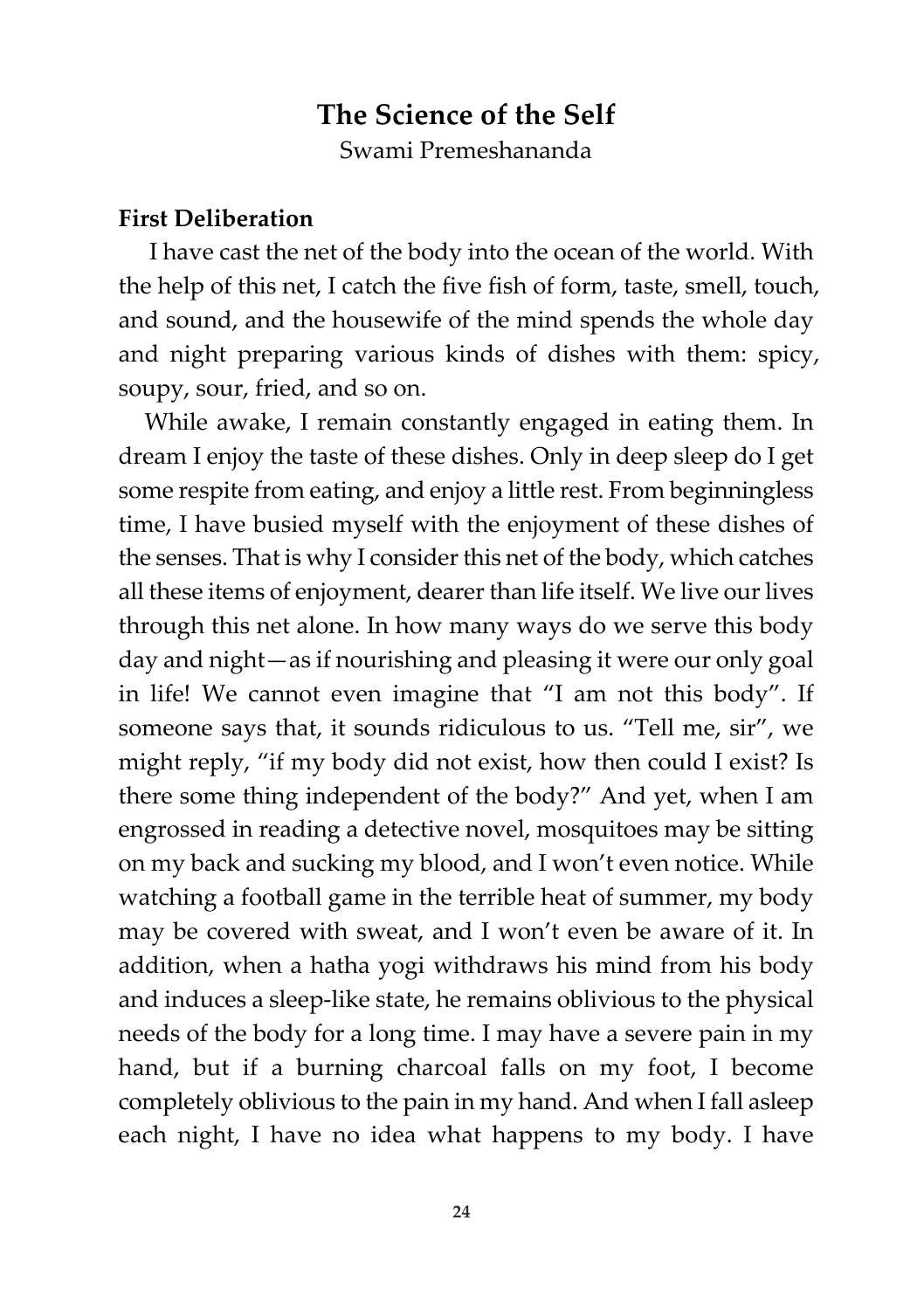observed this much alone: Wherever I place the stethoscope of the mind I receive information. We see all these things day and night and nevertheless somehow still refer to the body as "I"!

#### **Pranamaya Kosa (the vital sheath)**

When we compress the lungs, air comes out, and when we expand the lungs, air enters from outside and causes the blood to circulate within the body. These activities of *prana* (inhalation) and *apana* (exhalation) are constantly at work, but how aware are we of them? The meaning of the root 'an' (which forms the basis for the words *prana, apana,* etc.) is "life force". *Prana* means "vital energy", not "air". *Pra* ("forward") and *aniti* ("moves"): the life force that moves forward is prana. *Apana* comes from 'apa' ("downward") and 'aniti': that which moves in a downward direction. *Udana* comes from *ut* ("upward") and *aniti:* that which moves upward. The vital energy which pushes the mind upward in the state of deep sleep is the *udana vayu. Vyana* comes from *vi* plus *a* and *aniti:* that which brings the vital energy from all sides to one spot. *Samana* comes from *sam* and *aniti*: that which transports the essential part of food throughout the body. We are ceaselessly eating many kinds of food, all of which get digested and nourish the body, but we have no knowledge of that fact. As soon as something harmful enters the body, prana becomes terribly angry and mounts an attack against it. The area that is attacked becomes hot and a fierce battle ensues. The mind sends a telegram to inform us, and that is how we come to know of it. But we do not get to know what the exact problem is. I wound my clock before leaving for Calcutta, and the clock continued to run automatically. Similarly, we have left prana in charge of the body. Now, even if the mind enters the realm of deep sleep or becomes unconscious through the effect of some drug, prana continues to function without any difficulty.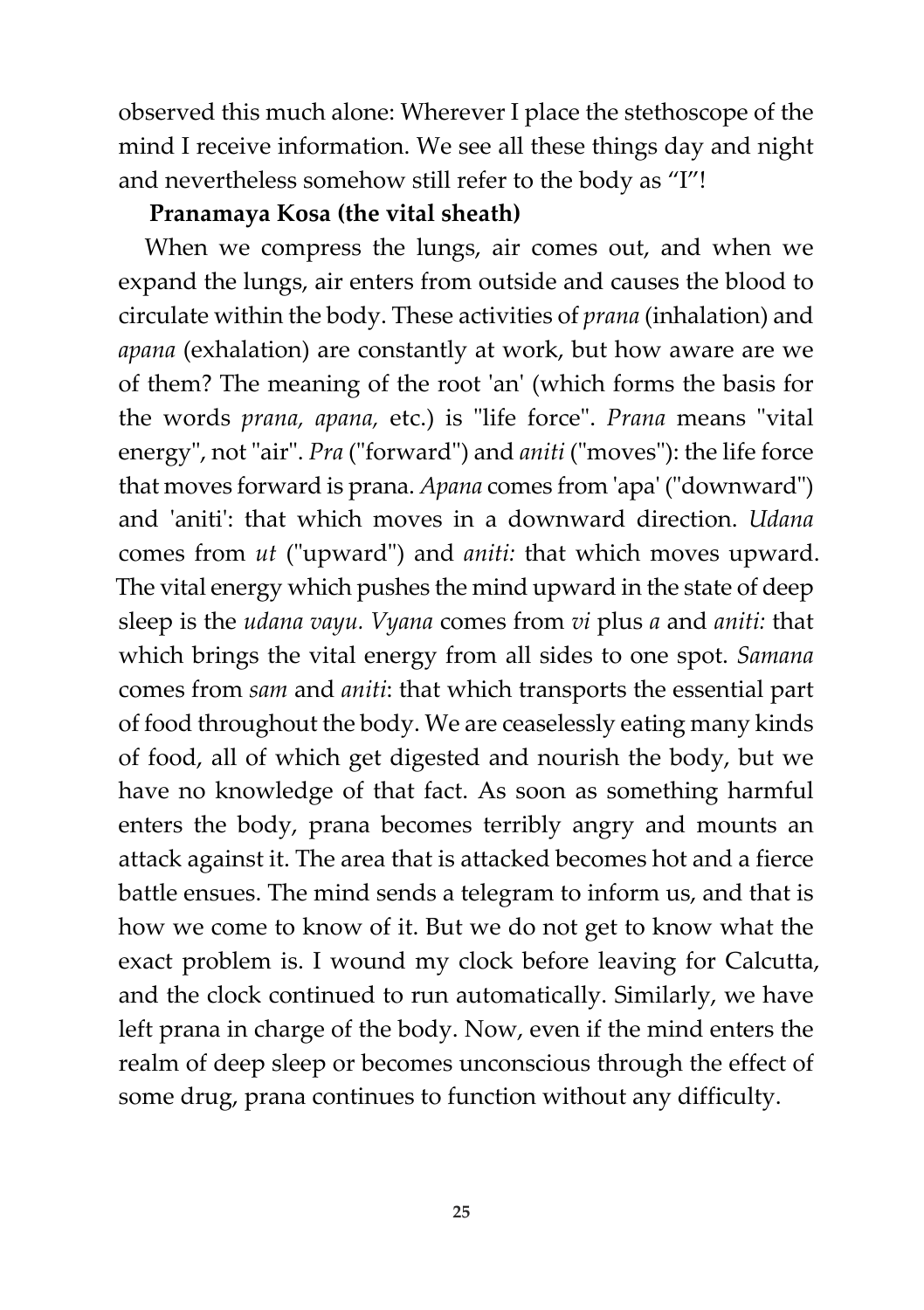So, if you look carefully, you will clearly see that prana behaves just like one of our salaried servants. If there were no prana, the drama which is performed on the stage of the body would come to a halt. But even then, I would remain just as I was before. Through the practice of yoga, we can gain the power to completely control prana, as if it were our slave. Even ordinary yogis are capable of controlling prana to a certain extent. So, how can I say that I am not distinct from prana!

#### **Manomaya Kosa (the mental sheath)**

A spiritual aspirant who desires to develop his inner life takes refuge in his mind, as if it were a great friend. But no sooner does he take a step or two forward than he realizes that the mind which poses as his considerate well-wisher actually stands guard at the door of the kingdom of the spirit so that no one may enter within. That is why, after seeing the opposition of the mind to the practice of yoga, such a great hero as Arjuna willingly admitted that "the mind is restless and difficult to control", that is, "*man ah dumigraham calam"* [Gita VI.35]. I sat down to read a detective novel and was completely oblivious as to where the time flew that night. The next night I again lit my lamp and sat down to read the Gita. No sooner had I read two or three *slokas* than I found my rascal mind riding on the back of a recalcitrant horse, and I did not even notice when my eyes closed in sleep.

For millions of years I have wandered about the marketplace of form, sound, taste, smell, and touch with this ungrateful mind and given it whatever it wanted whenever it wanted it. Nobody told me that one day I would have to restrain the mind. We cannot always meet its demands; that is why we are in this sorry state today. From time immemorial, it has put on the dress of a dancer and has performed many dances on the stage of the body. Can I suddenly make it behave now in whichever way I please? For the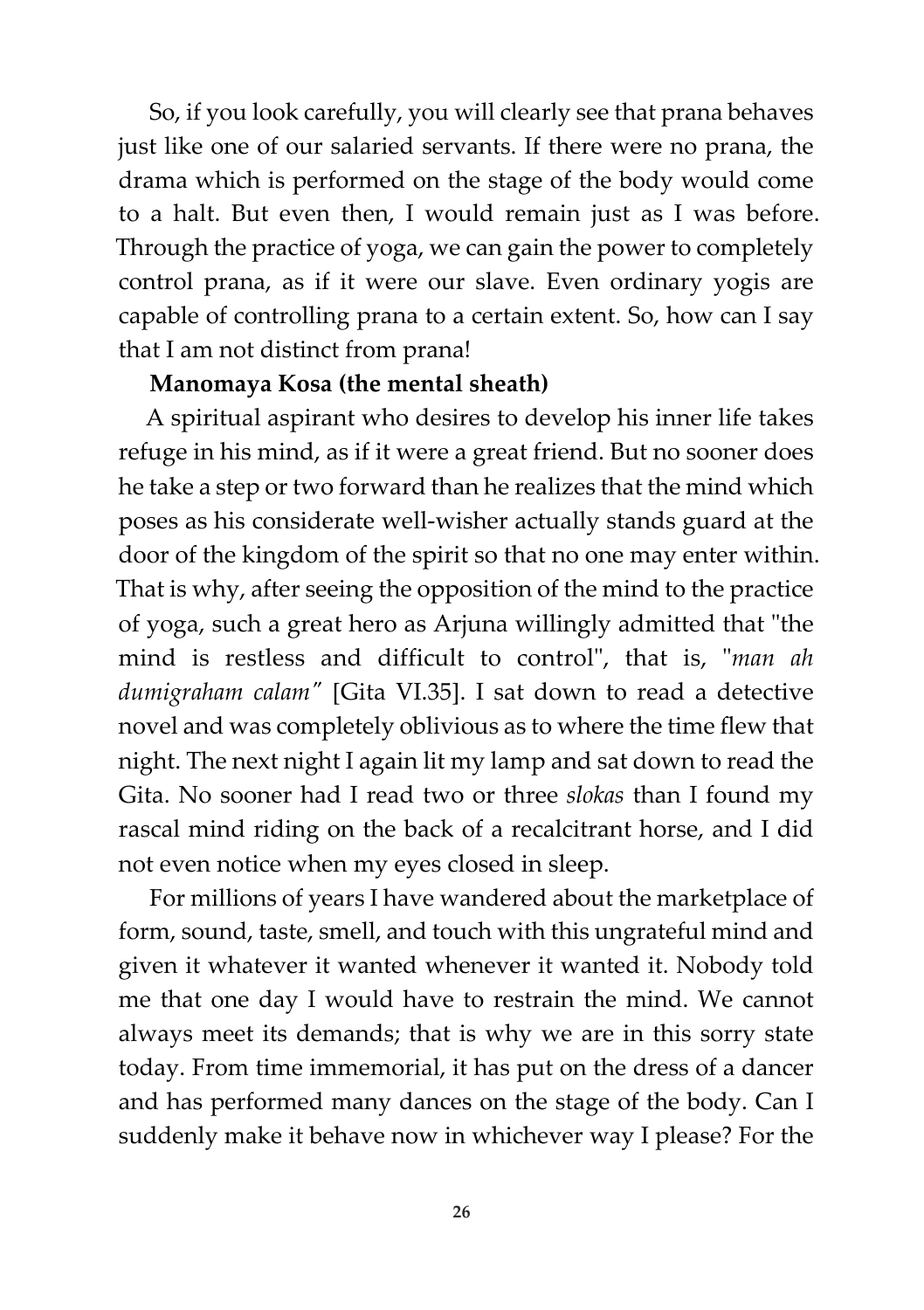time being I should neither praise nor criticize the mind even a little, but only observe its activities. Then I shall have to resort to various schemes and tricks to turn it around. That is why Sri Krishna told the helpless Arjuna, "The mind can be controlled, O Kaunteya, through practice and renunciation" *("Abhyasena tu kaunteya vairagyena ca grhyate" [Gita VI.35]).*

If we consider all these things, what doubt can there be that we are the witness, controller, master, and enjoyer of the dancer of the mind? We are not the mind. The mother cannot put anything in her mouth until her child has eaten. For ages I have supplied my mind with food, looking upon it as dearer than a child. Today I cannot dream of letting it go without food. But if I want to get some information regarding the kingdom of the spirit, I must first send the outgoing mind inward. Unless it brings news from there, I shall not be able to enter. That is why I must make the mind turn within by engaging it in work. I must immerse the mind in the beautiful play of Saguna Brahman and make the current of the mind flow in that direction. I have lived with another for so long that it is now impossible for me to return home without its help. You see, that is why in the beginning of all spiritual practices we simply engage in a tug of war with the mind. But if we are able to understand, with the help of keen discrimination and insight, that the mind is our worst enemy, then by practicing non-cooperation with the mind, or going on a "hunger strike" like a hatha yogi, we can arrange to bid a final farewell to the mind. If we fight and quarrel with the mind in this way for some time, we can clearly understand that we are not the mind. It is simply because the mind helps us to enjoy the objects of the senses that we have allowed it to dance about in our hearts for so long.

Whenever we want to enjoy anything in the external world, we place the stethoscope of the mind on the sense organ through which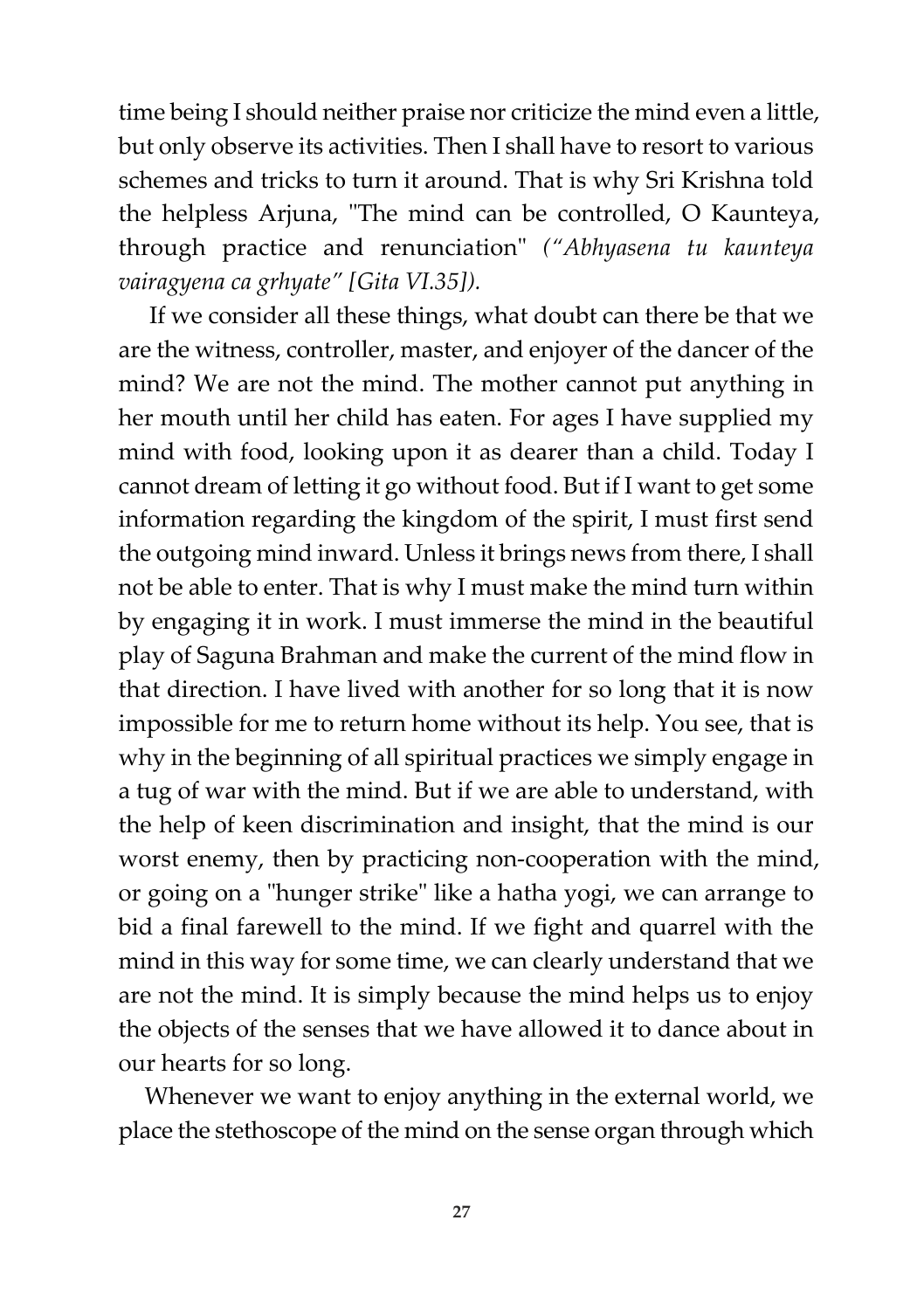the objects of enjoyment enter. If the mind is not placed in contact with the eye, then even if the celestial dancers Rambha and Tilottomma are standing directly in front of our eyes, we won't be aware of them. If we look a little carefully, we can clearly see how the mind travels throughout the body day and night keeping us constantly absorbed in the senses. Swamiji observed this with his own eyes and wrote that the mind is just like electricity. It roams all over the body and gives us all our information regarding contact with the external world.

It is written in the Upanishads that a certain rishi said to his disciple, "My child, the mind is verily composed of food" *("Annamayam hi saumya manah" [Chandogya U. VI.5.4])*. That is to say, the mind is the energy which is extracted from the essential portion of food. The student was astonished to hear this and could not believe that the same food which ultimately takes the form of excreta could produce this subtle, powerful mind. So the teacher said to the disciple, "Fast for a few days." The disciple did as he was told and became very weak. The guru then asked him to recite a few passages from the Vedas that the student had memorized earlier. But the student was unable to remember anything. Later, after eating for a few days, the disciple began to remember everything from the Vedas. Then the student believed that just as physical strength comes from food, so does mental strength also come from food.

I can never accept the fact that this mind, which is made up of food, is my very Self. Just as my hands and feet are instruments for the performance of work, so is the mind a force enabling me to perform work. Just as my sense of "I" remains the same even if one of my hands is cut off, so does the sense of "I" remain the same even when the mind ceases to exist—for we know that the mind ceases to exist every night during the hours of dreamless sleep.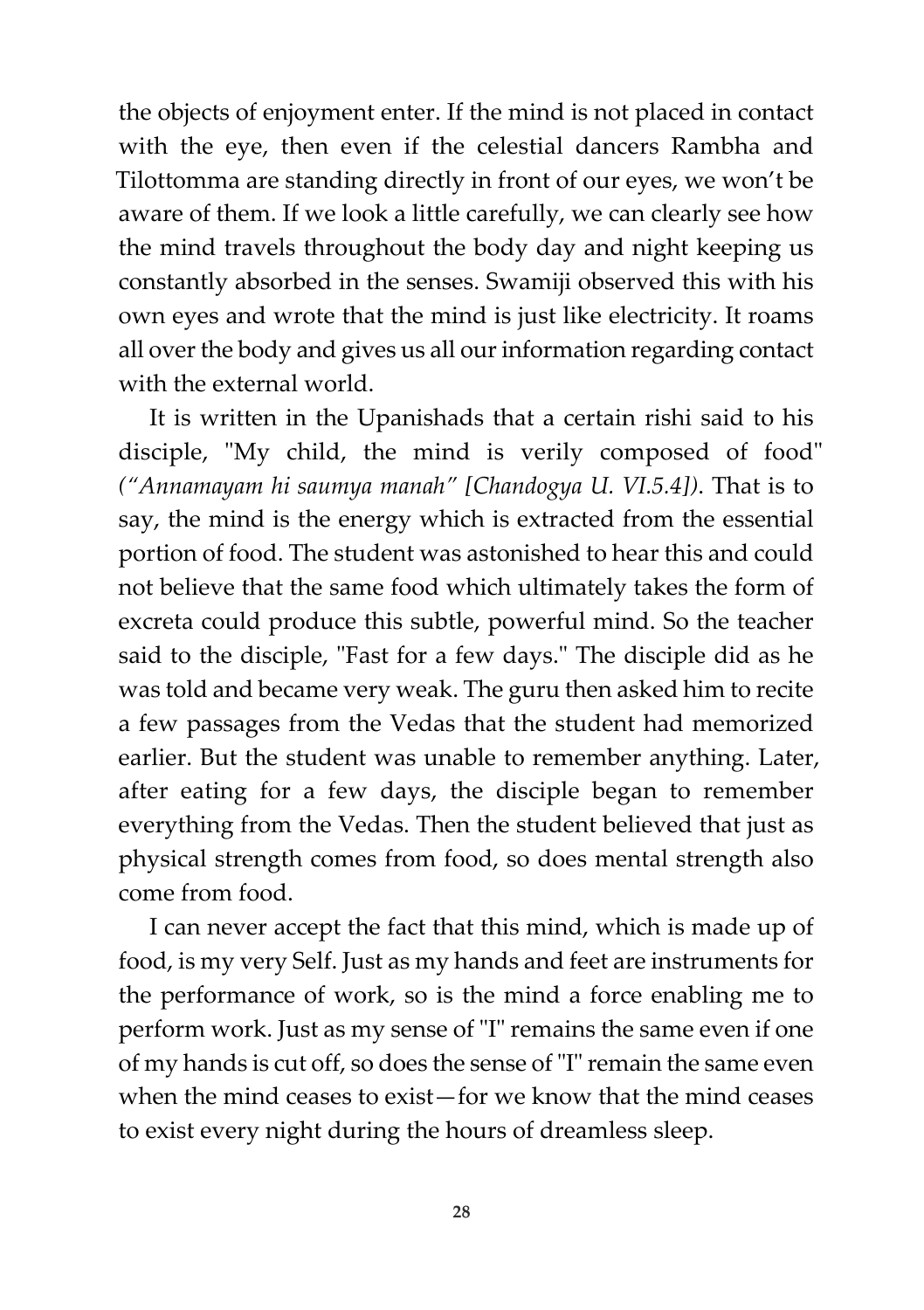We directly perceive the workings of the mind and the various states of the mind both night and day. Unless there is a stationary object, we are unable to perceive motion. Similarly, we can understand everything about the mind solely because the eternal, all-pervading, firm, and immovable "I" stands before the mind. There is therefore no doubt that the mind is a fully distinct entity from my "I". I have forgotten the true nature of this "I", covered as it is by a veil of ignorance, and that is why I think of myself as the mind. By constantly reflecting on our own true nature, that is to say, on God, our delusion will disappear and we shall clearly see that we are distinct from the mind.

#### **Vijnanamaya Kosa (the sheath of the intellect)**

It is written in the scriptures that our real "I" is static and unchangeable. But we see that there is no limit to the number of transformations our "I" goes through from our childhood onward. In childhood I used to wander about naked without a second thought. But no sooner had I gotten a little older than that "I" vanished into thin air, and that quality which we call "modesty" came and enveloped me. Though I was a brahmin boy, I used to play and mix freely with one and all until someone placed the sacred thread around my neck and told me that I belonged to the *Sandilya Gotra* of the Sama Veda [a particular community of brahmins]. From that day forth my "I" was enveloped by numerous limitations such as, "I cannot touch him", "I cannot take food from his hand", and so on. And what a drastic change takes place in one's life when he is converted to another religion—we find the ultimate illustration of this in the life of Kala Pahar.

Where do these transformations come from? Is it due to the multifaceted nature of the mind? But we see at every moment that someone is always standing there behind the mind, making it function. The mind wants to play. But someone from behind calls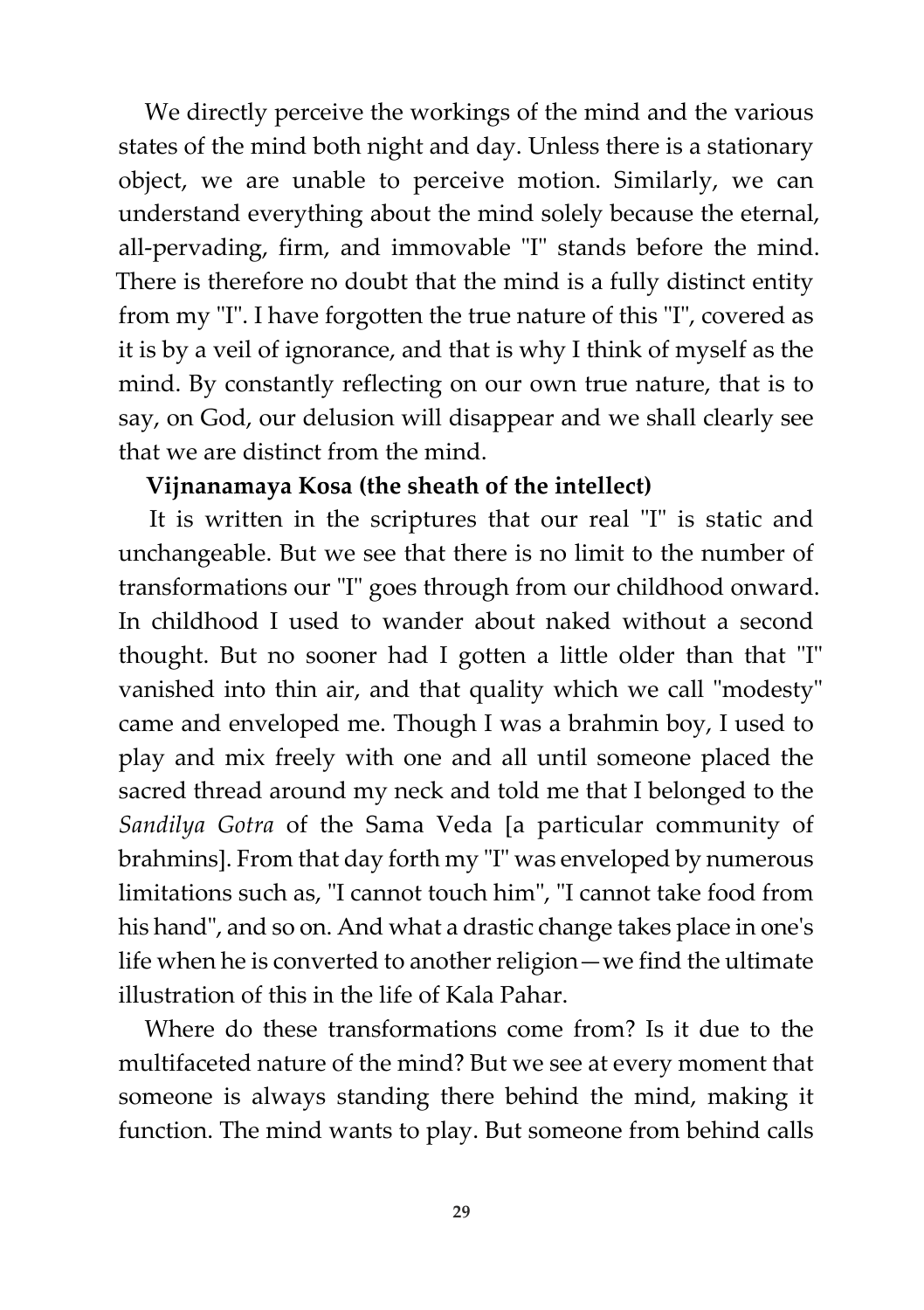out, "Don't play now. Your studies will suffer. Your father will get angry." The mind immediately stops. In this way we are controlling the movements of the mind day and night. The mind craves so many things, but its controller stands behind it and regulates all its functions—its activity, food, dress, and so on. Who is this controller?

It is the buddhi, or intellect. Buddhi, i.e., that which dwells within the body and performs acts of cognition. The mind does not distinguish between good and bad, that is to say, it does not understand; it simply wants to run about in all directions. But the mind does not realize that if someone runs in the wrong direction, the results may be disastrous. The mind of a sannyasi may run toward a beautiful woman, but the intellect will immediately grab it by the neck and forcibly bring it back. By repeatedly restraining the mind in this way, the unconscious mind no longer runs towards a beautiful woman. This truth has been stated by the Lord: "The mind can be controlled, O Kaunteya, through practice and renunciation" *("Abhyasena tu kaunteya vairagyena ca grhyate" [Gita VI.35]).* This means that the intellect should restrain the mind from whatever it understands to be detrimental to its well-being; it should not feel any attachment to such things. By repeatedly acting in this way, the mind becomes firm. It is the intellect which possesses the feelings of attachment and detachment. By constantly coming into contact with external objects over a long period of time, the intellect gains experience and is able to understand what is conducive to one's well-being and what is not.

To refine the intellect is the primary duty of mankind. It is the development of this intellect that distinguishes man from other living beings. Furthermore, those individuals who are respected by all have raised themselves up with the help of a refined intellect. The structure of the human mind and senses is the same for all. We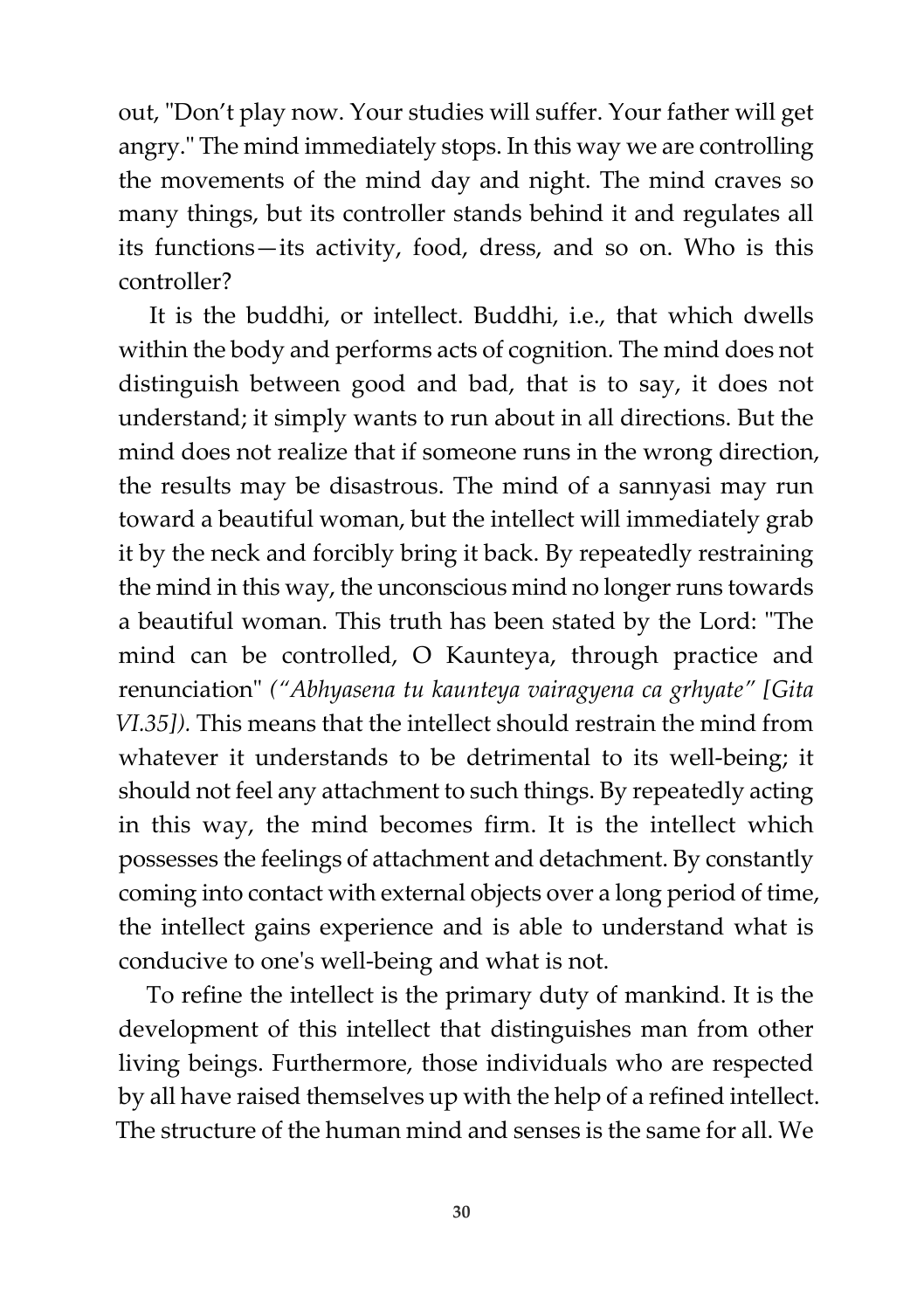see a distinction between the mind and senses of individuals based solely on the relative refinement of the intellects they possess. If you beat a drum, the villager will come running, but the gentlemen will all flee. However, if you play the violin, the uncultured and uneducated people will start to fall asleep if you force them to listen. They won't be able to appreciate the subtleties of the various ragas. Even if the music is sweet to their ears, it will all sound the same. Unless the intellect is developed, one cannot fully appreciate the beauty of form, taste, smell, touch, and sound.

We see variety in different human beings in accordance with the development of their intellects. Take, for example, students who are studying in colleges and schools. Those who understand only the gross things of the world try to learn practical subjects by means of which they may earn money. Those whose intellectual powers include an appreciation for beauty are eager to study inspiring subjects, such as poetry and literature. Those who have developed an even finer intellect want to explore the inner life and study religion. And those whose intellect has reached the finest level seek to discover whether there is any reality which can confer on them permanent peace.

So we see that the intellect alone is our guide in life. The intellect lies at the back of the numberless living beings in the world and guides them all in infinite ways. But in order to observe this diverse and multifaceted operation, there must exist some permanent reality. Who would be able to comprehend this variety within the intellect unless there was someone standing behind it that was eternal, all-pervading, and unchanging? Furthermore, unless the intellect had some other object as its goal, there would be no real explanation as to why the intellect ascends upward from such a base condition. Why does the intellect feel such a sense of discontent and unfulfillment? Why does it run about life after life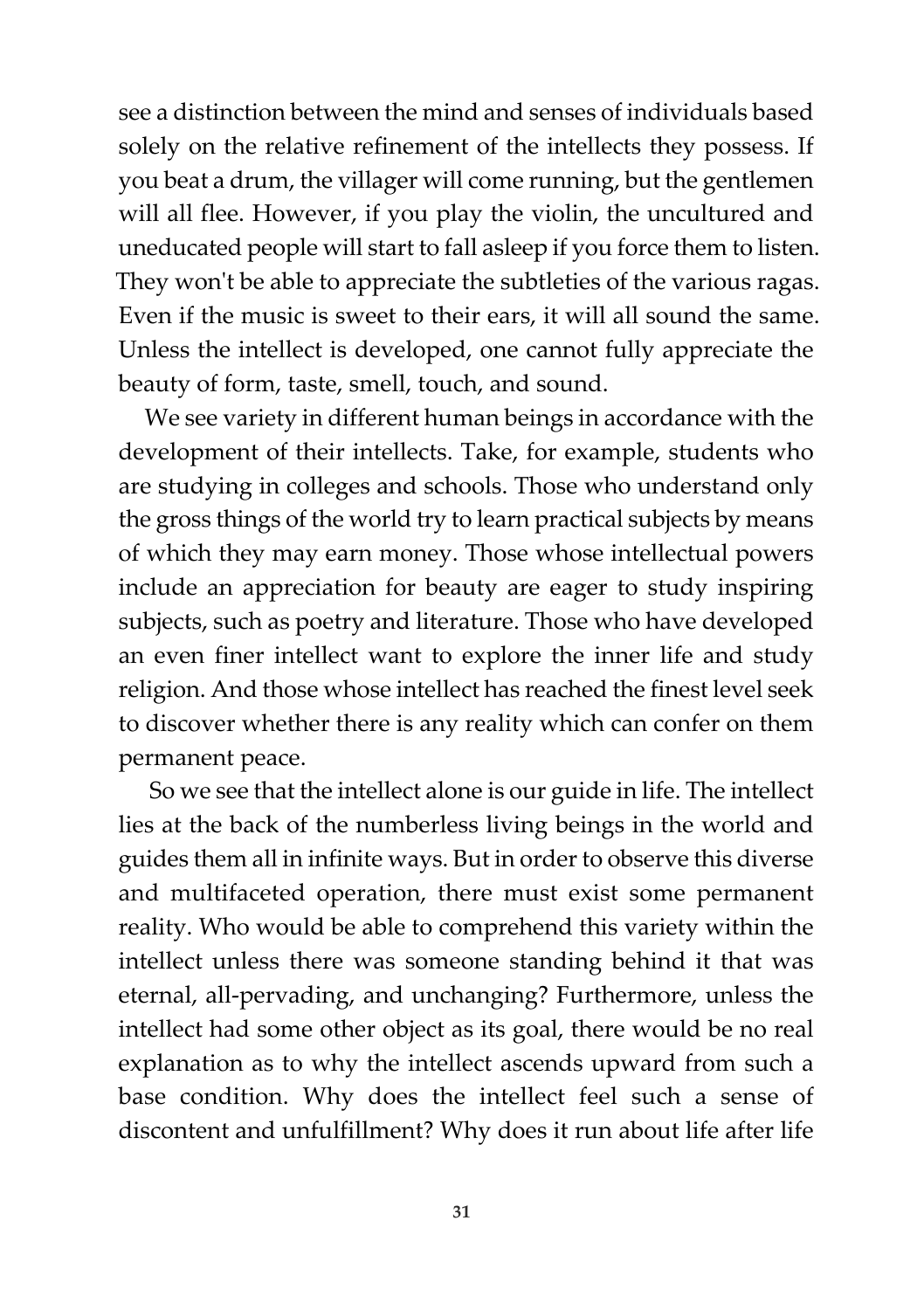and suffer terrible agitation trying to enjoy all the objects of the world? What is its ultimate goal?

And if the intellect seeks something other than this, then it cannot represent my real true nature, that is to say, it cannot be my true Self. Therefore, taking the form of the witness of this body, mind and intellect and observing again and again the events of the body and mind, sometimes pleasant and sometimes unpleasant, from beginningless time, I become disinterested and long to dwell in peace. Then I turn my gaze away from the world and strive to abide within myself—this is called spiritual practice. When I no longer have the slightest desire for anything other than my real "I", then I shall be able to comprehend my own true nature and attain eternal peace. This is what is called *mukti, Brahma-nirvana*.

Through constant discrimination I must first understand that I am distinct from the gross and subtle bodies. But even after understanding this, nothing will be gained so long as I have not directly realized it by means of meditation. Therefore, once there are no longer any doubts concerning this and the mind becomes firmly established in this idea, one must merge the mind in the "I" which is distinct from the gross and subtle bodies. "Fix the mind on the Self and don't think of anything at all" *("Atma-samstham manah krtva na kincit api cintayet" [Gita VI.25])*. If one can remain in this state for a long time, he becomes what is known as "Purusha", the Self—that is to say, he realizes that what he thought of as "I" for so long was only a false notion. "I am not the master of the body and mind; I am only their witness, their observer." This is the first stage in knowledge. Once one reaches this stage, one will find no further obstacles on the path to complete liberation. But those who consider this to be the final stage sometimes become spellbound, seeing in themselves the manifestation of various kinds of occult powers.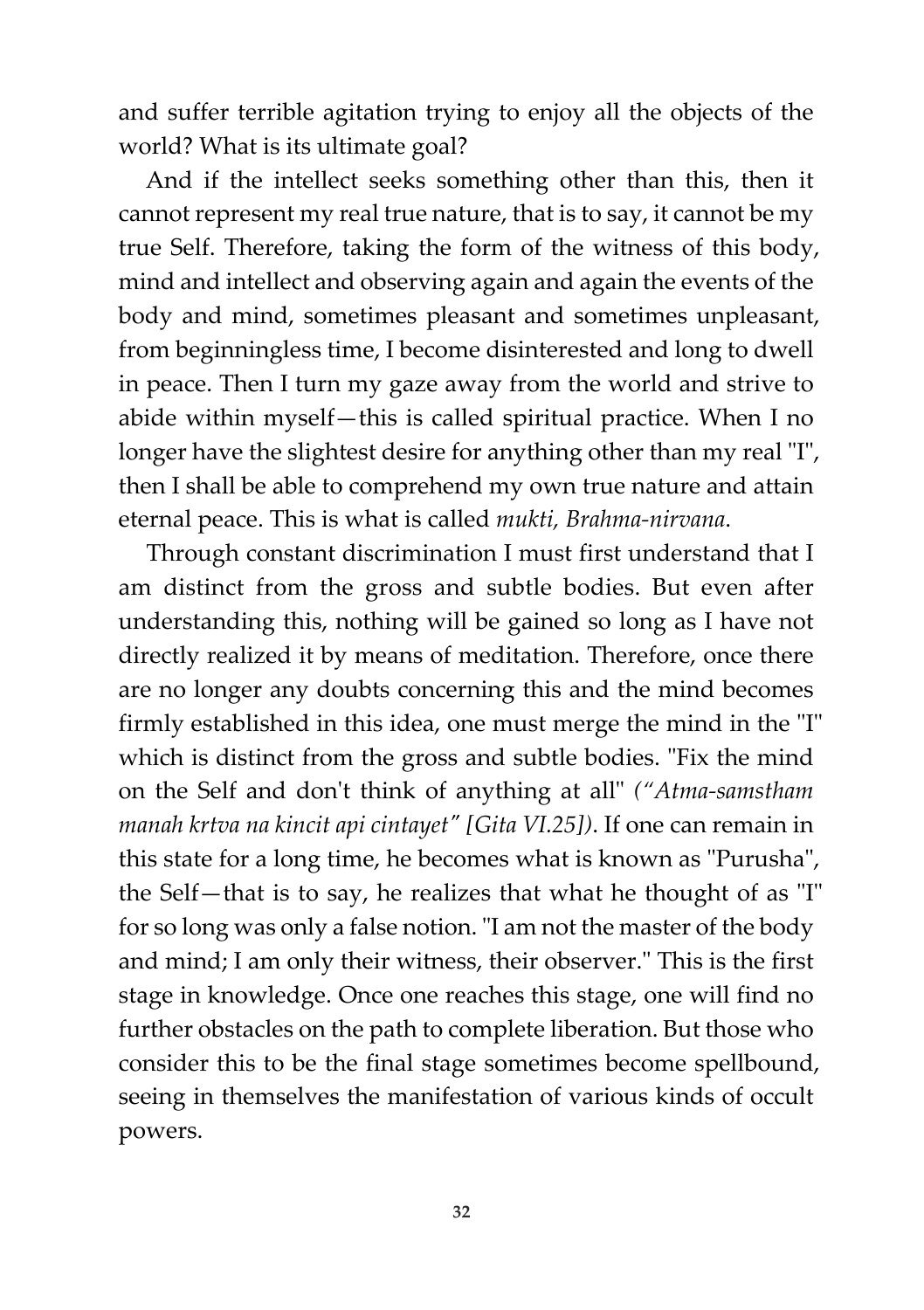However, if one has a clear conception regarding the nature of liberation and keeps himself engaged in spiritual practices in a spirit of renunciation, then ultimately the "ripe I" will also merge with Brahman, "beyond the realm of speech and mind". This is verily Brahma-nirvana.

#### **Second Deliberation**

#### (1)

When I was a child, if someone asked me, "Who are you?", I would reply, "I am so and so". That is to say, the name given to me by my parents was the only way I knew of introducing myself. Since then I have roamed about my entire lifetime in this marketplace of the five senses and have piled numberless identifications, *upadhis*, on my shoulders.

Our activities and thoughts determine this mass of *upadhis* of ours which has grown to the size of a mountain. Yet we know beyond the shadow of a doubt that the "I" which carries about this mass of *upadhis* is the real "I".

#### (2)

When we fall asleep each night, our wakeful "I" completely vanishes. Then we cover ourselves with different dresses from our collection of past impressions and become a new person, the witness of the dream world. Had the dream world not been so impermanent, and had we been able to witness it for a longer period of time, then upon waking we would have questioned which "I" was the real "I". As the farmer in the story from the Gospel of Sri Ramakrishna said, "I do not know if I should weep for our son Haru of this waking world or for my seven sons of the dream world." We remain so preoccupied day and night with the waking state of life that we are unable to attach any importance whatsoever to the "I" of the dream world. But the farmer was a jnani. With his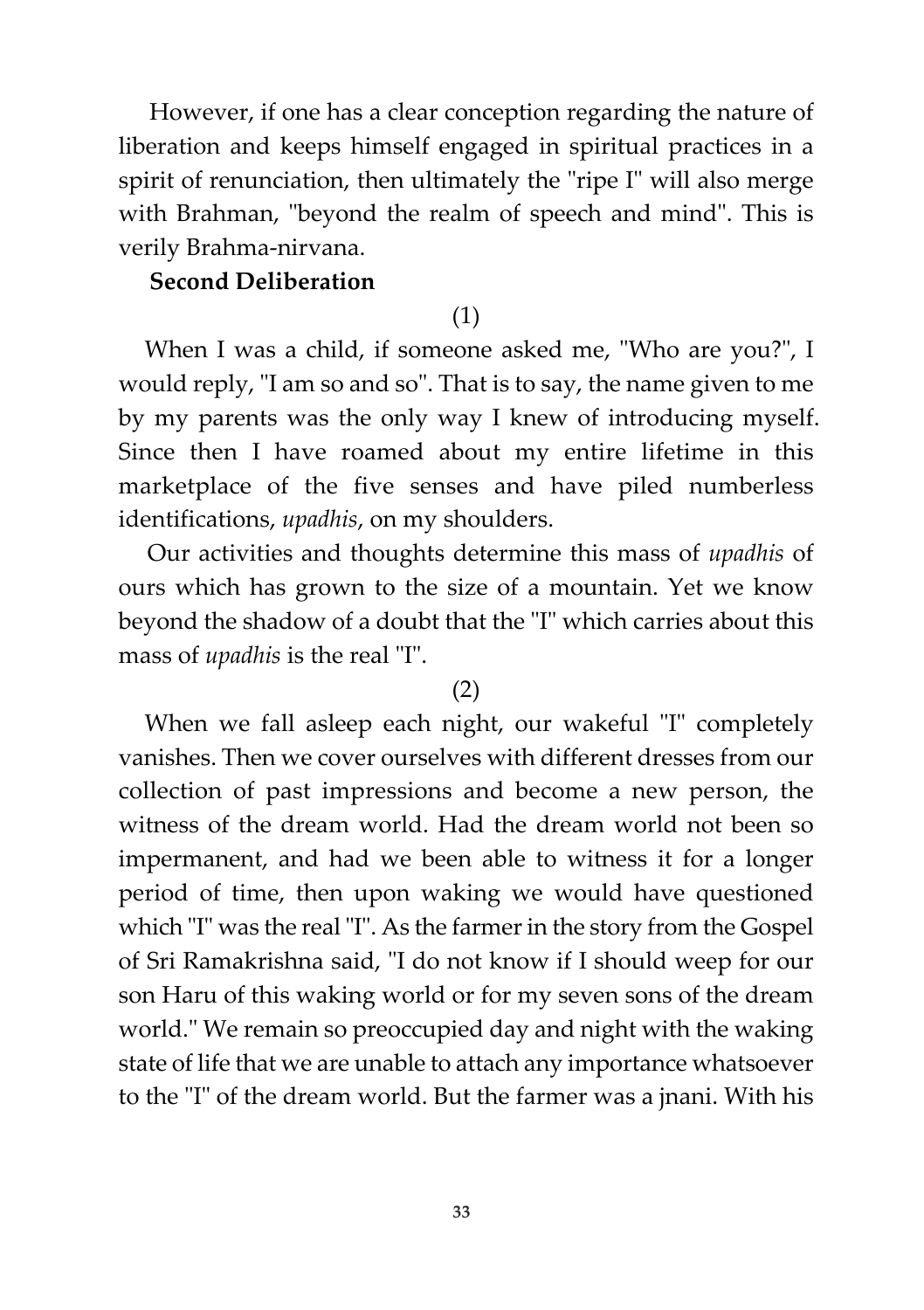sharp discriminating vision, he had realized the truth that one and the same "I" plays two different roles on two different stages.

If we don't get a good night's sleep one day, we feel miserable. But we don't consider what an amazing phenomenon sleep is. When we remain enveloped in deep sleep, we lose all awareness of the waking state. Our knowledge of dreams is also completely absent, and the mountain-like burden of upadhis which we carry on our shoulders and for which we work ourselves to death is lifted from our backs. Even this "I" of our desires, for which we have toiled like slaves from time immemorial, and for which we are happy to labour even now, vanishes into thin air without leaving the slightest trace.

Whether we are passing our time in the midst of great activity in the waking state, sometimes laughing and sometimes weeping in the dream state, or experiencing the complete annihilation of the self in deep sleep, it is one and the same "I" that is witnessing these three different scenes. And yet, we are completely incapable of comprehending the fact that we are simply the witness. If we were really and truly the "I" of the waking state, then why does that "I" disappear in the dream state? And who is there that does not understand that the dream state is unreal?

Why does the grief that one experiences even at the death of a hundred sons vanish at the time of deep sleep? We are such fools that we cannot comprehend even such an ordinary fact! I am distinct from these three different states; I am simply the witness of these three states. There is no reason why we shouldn't be able to understand this simple truth.

It is our belief that the Yoga Sutras teach us to reflect on the experience of the dream and deep sleep states so that we may withdraw the mind from the various sense objects and make it firm. If we meditate upon our real nature as the witness of the states of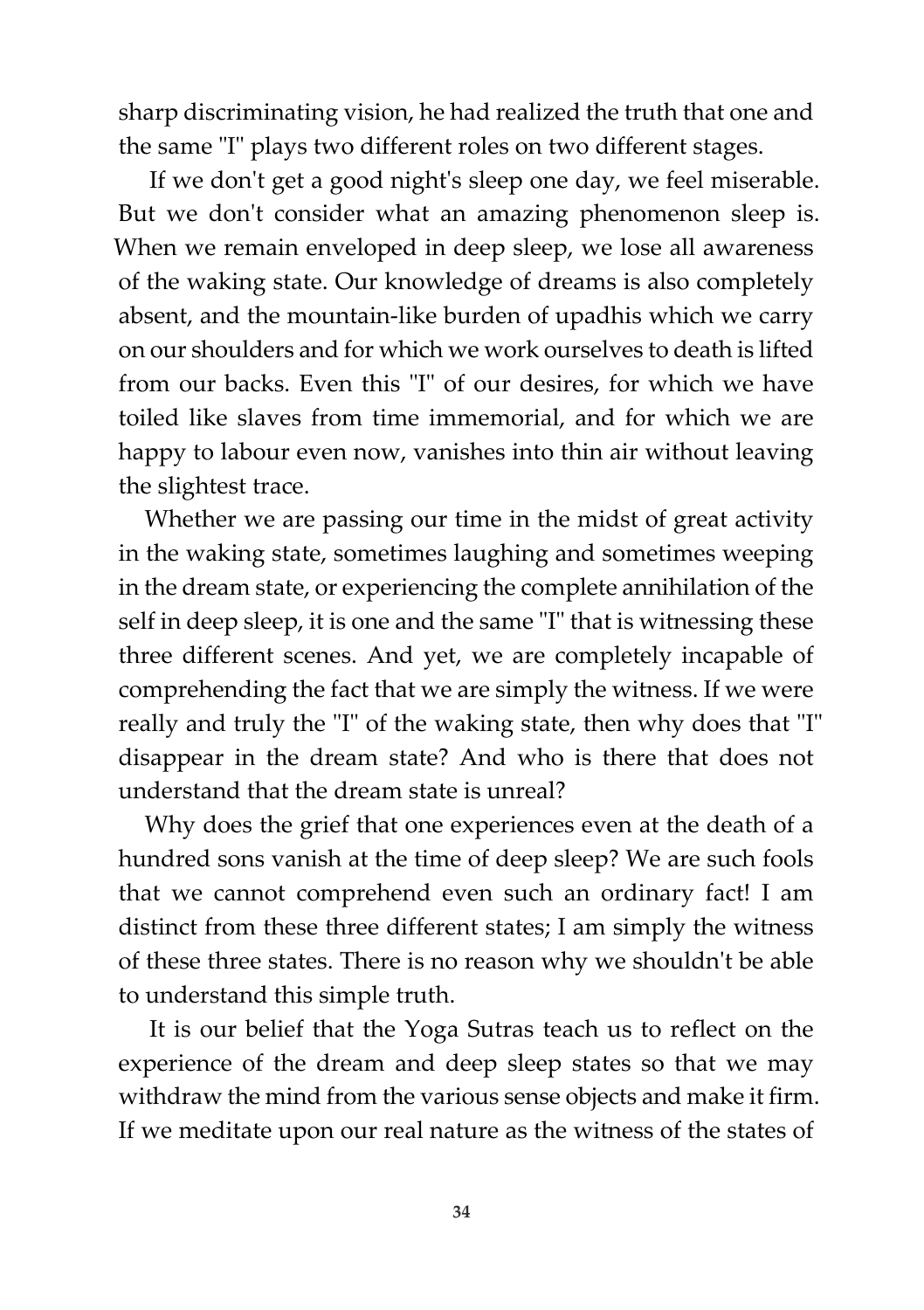dream and deep sleep and as devoid of all upadhis, we can effortlessly attain Self-knowledge.

#### **Third Deliberation**

#### (1)

We do not find many healthy and strong people like Ram Babu. He has not suffered from illness his entire life. He can run twenty miles at a stretch. There is no food known to man that he cannot digest without an iota of difficulty. How few people like him do we find in this world!

Seeing automobiles in every home, Ram Babu formed a desire for a car. No sooner did the thought arise than the deed was done—he bought a car. Ram Babu is no longer ever found at home. Now he spends practically the whole day driving his car and seeing the sights—the sky, fields, forests, jungles, markets, and bazaars. The more he sees, the more his cravings multiply. Now he has a desire to drive his car around the entire world.

He has no wants and no complaints, no worries or concerns—the whole day is spent solely with his car. But no sooner had a few months passed than his car began to break down, and Ram Babu devoted all his attention to repairing it. So Ram Babu was now consumed by driving his car, seeing new places, and his new task—repairing the car.

Eventually things reached such a state that the entire body of the car had to be replaced. After much searching, Ram Babu found a body shop and replaced the old body of his car with a new one. The people of his town no longer call him Ram Babu but Car Babu. Isn't it fitting? All conversations and chats with him have stopped. No one ever gets the chance even to see him anymore. So his new name suits him perfectly.

#### (2)

Did you get the point of the story? We all are different Car Babus. Our friends and relatives, the Vedas and Upanisads, the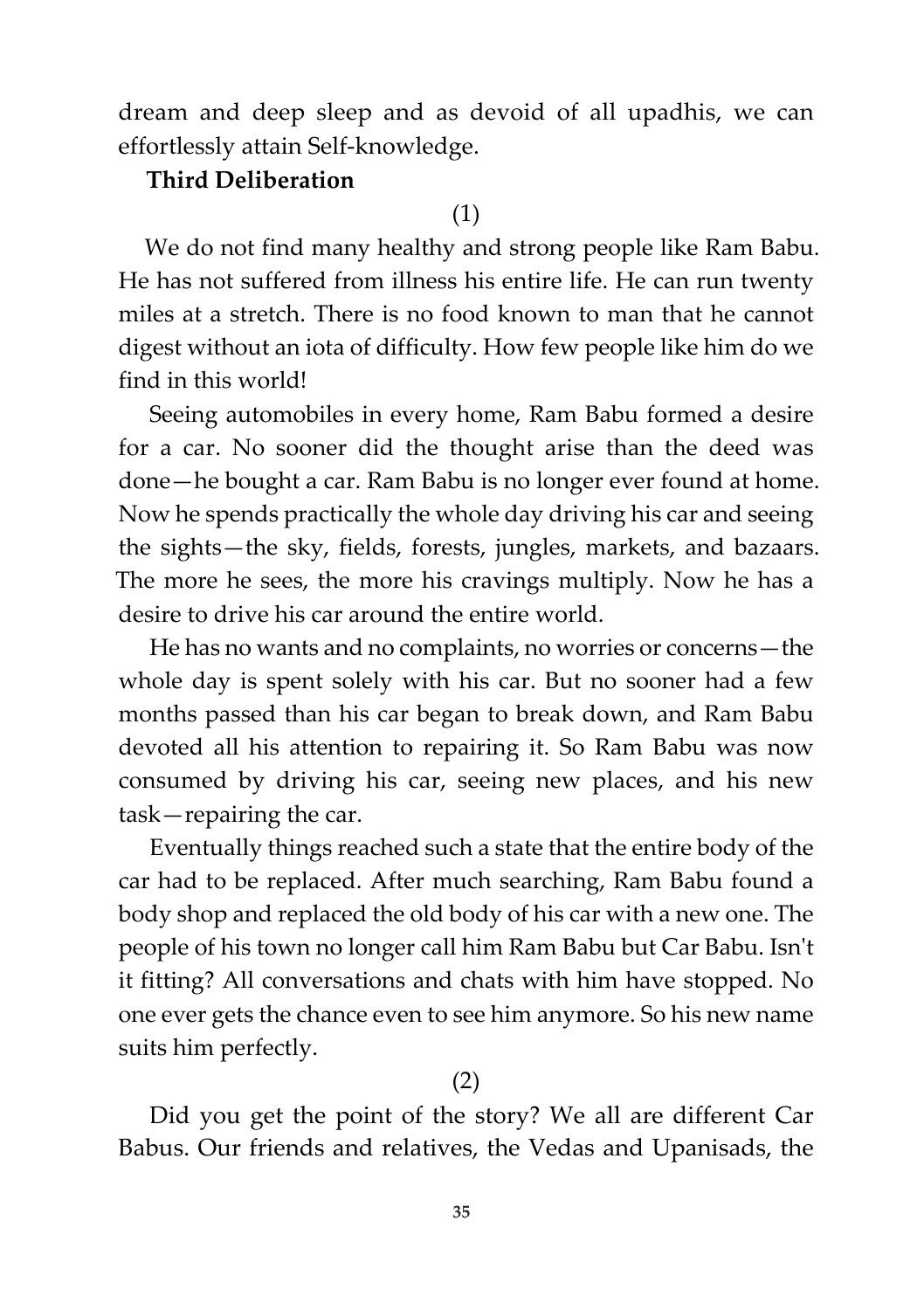Bible and Koran, sadhus and sannyasis, pirs and fakirs, are all shouting to us, "The jiva is the eternal servant of the Lord." But who listens to them? We are all infatuated with our "cars". We drive the car and repair it. And when the body falls apart, we exchange it for another. Death following birth and birth following death. We have changed bodies millions of times since the beginning of creation and have played the part of Car Babu. And the same state of affairs applies to spiders and bugs as it does to kings and emperors. It is the same for pandits and scholars as it is for fools and outcastes. The only difference is in the model of the cars, whether they are station wagons, jeeps, buses, sedans, and the like.

(3)

Finding no other means available, a certain rishi tried to direct our minds to a new path. There were no motor cars then, so he used the example of a chariot in an attempt to draw our attention to the ultimate thief, the unripe "I". The rishi reflected, "If I ask them to give up this unripe 'I', which they have loved for so long, they will not listen to a word I say. But if I turn their direction to the true character of this 'I', then they may get some understanding that this 'I' is the great enemy of the jiva."

#### (4)

To give an example: A certain prince fell in love with a princess. The two were joined in marriage, and the prince no longer paid any attention to his father's kingdom, being infatuated with the form, taste, smell, sound, and touch of the princess. The prince became so spellbound that he forgot all about his own valour, strength, wealth, and sweetness, and sacrificed himself totally to the princess. Though the princess was very intelligent and the daughter of a respected family, she had a certain flaw in her understanding. Taking advantage of her husband's weakness, she secretly began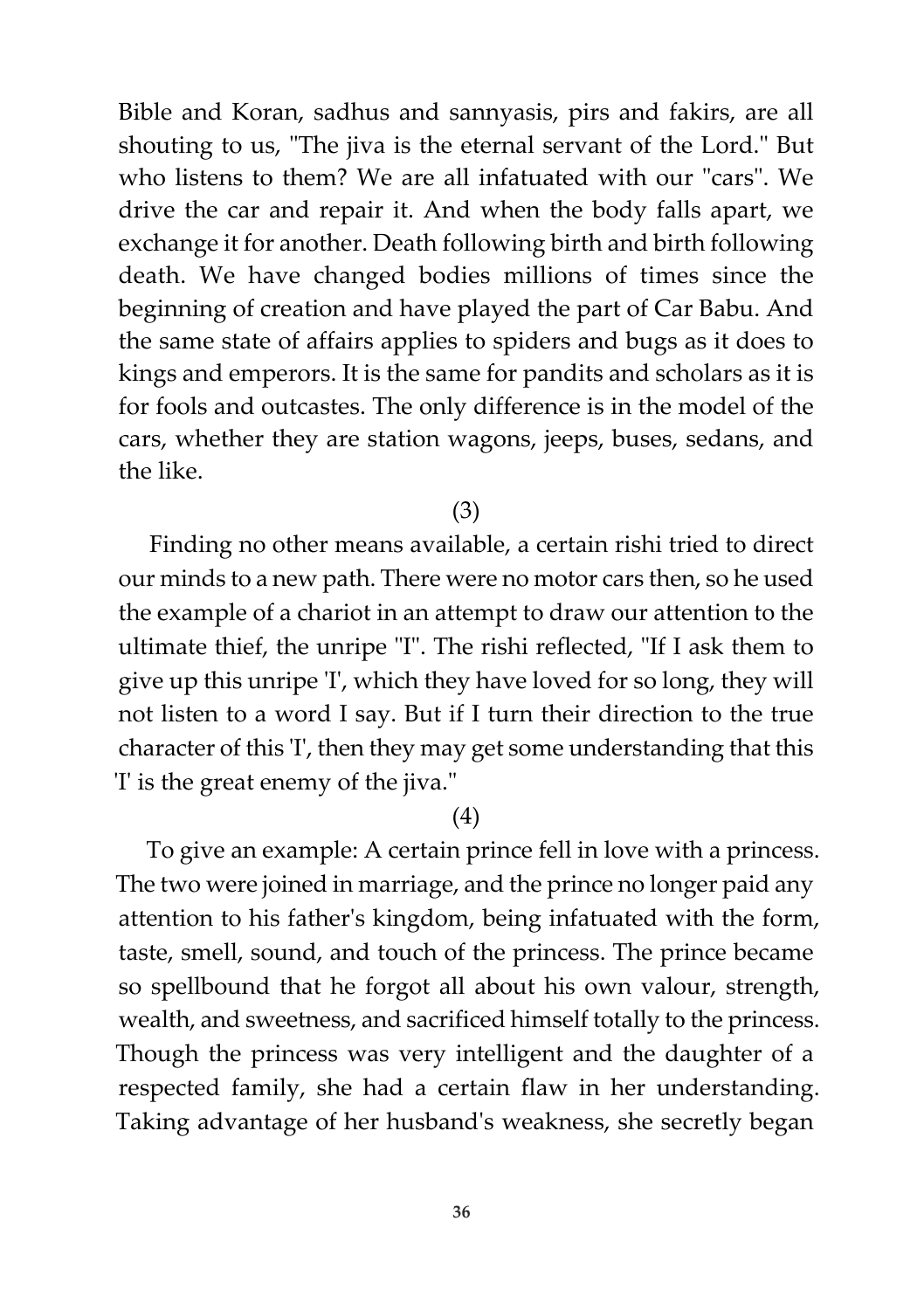to remove his wealth and possessions. The prince, no longer in contact with his parents and relatives and devoid of strength in his body and mind, was reduced to this dire state.

Though friends of the prince made repeated efforts, they were unable to turn the prince's mind toward his own self-preservation. He was now unable to follow any advice regarding his own well-being. So after conferring among themselves, they said to him, "O Prince, you love the princess so dearly; you are enchanted by the beauty and grace of her body. But have you been able to enjoy the sweetness of her inner treasures as well? You have enjoyed her outer qualities for a long time; now try to appreciate her inner loveliness also. If you focus on the grandeur of her character and her innermost thoughts, you will experience infinite joy."

The prince was happy to hear these words. He thought that the inner splendour of such a dear wife would certainly be far greater than her external beauty. So, from that day forth the prince tried to understand all the intricacies of his wife's character and raised varieties of topics in order to appreciate the workings of her mind.

At first the prince discovered that his friends' advice had increased his happiness a hundredfold. But later he began to have doubts about his wife's character and ideas. The prince was seized with curiosity, and as his curiosity increased, his wife's beauty and sweetness slowly began to taste bitter. As a result of his investigation, she gradually began to appear loathsome to him.

#### (5)

This great rishi, like the friends of the prince, did not neglect or ignore man with all his egotism and in his sad predicament. He said, "O wise, most excellent men, why are you behaving like this? You are the masters of this marvelous chariot. You have travelled for countless thousands and thousands of years in this chariot, visiting all the three worlds, and have made your Eyes blessed.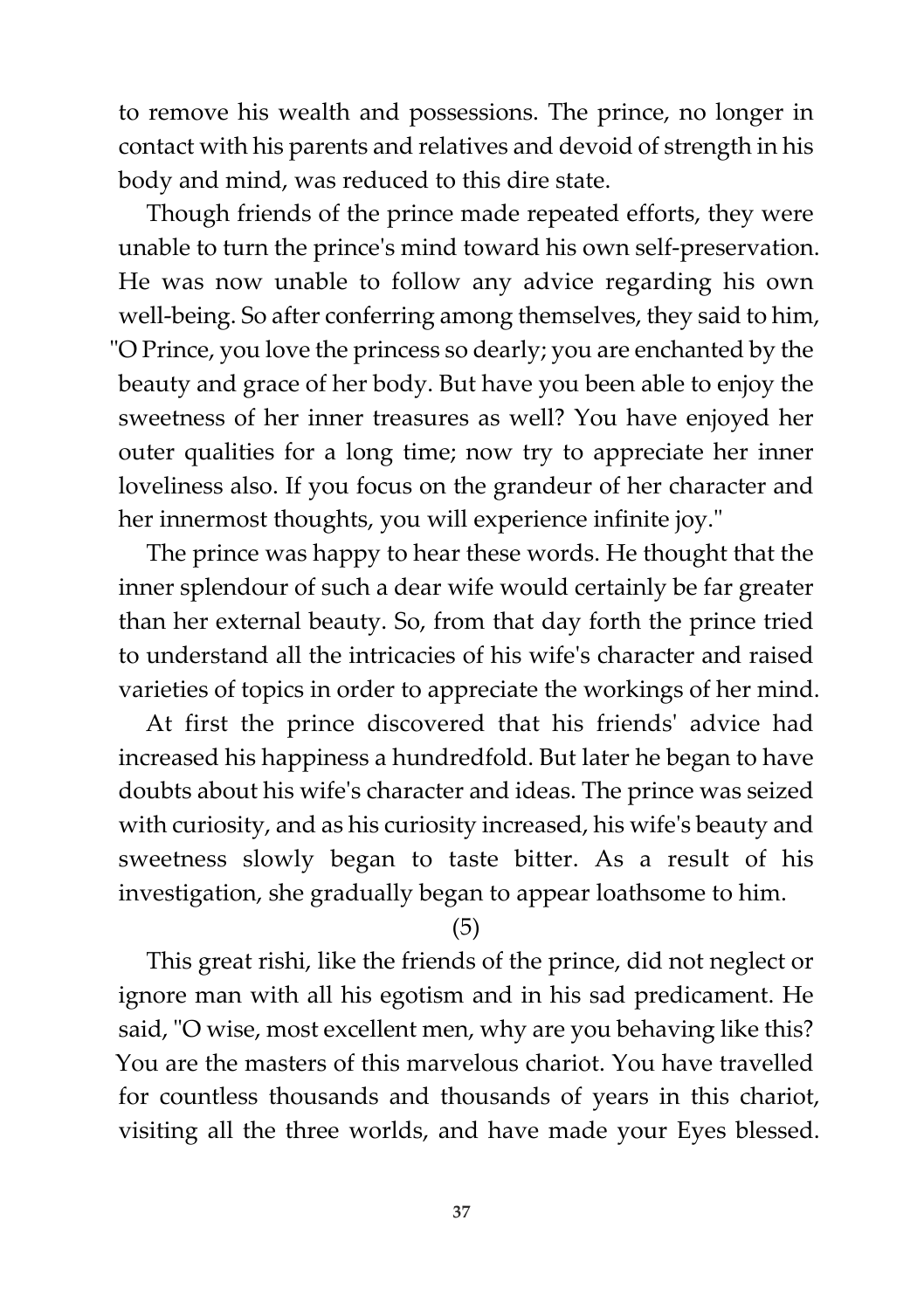Now if you observe the manner in which the chariot functions and is constructed, you will be overjoyed. See with what amazing dexterity the driver of the intellect has attached the reins of the mind to the ten horses of the senses, making them move in whatever direction he pleases. The five horses of the organs of knowledge are illuminating the path with their brilliant white colour, while the five horses of the organs of action are frightening everyone with their dark red hue. Just see how the skillful intellect, with the help of the mind, is making the ten senses dance in various ways for your own enjoyment."

Up until now the master had been engrossed in the beauty of the outer world alone and paid no attention to the operation of his chariot. Now, as he began to watch the movement of his chariot, he could see terrible dangers arise. He noticed that his charioteer had been moving according to his own desires and had taken him to a place from which it was nearly impossible to return home. When he began to experience great pain due to his intense anxiety, a divine voice arose from within—what the jnanis call "discrimination". It seemed as if someone were saying to him, "Stop the chariot and get off at once. Otherwise there will be no end to your suffering." In order to obey this command, the master told the charioteer to stop the chariot. But the charioteer did not pay any heed to his order. Then the master sweetly and humbly entreated him to stop, but the charioteer ignored this request as well.

Then the master got very angry and fell on the charioteer's throat, and the charioteer was compelled to stop the chariot. But now another problem arose. Due to sitting for such a long time, the master had apparently lost the power to stand up. Though he repeatedly tried to stand out of fear of the divine voice, he was unsuccessful and his heart was filled with terrible remorse. Then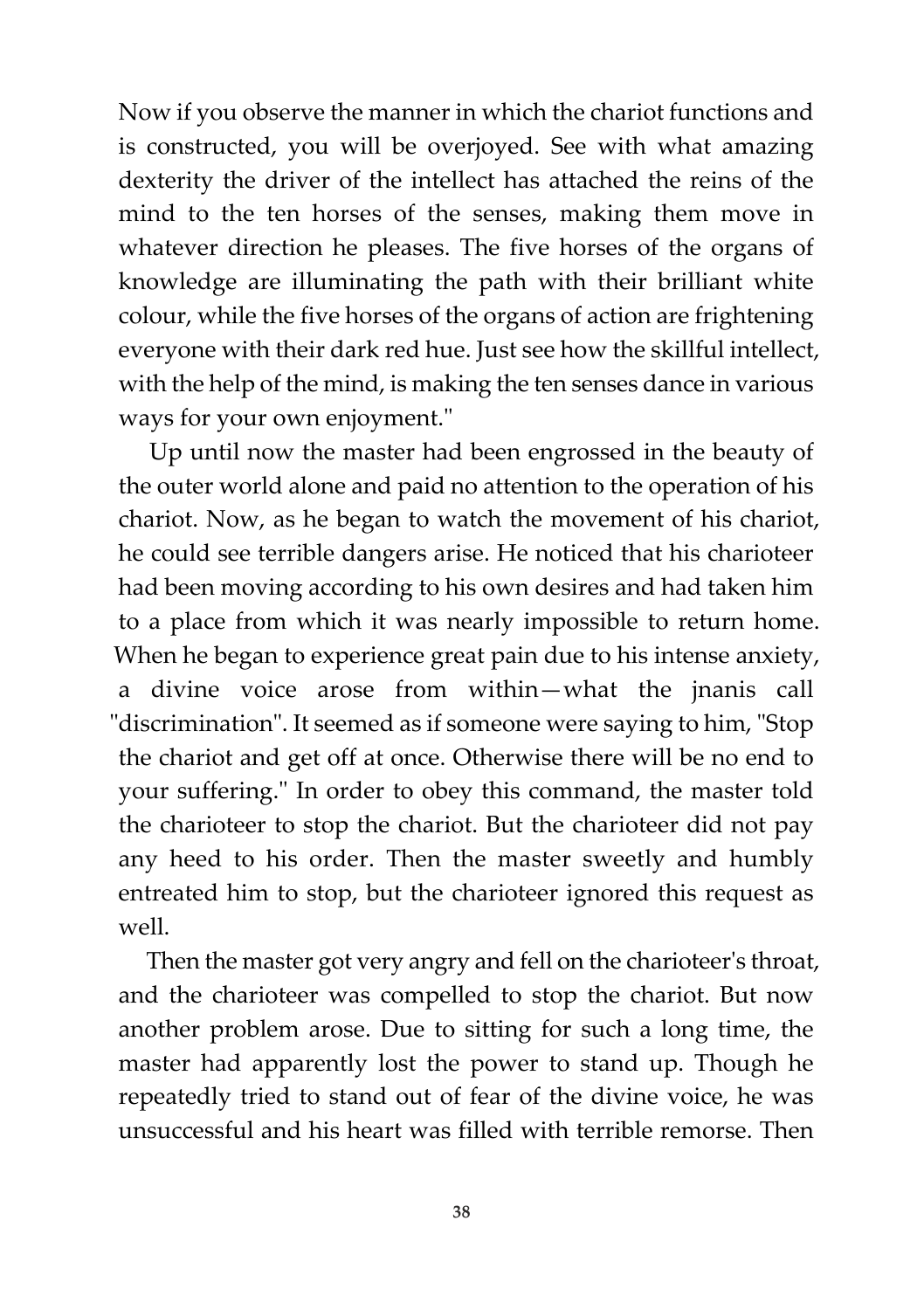suddenly, out of desperation, he took a great leap and jumped off the chariot.

The master then felt as if he had awakened from a horrible nightmare, and his heart was filled with infinite bliss. The chariot, his wanderings, the different sights, all vanished from his memory. There are no words to express the limitless, imperishable bliss which he felt in his heart—and there is no one to hear them either.

Om. Peace, peace, peace!

#### **Conclusion**

The jnanis said to the jiva, "That thou art." The jiva laughed so hard he rolled on the ground. "I, a mere mortal, subject to the demands of the body, I am that Brahman! Shame on you. Don't ever say such a thing!"

Then the devotees came and said, "O jiva, you are the child of the infinite, glorious Lord." The jiva smilingly replied, "Sir, you have spoken very encouraging words. But I have heard that the Lord dwells in Vaikuntha, Vrindavan, and various other heavens. Dear sir, I don't have the money even to go to Calcutta; how can I travel such a great distance? The other day I was involved in a lawsuit and promised to offer a goat to Mother Kali if I won. But Mother did not allow me to win. I cannot keep going back and forth, crying and shouting, weeping and wailing. If He is really my father, then He doesn't have to send someone to see how I'm doing. If I am His son, why doesn't He even write a letter to see how I am? I do not care about all this; whatever is meant to be will be."

Then came a yogi. He gave the man great hope by telling him that he would make him all-knowing and all-powerful. Tantalized by his words, the man was prepared to follow his command. Then the yogi took out a long list and said, "Come, follow all these and all your desires will be fulfilled: *yama* (control of the outer senses), *niyama* (control of the inner senses), *pranayama* (control of the vital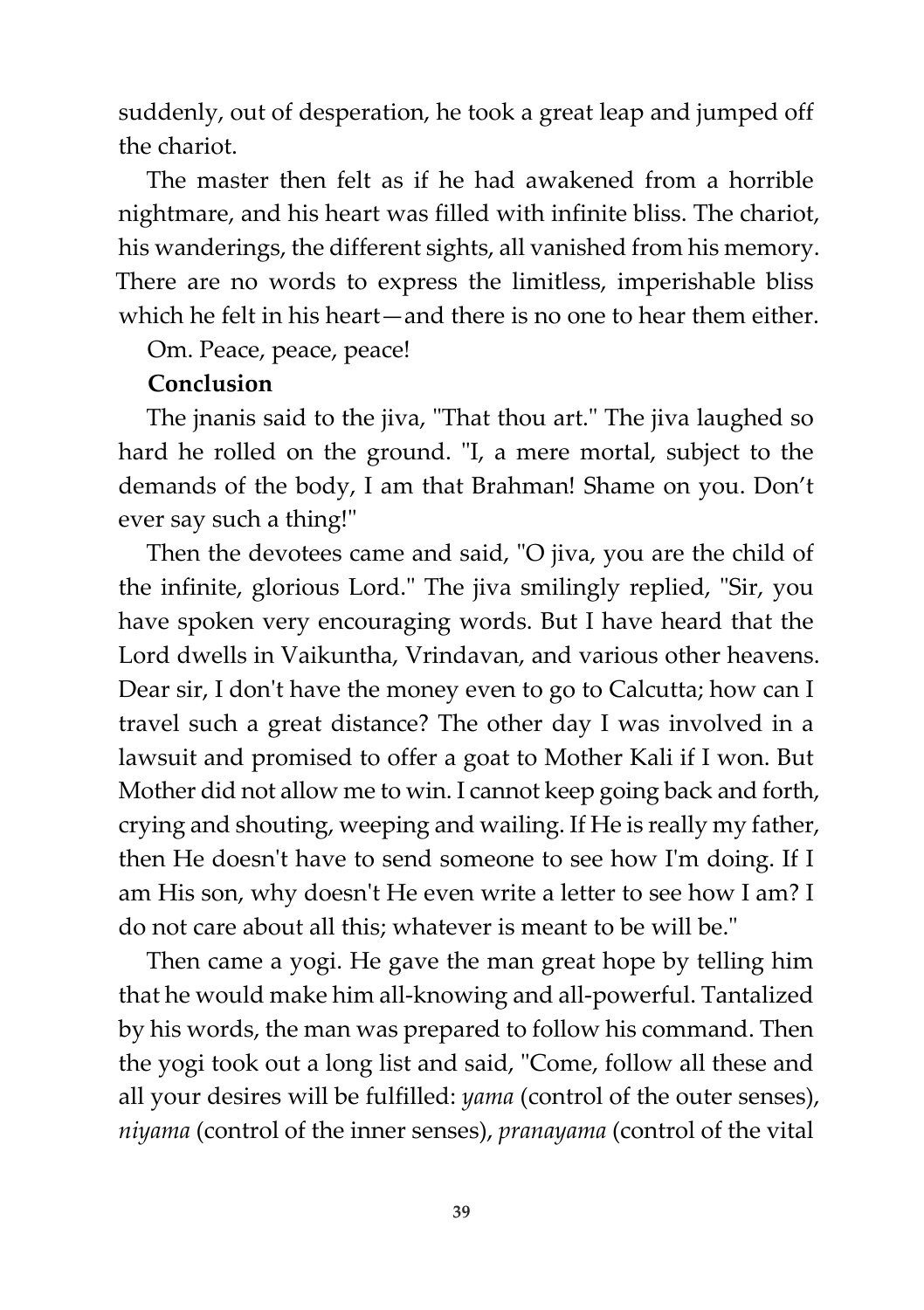energy), *pratyahara* (withdrawal of the mind from the senses), *dharana* (focusing the mind on a specific object), *dhyana* (meditation), and *samadhi* (merging the mind in the object of meditation)." As soon as he heard this, the man sat down trembling and said, "My dear sir, I cannot do all these difficult, troublesome things! I can purchase three bowlfuls of *siddhi* for two paisa; I have no need for your overpriced *siddhi!*" And this is the condition of man!

Great sages have tried various types of inducements to make beings turn within. If we look at it this way, then requesting the master of the chariot to turn his gaze on the chariot, that is, on himself, is really an attempt to awaken discrimination in man. One must first observe the functions of the body and mind and then reflect on the characteristics of the five sheaths, the nature of pure awareness, and the ever-conscious witness of the three states. If he does that, there is every possibility that he will be able to turn his mind inward.

If one properly understands these three "deliberations" regarding the path of knowledge, he will be greatly aided in all other spiritual paths as well. It is therefore essential for aspirants to study these three subjects before attempting anything else.

> (Reprinted from Go Forward, Letters of Swami Premeshananda, Vol. II page 205, Advaita Ashrama)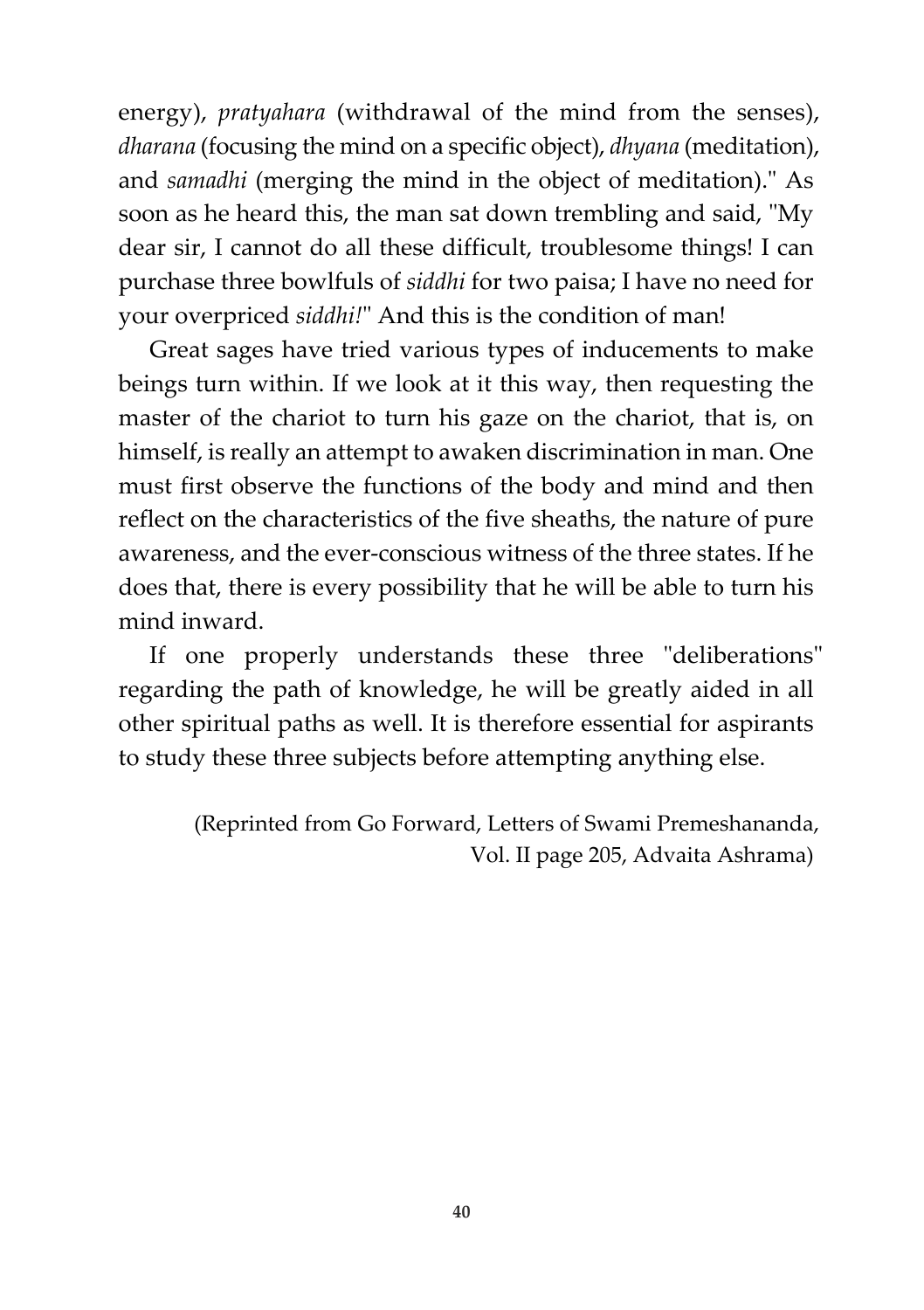# **The Spiritual Problem of Modern Man - 2** Carl G. Jung

 $A^{\text{t the same time, I see in the fact of our having a psychology}}$  a symptom indicating a deep-seated disturbance of the t the same time, I see in the fact of our having a psychology collective soul. For it is with the soul of the people as with the individual's soul, that is, as long as all is well and all psychical energies find regulated and satisfying application, nothing disturbing comes to us from within. No uncertainty and no doubts assail us, and we cannot be at war with ourselves. But as soon as some of the channels of psychical activity are destroyed, phenomena betokening a damming-up process begin, the springs overflow so to speak, the inner side wills something different from the outer, and the result is that we become at odds with ourselves. Only in this situation, that is, in this state of need, does one discover the soul as being contrary-minded, something strange and even hostile and disunited. The discovery of Freudian analysis shows this process in the clearest possible way. What was first discovered was the existence of perverse sexual and criminal phantasies, which, taken literally, cannot be assimilated by a cultivated consciousness. If anyone tried to maintain such a standpoint, he would unquestionably be a revolutionist, a madman, or a criminal.

It is not to be assumed that only in modern times has the background of the mind or the unconscious developed this aspect. Apparently, it has always been true and in all cultures. Every culture had its destructive counter-tendency. But no culture heretofore has found itself forced to take this psychic background seriously. The soul was always merely part of a metaphysical system. But modern consciousness can no longer ward off recognition of the soul despite the most strenuous and dogged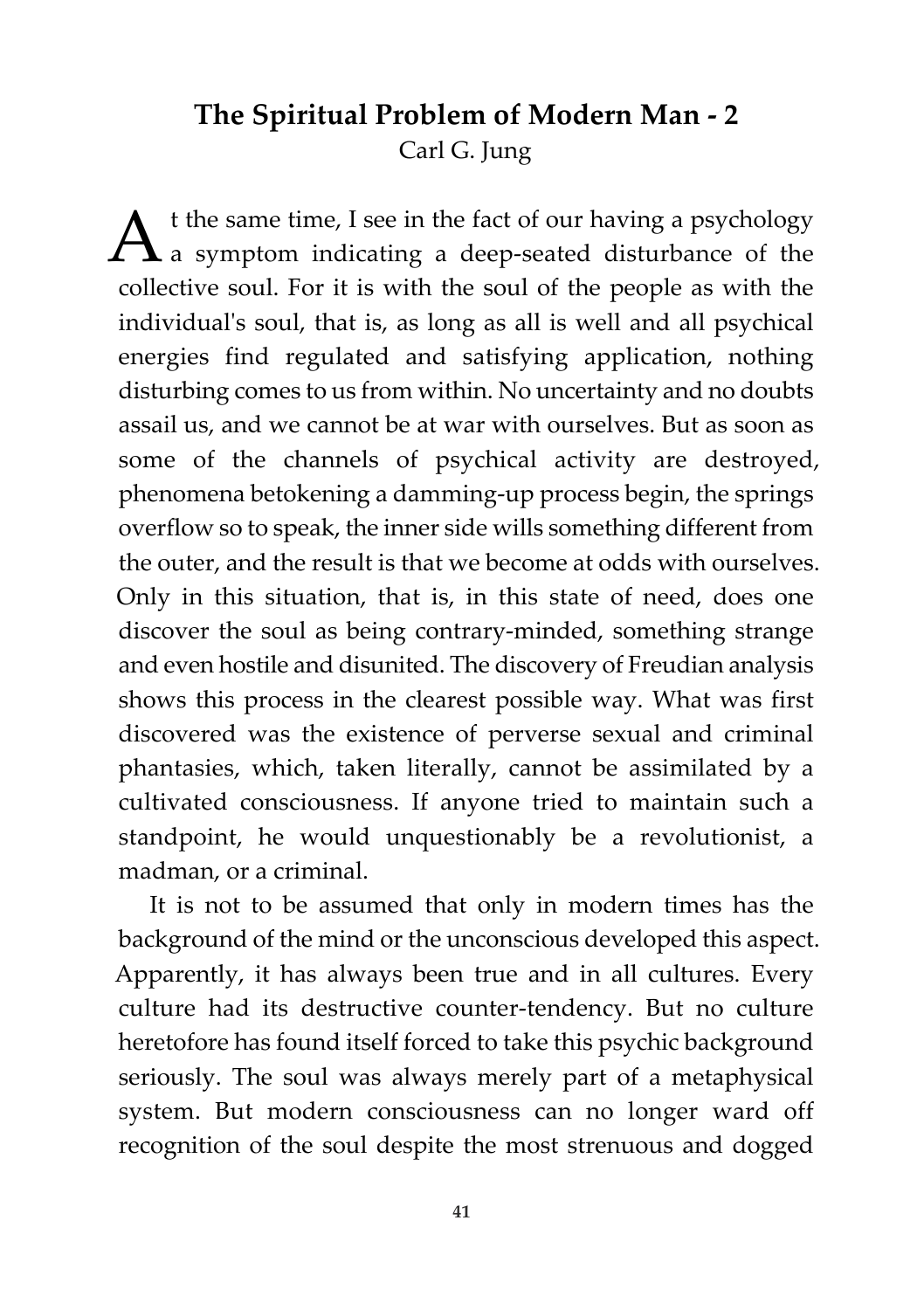defence against it. This differentiates our time from all earlier ones. We can no longer deny that the mysterious things of the unconscious are effective powers, that psychical forces exist which can no longer be fitted into our rational world order, at least not for the present. We even build up a science on these things—one more proof of the seriousness with which we take them. Previous centuries could throw them to the jackals unrewarded, but to us they are a shirt of Nessus of which we cannot get rid ourselves.

#### **A Great Upheaval of Faith**

The upheaval of modern consciousness by the immense catastrophe of the World War is accompanied within by the moral upheaval of our faith in ourselves and in our virtues. Formerly, we could take foreigners politically and morally as scoundrels, but the modern man is forced to recognize that politically and morally he is just like everyone else. If formerly I believed it my God-given duty to set others in order, I know now that I myself am just as much in need of the call to order. I need it all the more in that I realize only too clearly the wavering of my faith in the possibility of a rational organization of the world, that old dream of the kingdom eternal where peace and harmony rule. The scepticism of modern consciousness in this respect permits no more political or world-reforming enthusiasm. In fact, it makes the most unfavourable imaginable basis for an easy out-flowing of psychical energies into the world. By reason of this scepticism, modern consciousness is thrown back upon itself, and the counter-thrust following this backward flooding makes conscious subjective psychical contents that were always present, but which lay in deep shadow as long as everything could stream outward without any friction.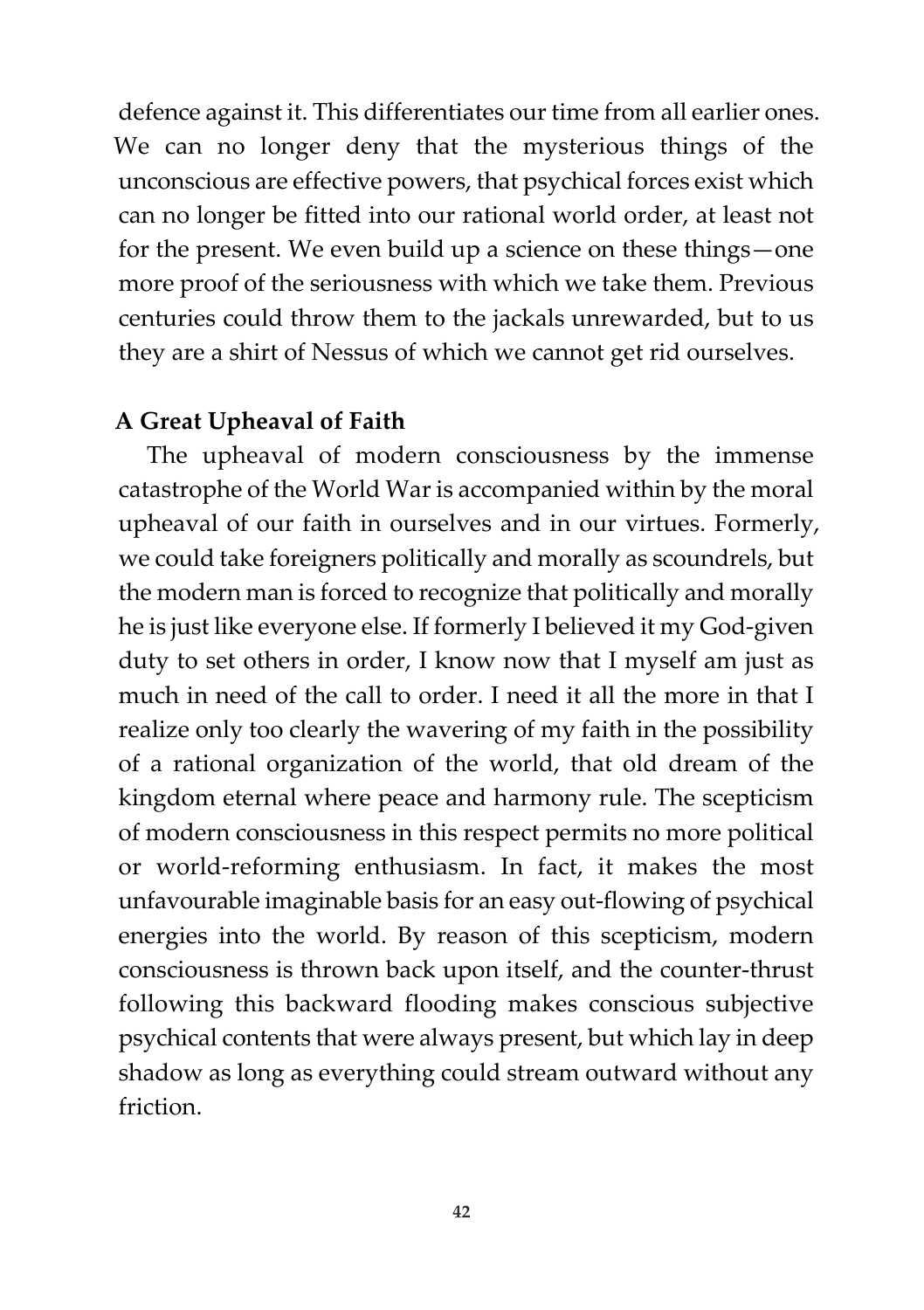How totally different did the world of the medieval man appear! Then the earth lay in the middle of the universe, forever fixed and at rest, circled about by a careful, heat-spending sun; while men, all children of God, were lovingly cared for by the Most High and educated for eternal happiness, and all knew exactly what ought to be done, and how one ought to behave, in order to pass from an earthly mortality to an eternal joyous existence.

Of such a reality we can no longer even dream. Natural science has long ago torn this veil of innocence. That time lies behind us like infancy, when one's own father was still the most beautiful and the mightiest of men. All the metaphysical certainties of the medieval man have vanished for the modern, and the latter has exchanged for them the ideal of material security, universal welfare, and humanitarianism. But whoever retains this ideal unshaken has at his command a more than usual amount of optimism.

Moreover, the security vanishes as the modern man begins to realize that every advance in external things brings about an ever-increasing possibility for a yet greater catastrophe. Expectation and phantasy turn aside from this possibility in terror. What does it mean, for example, that big cities today already prepared defences against attacks of poison gas, or actually mimic such attacks? It means nothing other than—following the proverb *si vis pacem para bellum*—that these gas attacks have already been planned and prepared. Let man heap up the necessary materials, and the latter will unquestionably take advantage of what is devilish in humanity and set it in motion like an avalanche. Weapons, it is well known, go off by themselves whenever enough of them are gathered together.

The dawning intuition of that law regulating all blind happenings, for which Heraclitus formed the concept of

**43**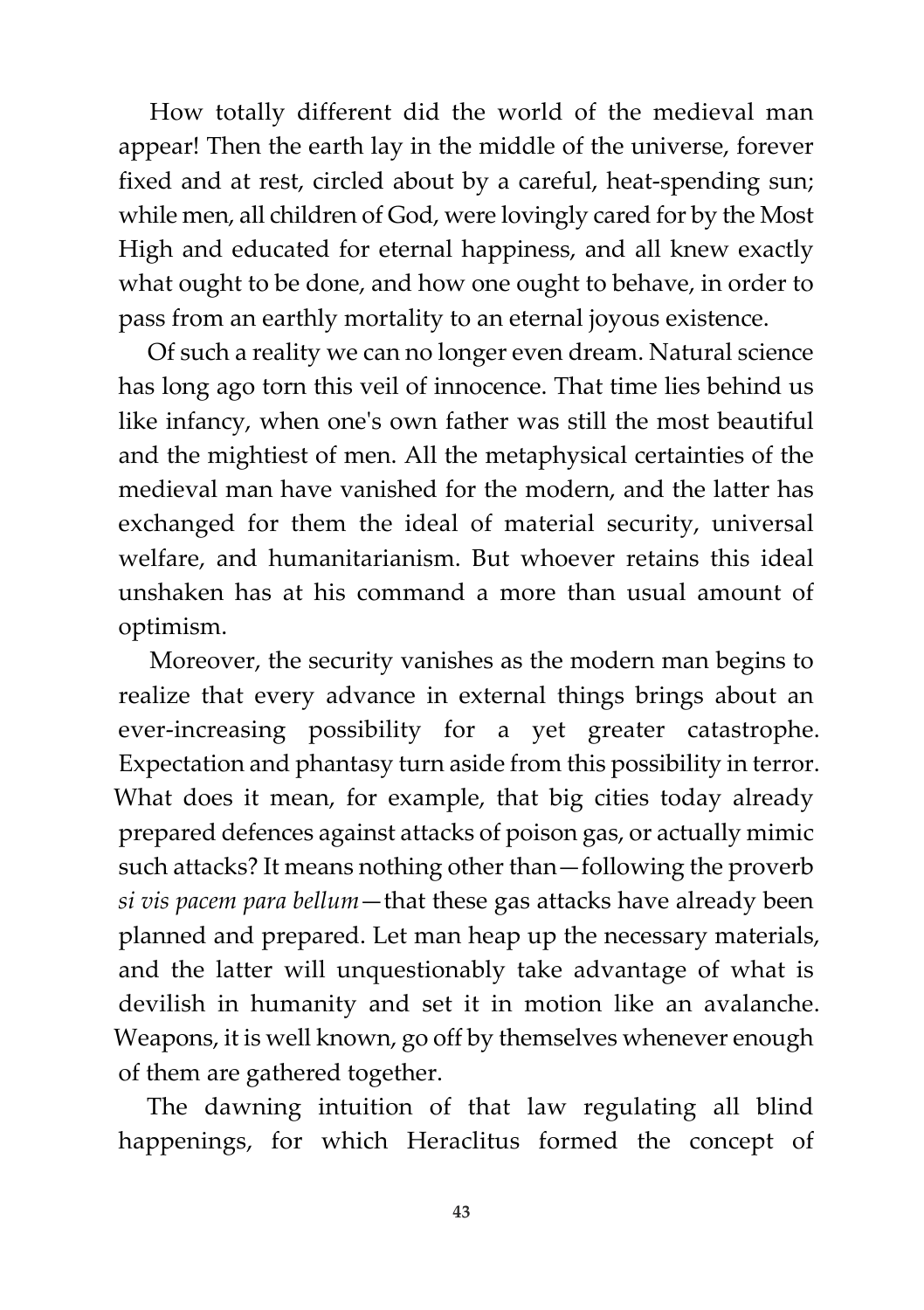*enantiodromia*, fills the background of modern consciousness with a chilling horror and lames all belief in the possibility of meeting this monster effectively and permanently by social and political means.

#### **Dreary Shadows in the Background of the Mind**

If, after this terrifying glance at a blind world in which construction and destruction eternally balance each other, consciousness turns back to the subjective man and looks within at its own background, it discovers dreary shadows, the sight of which everyone would gladly avoid. Here also science has destroyed a last refuge, and has made a place of horror out of what promised to be a protecting cave.

Yet one is almost relieved to find so much evil in the depths of his own soul. Here at least, we believe, is to be discovered the cause of all the evil in mankind in general. Although we are at first shocked and disappointed, yet we have the feeling that just because these mental facts are part of our own psyche, we can have them more in hand and therefore place them properly, or at least repress them effectually. If this could succeed, one gladly assumes, at least a part of the evil in the external world would be eradicated. With a general spread of knowledge of the unconscious, practically everyone could see if, for instance, a statesman was being guided by unconscious evil motives, and the newspapers could then shout him down with: 'Please have yourself analysed, you are suffering from a repressed father complex.'

I have purposely chosen this grotesque example in order to show to what absurd consequences we are led by the illusion that, because something is psychical, it is therefore under our control. It is certainly true that a great part of the evil in the world comes from the boundless unconsciousness of mankind, and certainly it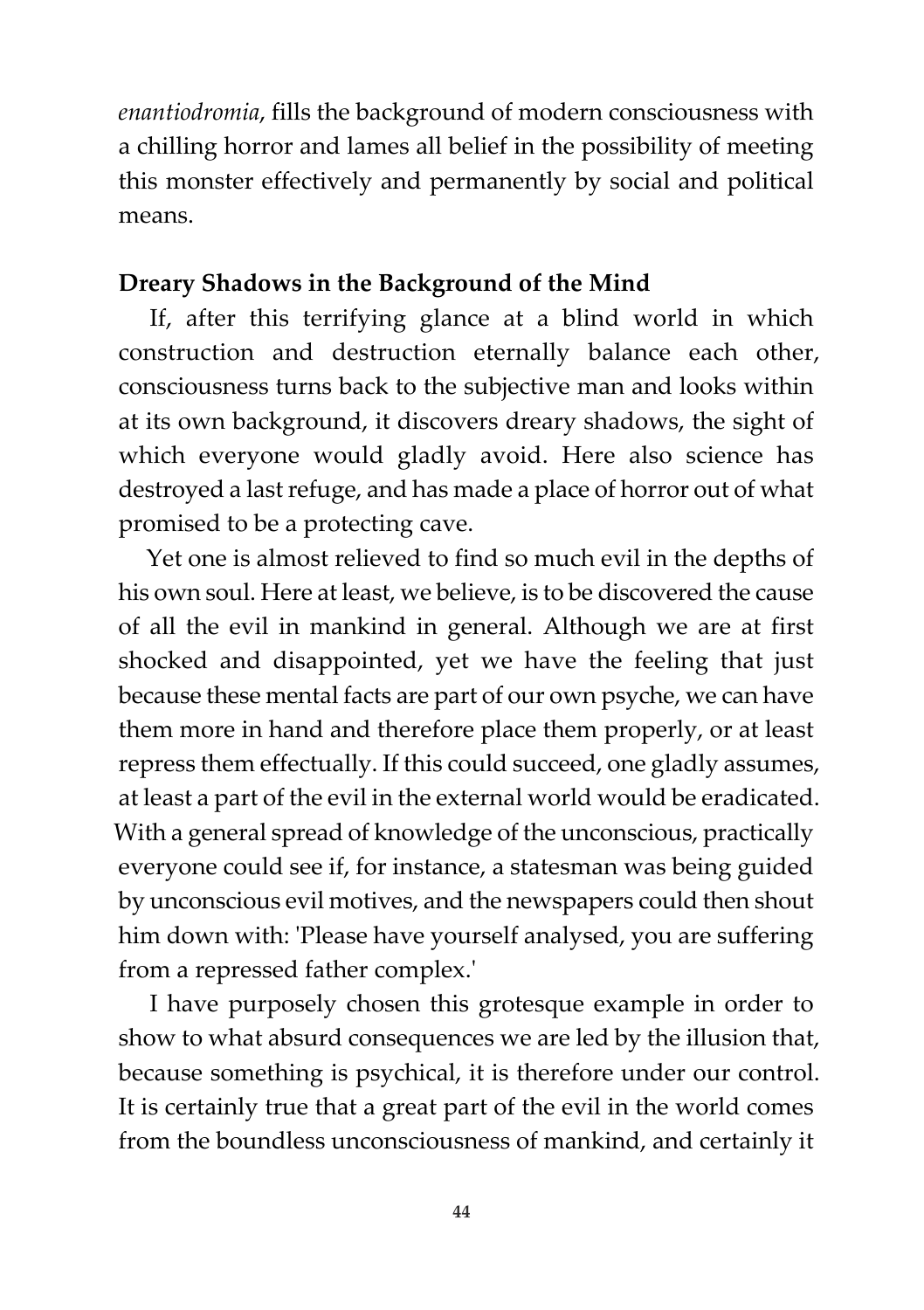is also true that through increased insight we are able to do something against the psychical sources of evil—just as science has enabled us to resist external injuries adequately.

#### **Man Turns to Inner Life**

The immense, world-wide increase of psychological interest in the last two centuries shows unmistakably that modern consciousness—or let us say more modestly, curiosity—has withdrawn somewhat from material externals and has turned instead to the subjective, inner life. Expressionist art foretold this change prophetically, just as art always intuitively grasps in advance the coming changes in the general consciousness.

The psychological interest of our time expects something from the soul, something the outer world has not given, something without doubt which our religions ought to contain but do not or do not for the modern man. To the modern, religions no longer seem to come from within, from the soul, but to have become inventory-lists of the external world. No transcendental spirit seizes him with inner revelation, but he tries instead to select religions and convictions, putting them on like a Sunday-dress, only to take them off again finally as discarded clothes.

However, the dark, seemingly almost pathological subconscious phenomena of the soul fascinate the interest in some way or other, although we can scarcely explain why it is that something all previous ages have thrown aside, now suddenly becomes interesting. But, that these phenomena are generally interesting is a fact not to be denied, although not readily reconciled with good taste. By this psychological interest I do not mean merely the interest in psychology as a science, nor that still narrower interest in Freud's psychoanalysis, but the quite widespread increase of interest for psychical phenomena, spiritism,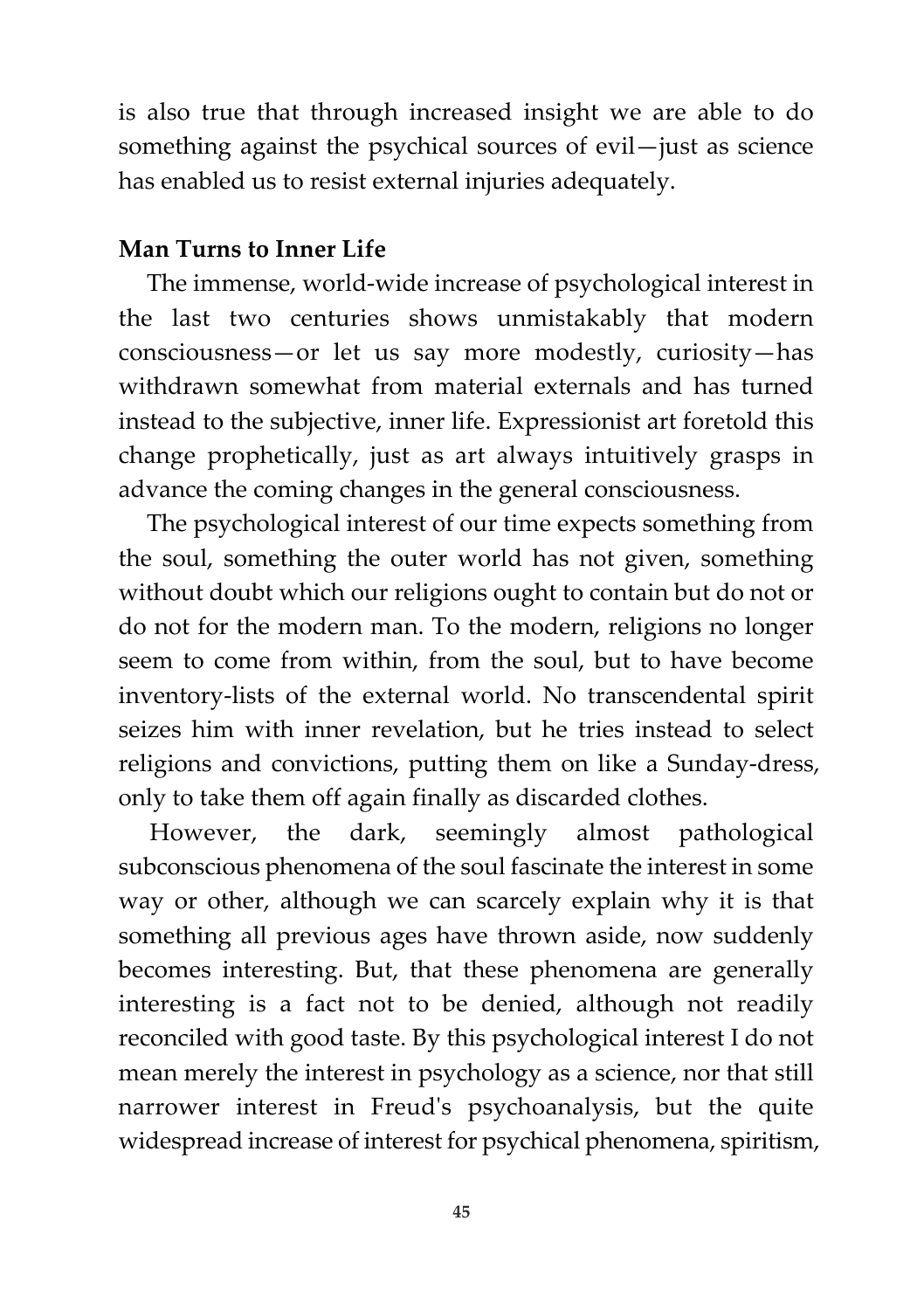astrology, theosophy, para-psychology, and so forth. Since the end of the sixteenth and seventeenth centuries, the world has not seen anything like it.

For a comparable phenomenon we must turn to the flowering of the Gnosis in the first and second centuries after Christ. It is with this latter period that the modern spiritual currents have the deepest connection. There is actually today an *Eglise gnostique* in France, and in Germany I know two Gnostic schools that explicitly declare themselves as such. Numerically, the most important of these movements is without doubt theosophy and its continental sister, anthroposophy, a Hindu revision of Gnosis of the purest sort. By comparison, the interest in scientific psychology is negligible. But Gnosis is built exclusively on subconscious phenomena, and morally also it penetrates dark depths, as, for example, is witnessed by the Hindu Kundalini Yoga, even in its European form. The same is true of the phenomena of parapsychology, as every person informed on the subject will testify.

The passion invested in pursuit of these interests is without doubt psychical energy that has been turned back from obsolete religious forms. Therefore, these things have inwardly a truly religious character, even when externally they have a scientific hall-mark. If Dr. Steiner explained his anthroposophy as 'spiritual science', and Mrs. Baker Eddy discovered a 'Christian Science', such efforts at concealment only show in what bad repute religion has become, as much suspect in fact as politics and world-reform.

#### **New Outlook of Religion**

I have not gone too far when I assert that modern consciousness, in contrast to the nineteenth century, now turns with its most treasured and deepest expectations to the soul, and not in any recognized traditional way of faith, but in the Gnostic sense. That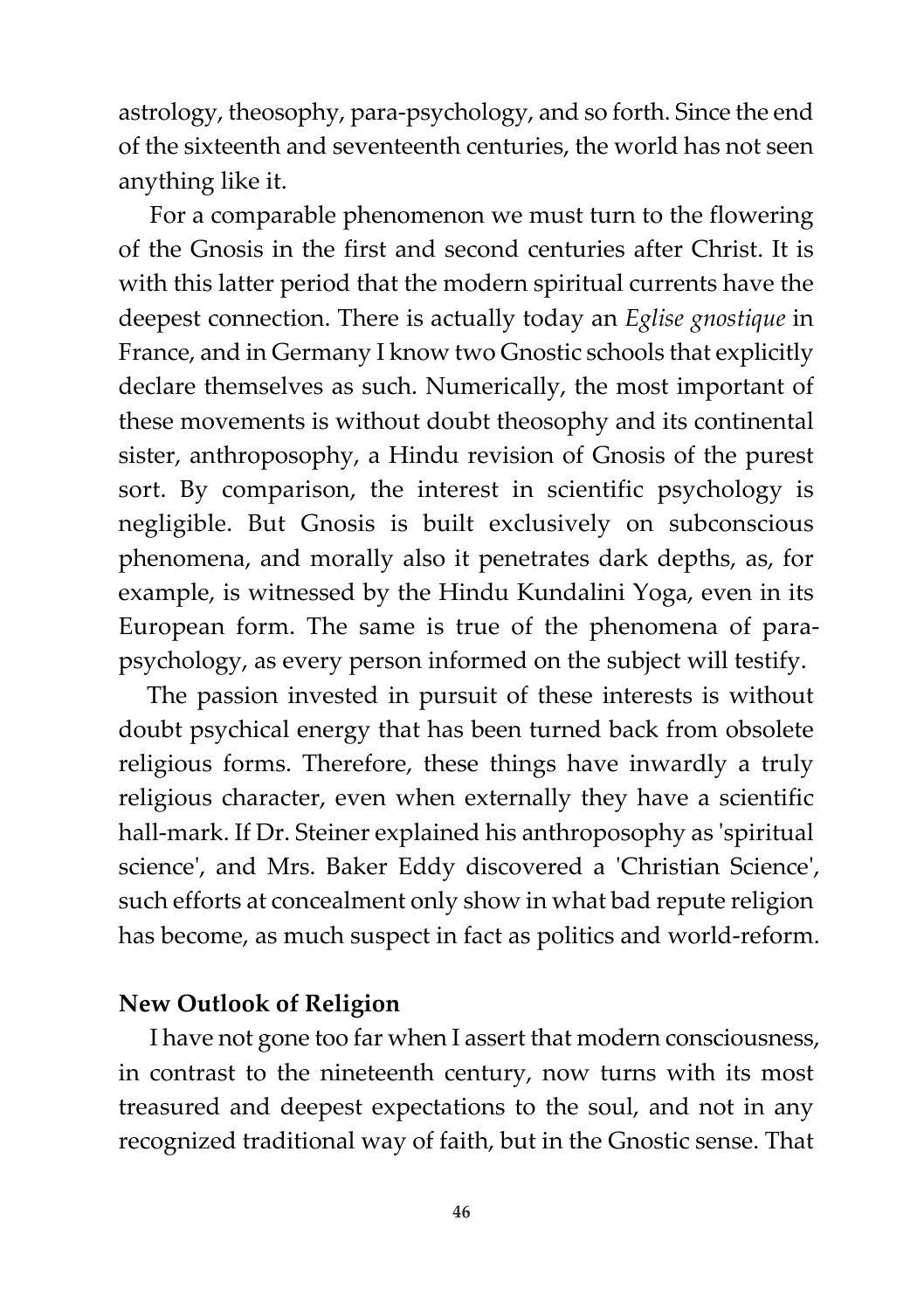all these movements give themselves a scientific character is not merely grotesque, nor just a mask as I indicated above, but a positive sign that they mean 'science', that is, knowledge, and mean it in strict contrast to the essence of Western forms of religion, namely faith. Modern consciousness has a horror of faith in dogmatic postulates, and also of religions based on them. It accepts them only in so far as their knowledge-content apparently harmonizes with the subconscious phenomena that have been experienced. It wants to know, that is, to have basic experience. As you have perhaps read, Dean Inge of St. Paul's has called attention to a similar movement in the Anglican Church.

The age of discoveries, whose close we have perhaps reached with the complete investigation of the earth, no longer wants to believe that the Hyperboreans dwell in a happy land of sunshine, or something of the sort, but it wants to know and to have seen for itself what existed beyond the boundaries of the known world. Apparently, our age sets itself the task of discovering what are the psychical facts beyond consciousness. The question of every spiritistic circle is: What takes place when the medium has lost consciousness? The question put by every theosophist is: What will I become on higher levels of consciousness, that is, beyond my present consciousness? The question of every astrologer is: What are the effective forces and determinants of my fate over and beyond my conscious view? The question of every psycho-analyst is: What are the unconscious mainsprings of the neurosis?

The age wants to experience the soul itself. It seeks original experience and therefore sets aside all pre-suppositions, and at the same time makes use of all existing suppositions as a means to the end, and thus it uses recognized religions and science. Formerly, a slight shudder ran down a European's back if he looked a little more deeply into these pursuits. For, not only did the objects of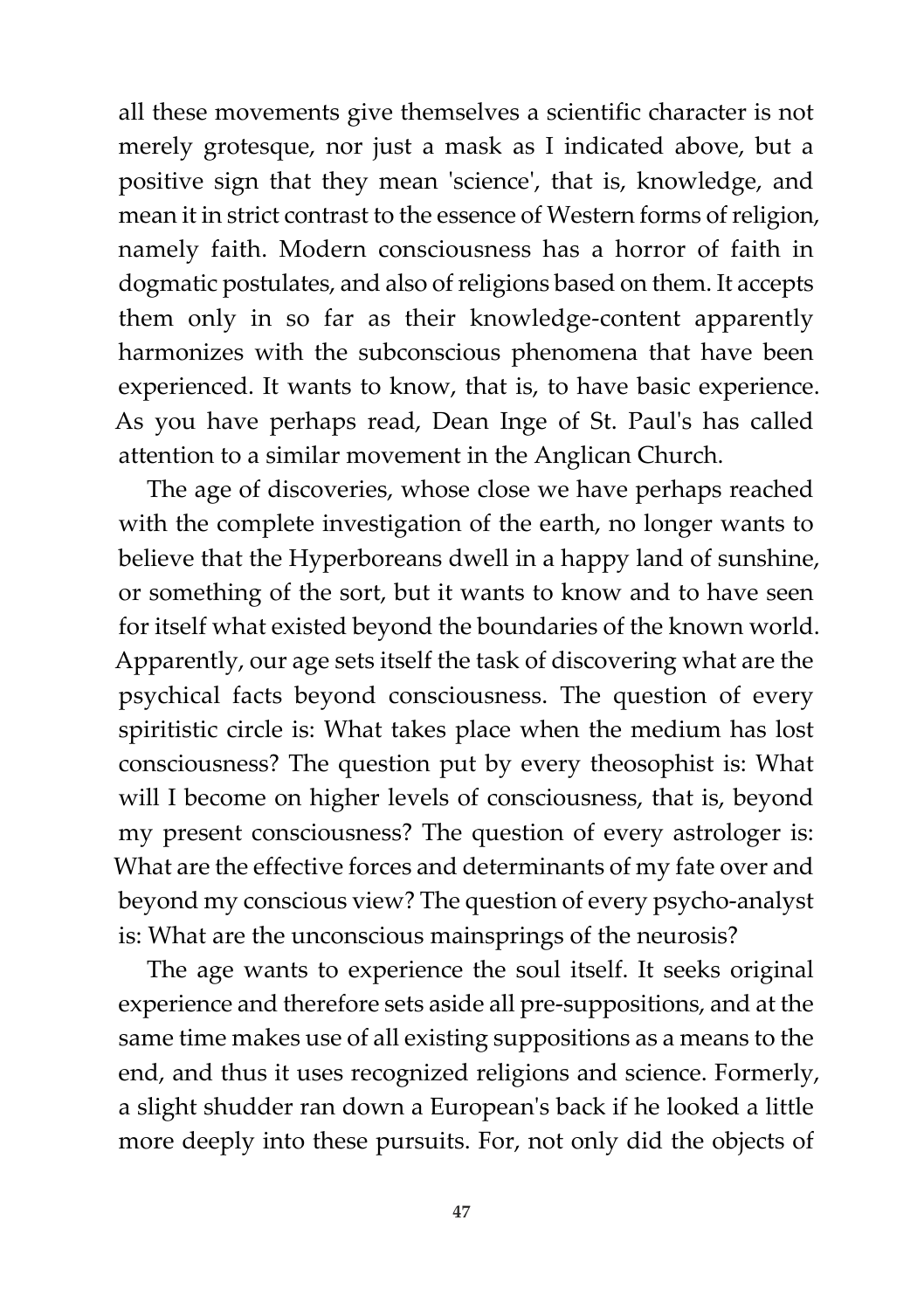this so-called investigation seem dark and uncanny to him, but the methods appeared to him as a shocking misuse of his finest spiritual achievements. What does the technical astronomer say, for example, to the fact that today at least thousands more horoscopes are made than three hundred years ago? What does the philosophical interpreter and teacher say to the fact that the modem world, in comparison to the antique, is not poorer by one superstition? Even Freud, the founder of psycho-analysis, has taken the utmost pains to bring out into garish light the dirt and darkness and evil of the subconscious mind, and to show that the world should give up any pleasure in seeking there anything other than nonsense and trash. He has failed in the attempt, and it has even happened that the warning has had the opposite effect, and has caused wonderment at the filth, a phenomenon in, and for itself, perverse and inexplicable, were it not that for these people too the secret fascination of the soul lies behind it all.

There can be no doubt but that since the beginning of the nineteenth century, since the memorable period of the French Revolution, things pertaining to the psyche have gradually, and with ever-increasing power of attraction, pressed to the foreground of the general consciousness. That symbolical gesture of the enthronement of the goddess Reason in Notre-Dame seems to have meant to the Western world something similar to the hewing down of Wotan's oak by the missionaries, for then as now, no avenging lightning struck down the transgressor.

(To be continued)

**48**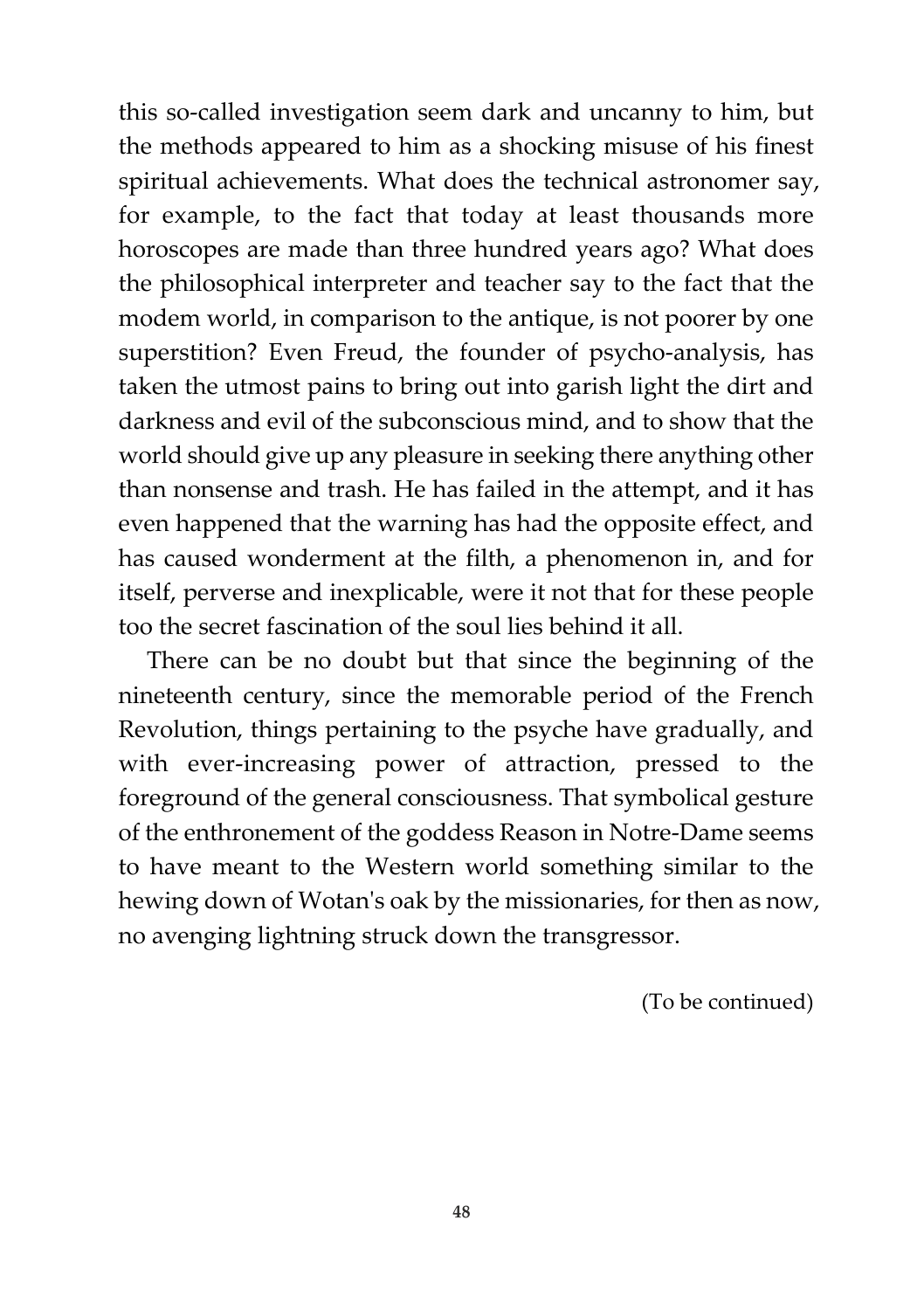nephew. She was completely overwhelmed with grief. Ram said to her: "You are crazy. What will you gain by grieving? Do you want to go to Benares?" You see, he called his wife crazy. Grief for the boy totally 'diluted' him. I found he had no stuff within him. I couldn't touch him.

If it is happiness to enjoy the consciousness of this small body, it must be greater happiness to enjoy the consciousness of two bodies, the measure of happiness increasing with the consciousness of an increasing number of bodies, the aim, the ultimate of happiness being reached when it would become a universal consciousness. Therefore, to gain this infinite universal individuality, this miserable little prison-individuality must go. Then alone can death cease when I am alone with life, then alone can misery cease when I am one with happiness itself, then alone can all errors cease when I am one with knowledge itself; and this is the necessary scientific conclusion. Science has proved to me that physical individuality is a delusion, that really my body is one little continuously changing body in an unbroken ocean of matter; and Advaita (unity) is the necessary conclusion with my other counterpart, soul.

Swami Vivekananda

# Vedanta

is a bi-monthly magazine published, since 1951, by the Ramakrishna Vedanta Centre, Bourne End, Buckinghamshire SL8 5LF, U.K. Phone: (01628) 526464 www.vedantauk.org

Subscription rate for 6 issues:  $£ 9.00$  (post free).